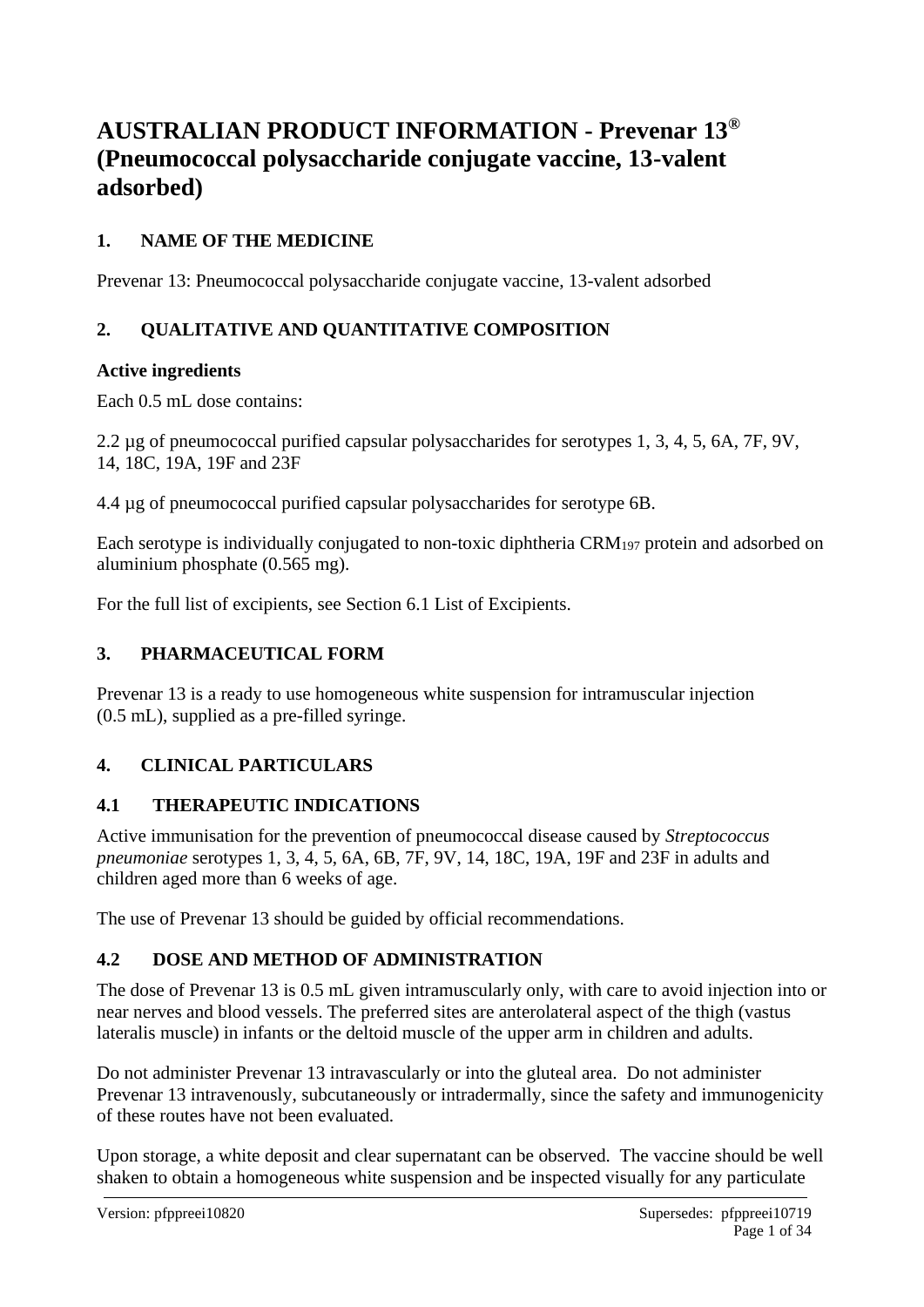matter and/or variation of physical aspect prior to administration. Do not use if the content appears otherwise. Prevenar 13 is a suspension containing an adjuvant. The vaccine must not be used if it cannot be uniformly suspended.

Prevenar 13 is not to be mixed with other vaccines or products in the same syringe. Prevenar 13 is for single-use in one patient only. The suspension contains no antimicrobial agent. Discard any residue.

## **Immunisation schedules**

Data on the interchangeability of Prevenar (7-valent) or Prevenar 13 with other pneumococcal conjugate vaccines containing a protein carrier different from  $\text{CRM}_{197}$  are not available.

It is recommended that infants who receive a first dose of Prevenar 13 complete the vaccination course with Prevenar 13.

The immunisation schedules for Prevenar 13 should be based on official recommendations.

#### **Infants aged 6 weeks - 6 months**

The primary infant series consists of three doses, each of 0.5 mL, with the first dose usually given at 2 months of age and with an interval of at least 1 month between doses. The first dose may be given as early as six weeks of age. A fourth (booster) dose is recommended after 12 months of age, and at least 2 months after the third dose.

#### **Table 1: Routine vaccination schedule for infants (6 weeks – 6 months of age)**

| Dose:               | $)$ ose<br>Dose 2 |        | $\cup$ ose $\overline{\phantom{0}}$ | Jose 4         |  |
|---------------------|-------------------|--------|-------------------------------------|----------------|--|
| <b>Age at Dose:</b> | months            | months | months                              | months<br>-471 |  |

Alternatively, when Prevenar 13 is given as part of a routine immunisation program, a series consisting of 3 doses, each of 0.5 ml, may be given. The first dose may be given from the age of 2 months, with a second dose 2 months later, and a third (booster) dose is recommended between 11-15 months of age (see Section 5.1- Pharmacodynamic properties).

For further information regarding Pneumococcal Immunisation schedule, please refer to the Australian Handbook for Immunisation.

#### **Preterm infants (< 37 weeks gestation)**

In preterm infants, the primary infant series consists of three doses, each of 0.5 mL, with the first dose given at 2 months of age and with an interval of at least 1 month between doses. The first may be given as early as six weeks of age. A fourth (booster) dose is recommended between 11 and 15 months of age (see Section 4.4 Special Warnings and Precautions for Use and Section 5 Pharmacological Properties).

## **Unvaccinated infants and children 7 months – 17 years of age**

#### **Table 2: Vaccination schedule for previously unvaccinated children 7 months of age**

| Age at first dose  | <b>Total number of</b><br>0.5 mL doses | <b>Duration between doses</b>                                                     |
|--------------------|----------------------------------------|-----------------------------------------------------------------------------------|
| 7-11 months of age |                                        | Between dose 1 and 2: At least 1 month<br>Between dose 2 and 3: At least 2 months |
|                    |                                        | (3rd dose after 12 months of age)                                                 |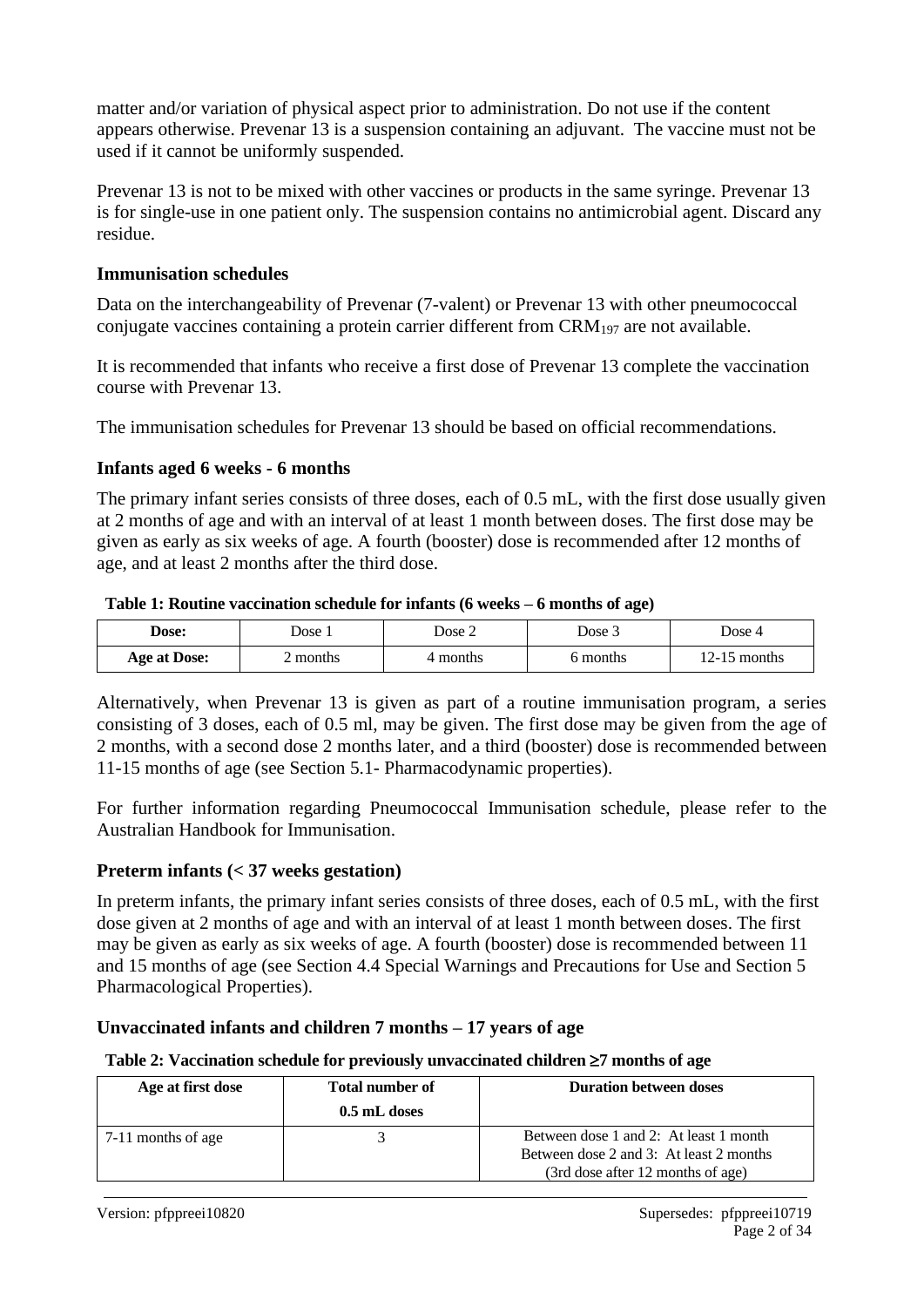| 12-23 months of age        | At least 2 months |
|----------------------------|-------------------|
| 24 months to 17 yrs of age | N/A               |

## **Infants and children previously vaccinated with Prevenar (7-valent)**

Prevenar 13 contains the same 7 serotypes contained in Prevenar (7-valent) and is manufactured based on the same conjugate technology using the same carrier protein CRM197.

Infants and children who have begun immunisation with Prevenar (7-valent) may complete immunisation by switching to Prevenar 13 at any point in the schedule. In clinical trials, immunogenicity and safety profiles were comparable.

# *Young children (12 – 59 months) completely immunised with Prevenar (7-valent)*

Children aged 12 months to 5 years of age who have completed primary infant immunisation with Prevenar (7-valent) may receive one dose of Prevenar 13 to elicit immune responses to the six additional serotypes. This catch-up (supplemental) dose of Prevenar 13 should be administered with an interval of at least 8 weeks after the final dose of Prevenar (7-valent).

# *Children 6 –17 years (prior to 18th birthday) previously immunised with Prevenar (7-valent)*

Children 6 to 17 years of age may receive a single dose of Prevenar 13 if they have been previously vaccinated with one or more doses of Prevenar (7-valent). This dose of Prevenar 13 should be administered at least 8 weeks after the final dose of Prevenar (7-valent).

#### **Adults**

One single dose in adults, including those previously vaccinated with pneumococcal polysaccharide vaccine.

The need for revaccination with a subsequent dose of Prevenar 13 has not been established. Refer to local recommendations.

If sequential administration of Prevenar 13 and 23vPPV is considered, Prevenar 13 should be given first for maximal efficacy and to avoid blunting of the immune response by 23vPPV.

## **Special populations**

Individuals who may be at higher risk of pneumococcal infection (such as sickle cell disease or HIV infection) including those previously vaccinated with one or more doses of 23vPPV should receive one dose of Prevenar 13.

In individuals with a haematopoietic stem cell transplant (HSCT), the recommended immunisation series consists of four doses of Prevenar 13, each of 0.5 mL. The primary series consists of three doses, with the first dose given at 3 to 6 months after HSCT and with an interval of at least 1 month between doses. A fourth (booster) dose is recommended 6 months after the third dose.

The dosing schedule of Prevenar 13 in special populations should be guided by official recommendations (see also 5.1 Pharmacodynamic Properties – Clinical Trials– Immune responses in special populations).

# **4.3 CONTRAINDICATIONS**

• Hypersensitivity to the active substances or to any of the excipients, or to diphtheria toxoid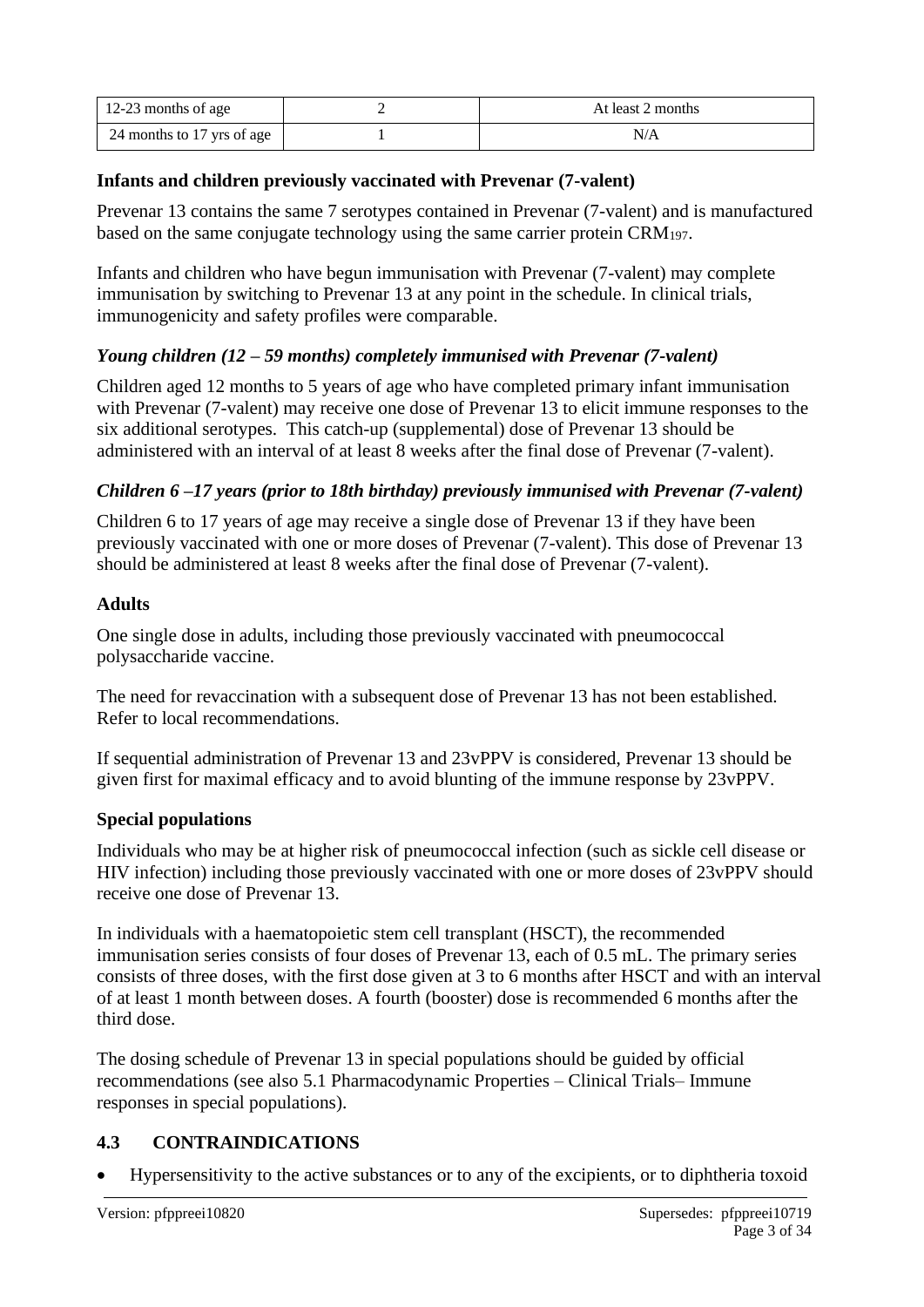• Allergic reaction or anaphylactic reaction following prior administration of Prevenar (7 valent).

# **4.4 SPECIAL WARNINGS AND PRECAUTIONS FOR USE**

Do not administer Prevenar 13 intravenously. Do not administer Prevenar 13 intravascularly. Take care to avoid injecting into or near nerves and blood vessels. The vaccine should not be injected in the gluteal area (see Section 4.2 Dose and Method of Administration).

As with all injectable vaccines, appropriate medical treatment and supervision should always be readily available in case of a rare anaphylactic event following the administration of the vaccine.

As with other vaccines, the administration of Prevenar 13 should be postponed in individuals suffering from acute moderate or severe febrile illness.

## **Use in the elderly**

Prevenar 13 has been shown to be safe and immunogenic in the population ≥ 65 years. Of the 48,806 adults in the 7 studies of the clinical development program who received Prevenar 13, 30,793 (63.1%) were 65 to 74 years of age, and 14,498 (29.7%) were 75 years of age and over. No clinically significant differences in safety or immunogenicity were observed between 65 to 74 year-old individuals and greater than 75 year-old individuals.

#### **Disease coverage**

Prevenar 13 will not protect against *Streptococcus pneumoniae* serotypes other than those included in the vaccine nor other micro-organisms that cause invasive disease, pneumonia, or otitis media. As with any vaccine, Prevenar 13 may not protect all individuals receiving the vaccine from pneumococcal disease.

## **Blood disorders**

As with other vaccines administered intramuscularly, this vaccine should not be given to individuals with thrombocytopenia or any coagulation disorder that would contraindicate intramuscular injection unless the potential benefit clearly outweighs the risk of administration.

#### **Impaired immune response**

Individuals with impaired immune responsiveness, whether due to the use of immunosuppressive therapy, a genetic defect, HIV infection, or other causes, may have reduced antibody response to active immunisation.

## **Vaccination in high-risk groups**

Safety and immunogenicity data for Prevenar 13 are available for certain high-risk groups such as children and adolescents with sickle cell disease and children and adults with HIV infection or with a haematopoietic stem cell transplant (see Section 5.1 Pharmacodynamic Properties -Special Populations). Data are not currently available for individuals in other immunocompromised groups (e.g., malignancy or nephrotic syndrome) and vaccination should be considered on an individual basis.

Children below 2 years old should receive the appropriate-for-age Prevenar 13 vaccination series. Where recommended, individuals at risk who are  $\geq$  24 months of age and already primed with Prevenar 13 should receive 23-valent pneumococcal polysaccharide vaccine. There are no data available to indicate whether the administration of 23-valent pneumococcal polysaccharide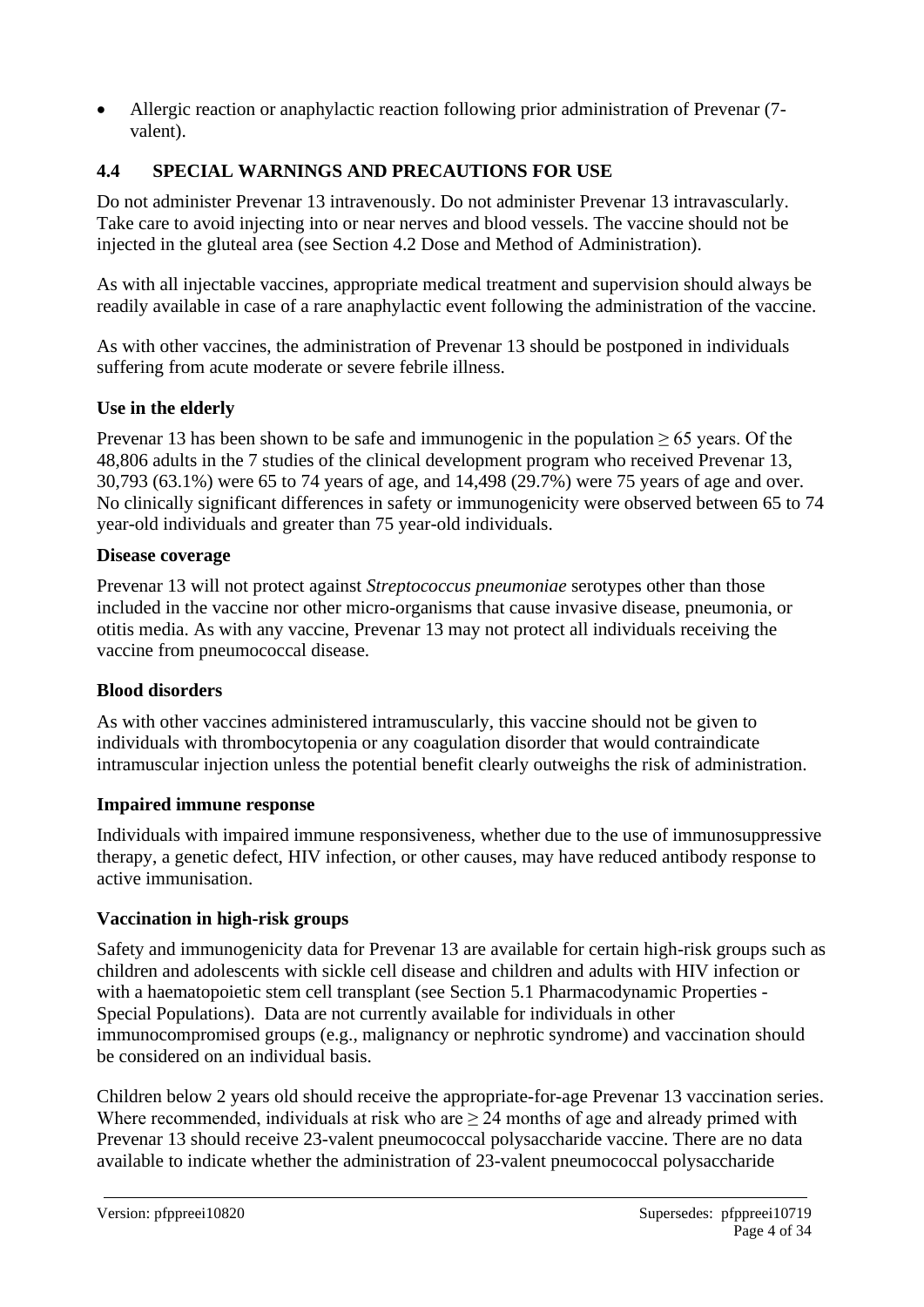vaccine to unprimed individuals or to individuals primed with Prevenar 13 might result in hyporesponsiveness to further doses of Prevenar 13.

## **Risk of apnoea**

The potential risk of apnoea and the need for respiratory monitoring for 48-72h should be considered when administering the primary immunisation series to very premature infants (born  $\leq$ 30 weeks of gestation) and particularly for those with a previous history of respiratory immaturity. As the benefit of vaccination is high in this group of infants, vaccination should not be withheld or delayed.

## **Prophylactic antipyretics**

Antipyretic treatment should be initiated according to local treatment guidelines.

Prophylactic antipyretic medication is recommended:

- for all children receiving Prevenar 13 simultaneously with vaccines containing whole cell pertussis because of higher rate of febrile reactions
- for children with seizure disorders or with a prior history of febrile seizures.

#### **Effects on laboratory tests**

Not applicable.

## **4.5 INTERACTIONS WITH OTHER MEDICINES AND OTHER FORMS OF INTERACTION**

Different injectable vaccines should always be given at different injection sites.

## **Infants and children aged 6 weeks to 5 years**

Prevenar 13 can be given with any of the following vaccine antigens, either as monovalent or combination vaccines: diphtheria, tetanus, acellular or whole cell pertussis, *Haemophilus influenzae* type b, inactivated poliomyelitis, hepatitis B, meningococcal serogroup C, measles, mumps, rubella and varicella. Prevenar 13 can also be given concomitantly between 12-23 months with the tetanus toxoid conjugated meningococcal polysaccharide serogroup A, C, W and Y vaccine. Clinical trials demonstrated that the immune responses and the safety profiles of the administered vaccines were unaffected.

Data from a post-marketing clinical study evaluating the impact of prophylactic use of antipyretics on the immune response to Prevenar 13 suggest that concomitant administration of paracetamol may reduce the immune response to Prevenar 13 after the infant series. Responses to the booster dose administered at 12 months were unaffected. The clinical significance of this observation is unknown.

Previously, trials with Prevenar (7-valent) and rotavirus vaccines have demonstrated that the immune responses of the seven pneumococcal serotypes in Prevenar (7-valent) and the rotavirus vaccine were unaffected. It is not expected that any differences in immune response for the six additional serotypes or the rotavirus vaccine will be observed if Prevenar 13 is used. In clinical trials, where there was concomitant administration of Prevenar 13 and rotavirus vaccine, no change in the safety profiles of these vaccines was observed.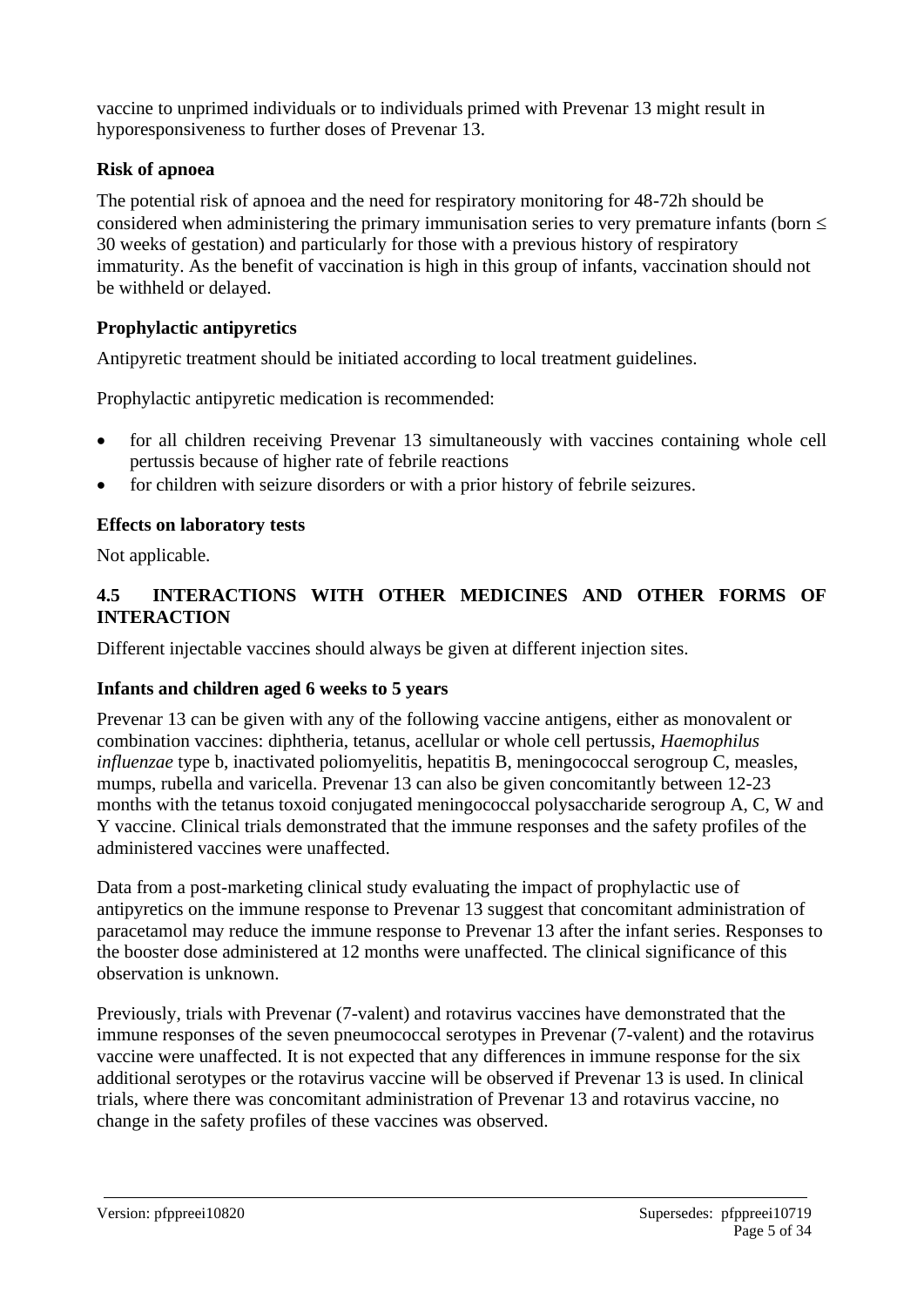When Prevenar 13 is administered concomitantly with Infanrix hexa (DTaP-HBV-IPV/Hib), the rates of febrile reactions are similar to those seen with concomitant administration of Prevenar (7 valent) and Infanrix hexa (see Section 4.8 Adverse Effects - Infants and children aged 6 weeks to 5 years).

# **Children 6 to 17 years of age**

No data are currently available regarding concomitant use with other vaccines.

## **Adults aged 18 to 49 years**

No data are available regarding concomitant use with other vaccines.

#### **Adults aged 50 years and older**

Prevenar 13 may be administered concomitantly with the seasonal trivalent or quadrivalent inactivated influenza vaccine (TIV or QIV) with no interference with the immune responses to TIV or QIV. Concomitant use with other vaccines has not been investigated.

Prevenar 13 is not contraindicated in people who have previously been vaccinated with 23vPPV. Clinical studies have demonstrated Prevenar 13 can be safely given one year after 23vPPV. However, when Prevenar 13 was given 1 year after 23vPPV the immune responses were lower for all serotypes compared to when Prevenar 13 was given to subjects not previously immunised with 23vPPV. The clinical significance of this is unknown (see also Section 4.2 Dose and Method of Administration - Adults).

Studies in which Prevenar 13 was given to subjects who had 23vPPV at least one year prior have not found an increased incidence of local or systemic side effects.

# **4.6 FERTILITY, PREGNANCY AND LACTATION**

## **Fertility**

Prevenar 13 showed no adverse effects on mating or fertility in a combined fertility and embryofetal development study in which female rabbits were administered the human dose of the vaccine intramuscularly 17 and 3 days prior to mating, and on gestation days 10 and 24 (see also Pregnancy, below).

## **Pregnancy**

Category B2

Prevenar 13 is not indicated or recommended for use in pregnant women and has not been evaluated for potential harmful effects during pregnancy in humans.

Prevenar 13 showed no treatment-related effects on mating, fertility, pregnancy, parturition, fetal gross, external, soft tissue and skeletal alternations, and pup survival and growth in a combined fertility and embryofetal development study in which female rabbits were administered the human dose of the vaccine intramuscularly 17 and 3 days prior to mating, and on gestation days 10 and 24. Serotype-specific antibodies against each of the 13 vaccine serotypes were detected in does, fetuses, and pups.

## **Lactation**

Safety during lactation has not been established. It is not known whether vaccine antigens or antibodies are excreted in breast milk.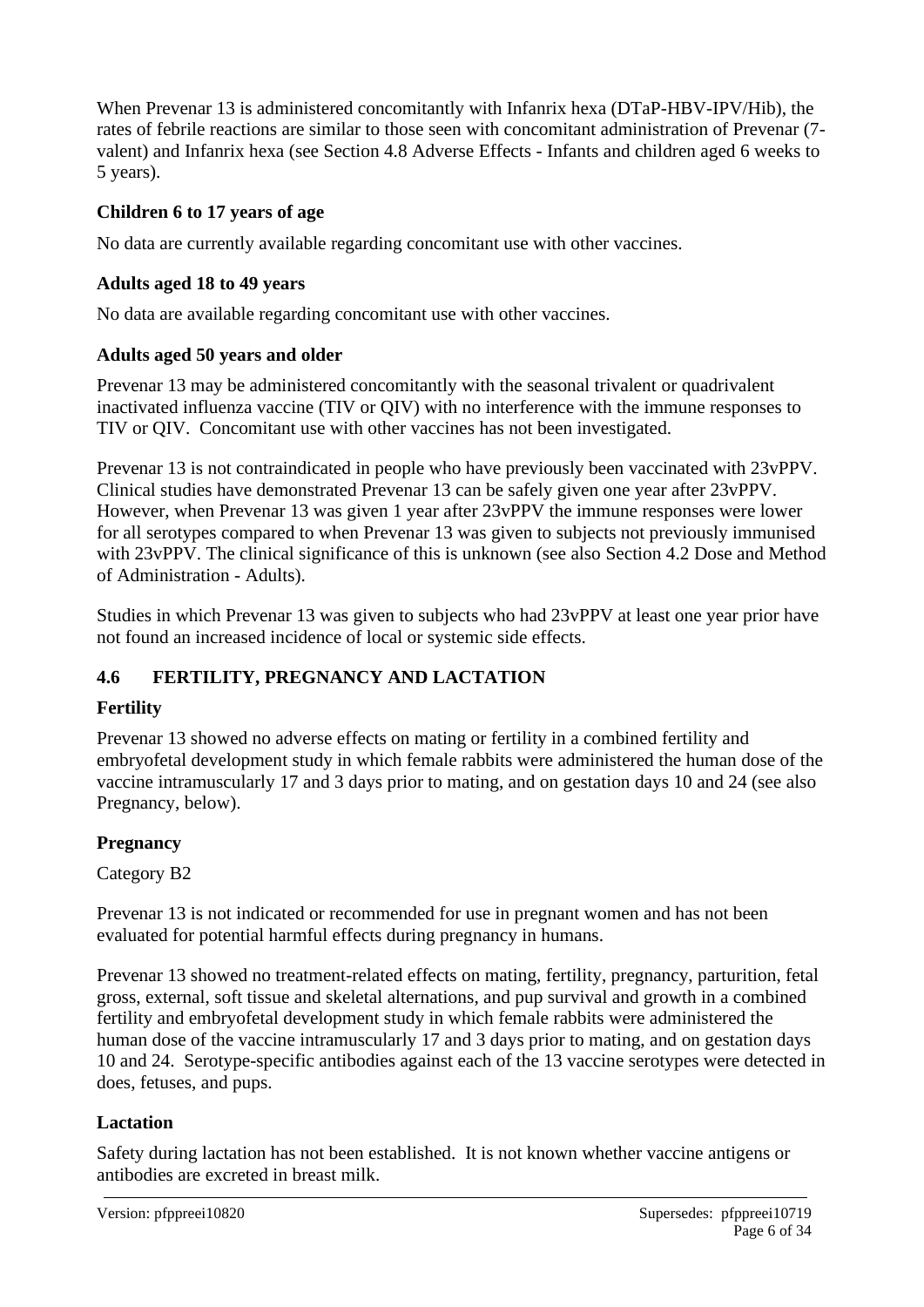In a female rabbit fertility and embryofetal development study, serotype–specific antibodies against each of the 13 vaccine serotypes were detected in the pups of does administered the vaccine prior to mating and during gestation. There were no adverse findings in these pups.

# **4.7 EFFECTS ON ABILITY TO DRIVE AND USE MACHINES**

Prevenar 13 has no, or negligible, influence on the ability to drive and use machines. However, some of the reported adverse reactions may temporarily affect the ability to drive or use machines (see Section 4.8 Adverse Effects).

## **4.8 ADVERSE EFFECTS**

Adverse reaction frequencies are listed below in CIOMS frequency categories:

Very common:  $\geq 10\%$ Common:  $\geq 1\%$  and  $< 10\%$ Uncommon:  $\geq 0.1\%$  and  $\lt 1\%$ Rare:  $\geq 0.01\%$  and  $< 0.1\%$ Very rare:  $< 0.01\%$ 

## **Children**

These data in Tables 3, 4 and 5 are from clinical trials in which Prevenar 13 was administered to children simultaneously with other routine childhood vaccines.

|          |  |  | Table 3: Adverse reactions in children administered Prevenar 13 with other routine childhood |  |  |  |
|----------|--|--|----------------------------------------------------------------------------------------------|--|--|--|
| vaccines |  |  |                                                                                              |  |  |  |

|                                           | <b>General disorders and administration site conditions</b>                                                |  |  |  |  |  |
|-------------------------------------------|------------------------------------------------------------------------------------------------------------|--|--|--|--|--|
| Very common:                              | Fever; any vaccination-site erythema, induration/swelling or pain/tenderness; vaccination-site             |  |  |  |  |  |
|                                           | erythema or induration/swelling 2.5 cm $-7.0$ cm (after toddler dose and in older children [age 2          |  |  |  |  |  |
|                                           | to $5$ years]).                                                                                            |  |  |  |  |  |
| Common:                                   | Fever greater than $39^{\circ}$ C; vaccination-site erythema or induration/swelling 2.5 cm - 7.0 cm (after |  |  |  |  |  |
|                                           | infant series); vaccination-site pain/tenderness interfering with movement                                 |  |  |  |  |  |
| Uncommon:                                 | Vaccination-site induration/swelling or erythema greater than 7.0 cm                                       |  |  |  |  |  |
| <b>Gastrointestinal disorders</b>         |                                                                                                            |  |  |  |  |  |
| Common:                                   | Diarrhoea; vomiting                                                                                        |  |  |  |  |  |
| <b>Immune system disorders</b>            |                                                                                                            |  |  |  |  |  |
| Rare:                                     | Hypersensitivity reaction including face oedema, dyspnoea, bronchospasm                                    |  |  |  |  |  |
| <b>Metabolism and nutrition disorders</b> |                                                                                                            |  |  |  |  |  |
| Very common:                              | Decreased appetite                                                                                         |  |  |  |  |  |
| <b>Nervous system disorders</b>           |                                                                                                            |  |  |  |  |  |
| Very common:                              | Drowsiness/increased sleep; restless sleep/decreased sleep                                                 |  |  |  |  |  |
| Uncommon:                                 | Seizures (including febrile seizures)                                                                      |  |  |  |  |  |
| Rare:                                     | Hypotonic-hyporesponsive episode                                                                           |  |  |  |  |  |
|                                           | Skin and subcutaneous tissue disorders                                                                     |  |  |  |  |  |
| Common:                                   | Rash                                                                                                       |  |  |  |  |  |
| Uncommon:                                 | Urticaria or urticaria-like rash                                                                           |  |  |  |  |  |
|                                           | <b>Psychiatric disorders</b>                                                                               |  |  |  |  |  |
| Very common:                              | Irritability                                                                                               |  |  |  |  |  |
| Uncommon:                                 | Crying                                                                                                     |  |  |  |  |  |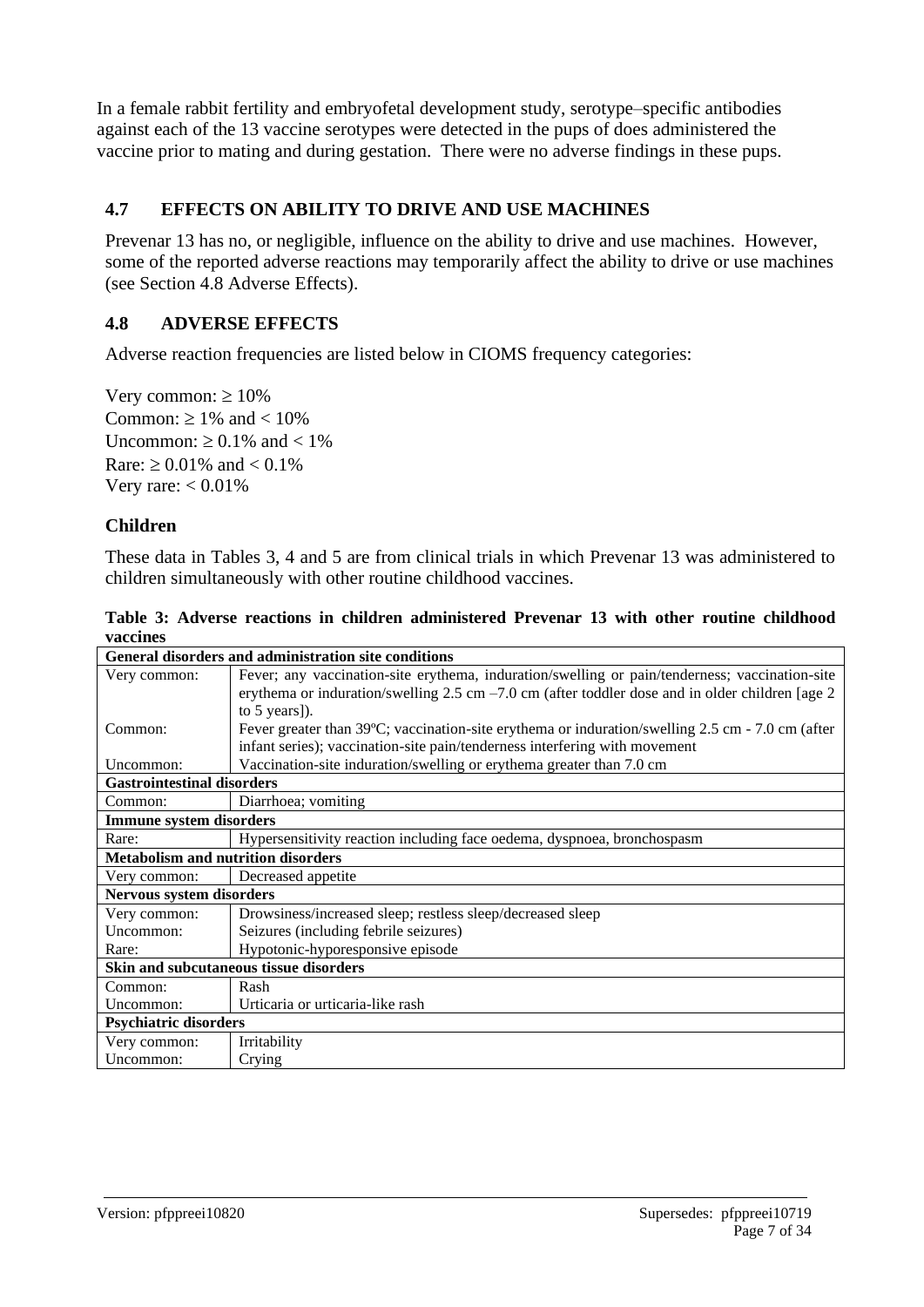|                          | Dose $3^a$<br>Dose $1^a$<br>Dose $2^a$ |                   |              | Dose $4b$    |                        |                       |              |                       |
|--------------------------|----------------------------------------|-------------------|--------------|--------------|------------------------|-----------------------|--------------|-----------------------|
| Graded                   | Prevenar <sub>13</sub>                 | <b>Prevenar 7</b> | Prevenar 13  | Prevenar 7   | Prevenar <sub>13</sub> | Prevenar <sub>7</sub> | Prevenar 13  | Prevenar <sub>7</sub> |
| Local                    | $(N^c=3601-$                           | $(N^c=2025-$      | $(N^c=3087-$ | $(N^c=1699-$ | $(N^c=2603-$           | $(N^c=1245-$          | $(N^c=1049-$ | $(N^c=654-$           |
| Reaction                 | 3878)                                  | 2148)             | 3388)        | 1824)        | 2809)                  | 1364                  | 1198)        | 791)                  |
| <b>Tenderness</b>        |                                        |                   |              |              |                        |                       |              |                       |
| Any                      | 46.8                                   | 44.9              | 44.7         | 43.9         | 41.0                   | 39.5                  | 52.1         | 56.0                  |
| Significant <sup>d</sup> | 8.3                                    | 9.3               | 6.3          | $8.6*$       | 6.0                    | 5.9                   | 6.2          | 8.1                   |
| <b>Induration</b>        |                                        |                   |              |              |                        |                       |              |                       |
| Any                      | 23.0                                   | 21.9              | 28.0         | 28.9         | 30.1                   | 30.3                  | 32.6         | 33.5                  |
| Mild <sup>e</sup>        | 19.8                                   | 20.0              | 25.6         | 26.5         | 27.6                   | 27.9                  | 29.8         | 29.4                  |
| Moderate <sup>e</sup>    | $6.9*$                                 | 4.7               | 7.0          | 6.1          | 8.0                    | 7.2                   | 12.0         | 10.5                  |
| Severee                  | $\Omega$                               | $\theta$          | 0.1          | $\Omega$     | $\Omega$               | $\Omega$              | $\Omega$     | $\Omega$              |
| <b>Ervthema</b>          |                                        |                   |              |              |                        |                       |              |                       |
| Any                      | 26.3                                   | 27.8              | 35.3         | 35.1         | 38.3                   | 37.0                  | 43.6         | 43.7                  |
| Mild <sup>e</sup>        | 24.7                                   | 26.8              | 33.9         | 33.9         | 36.5                   | 35.3                  | 39.4         | 40.0                  |
| Moderate <sup>e</sup>    | $2.7^*$                                | 1.8               | 3.0          | 3.1          | 5.0                    | 5.3                   | 11.8         | 11.7                  |
| Severee                  | $\Omega$                               | $\Omega$          | 0.1          | $\Omega$     | $\theta$               | $\Omega$              | 0.1          | 0.2                   |

#### **Table 4: Percentage of infant and toddler subjects reporting solicited local reactions at the Prevenar 13 or Prevenar (7-valent) injection sites**

Statistically significant difference  $p < 0.05$ 

Follow-up time = 4 days following each dose for most studies. Two studies had a follow-up time of 7 days and one study had a follow-up time of 15 days for stage 1 and 8 days for stage 2.

a. Infant dose data are included for 12 infant studies.

b. Toddler dose data are included for the 6 infant studies with toddler dose data.

c. Number of subjects reporting Yes for at least 1 day or No for all days.<br>d. Significant = present and interfered with limb movement.

 $Significant = present and interfered with limb movement.$ 

e. Intensity of induration and erythema are rated by the diameter of the affected area: 0.5-2.0 cm = mild; 2.5-7.0 cm = moderate;  $>7.0$  cm = severe.

| Table 5: Percentage of infant and toddler subjects reporting solicited systemic adverse reactions, |
|----------------------------------------------------------------------------------------------------|
| fever and antipyretic medications after each vaccination                                           |

|                                     |                                                 | Dose 1a                                        |                                                 | Dose 2a                                    |                                      | Dose 3a                                               | Dose 4b                                         |                                              |
|-------------------------------------|-------------------------------------------------|------------------------------------------------|-------------------------------------------------|--------------------------------------------|--------------------------------------|-------------------------------------------------------|-------------------------------------------------|----------------------------------------------|
| Graded<br>Systemic<br>Events        | Prevenar <sub>13</sub><br>$(N^c=3594-$<br>4022) | Prevenar <sub>7</sub><br>$(N^c=1998-$<br>2215) | Prevenar <sub>13</sub><br>$(N^c=3110-$<br>3606) | <b>Prevenar 7</b><br>$(N^c=1718-$<br>1969) | Prevenar 13<br>$(N^c=2580-$<br>3024) | Prevenar <sub>7</sub><br>$(N^c=1253-$<br><b>1480)</b> | Prevenar <sub>13</sub><br>$(N^c=1073-$<br>1283) | Prevenar <sub>7</sub><br>$(N^c=666-$<br>873) |
| <b>Decreased</b><br><b>Appetite</b> | 38.4                                            | 37.2                                           | 37.8                                            | 41.0                                       | 36.6                                 | 38.1                                                  | 42.2                                            | 50.2                                         |
| <b>Irritability</b>                 | 69.2                                            | 63.9                                           | 68.8                                            | 68.1                                       | 61.9                                 | 60.6                                                  | 63.4                                            | 69.6                                         |
| <b>Increased</b><br><b>Sleep</b>    | 59.0                                            | 57.4                                           | 50.9                                            | 51.1                                       | 41.2                                 | 40.7                                                  | 42.7                                            | 52.3                                         |
| <b>Decreased</b><br><b>Sleep</b>    | $36.4*$                                         | 33.5                                           | 35.3                                            | 34.9                                       | 34.0                                 | 32.8                                                  | 30.1                                            | 33.2                                         |
| Fever <sup>d</sup>                  |                                                 |                                                |                                                 |                                            |                                      |                                                       |                                                 |                                              |
| Any                                 | $25.0*$                                         | 24.4                                           | 32.2                                            | 38.4                                       | 27.8                                 | 32.4                                                  | 43.0                                            | 49.8                                         |
| Mild                                | $24.1*$                                         | 23.5                                           | 30.7                                            | 37.3                                       | 26.8                                 | 31.3                                                  | 41.1                                            | 48.2                                         |
| Moderate                            | 1.5                                             | 1.2                                            | 3.0                                             | 2.9                                        | 2.9                                  | 2.6                                                   | 6.6                                             | 8.3                                          |
| Severe                              | 0.0                                             | $0.2*$                                         | 0.1                                             | 0.1                                        | 0.2                                  | 0.2                                                   | 0.3                                             | 0.2                                          |
| Antipyretic<br><b>Medications</b>   |                                                 |                                                |                                                 |                                            |                                      |                                                       |                                                 |                                              |
| Treat                               | 45.9                                            | 45.9                                           | 49.8                                            | 55.3                                       | 46.1                                 | 51.9                                                  | 43.0                                            | 50.4                                         |
| Prevent                             | 46.5                                            | 46.0                                           | 48.9                                            | 50.9                                       | 47.1                                 | 51.1                                                  | 36.1                                            | 46.5                                         |

Statistically significant difference  $p < 0.05$ 

Follow-up time = 4 days following each dose for most studies. Two studies had a follow-up time of 7 days and one study had a follow-up time of 15 days for stage 1 and 8 days for stage 2.

a. Infant dose data are included for 12 infant studies.

b. Toddler dose data are included for the 6 infant studies with toddler dose data.

c. Number of subjects reporting Yes for at least 1 day or No for all days.

d. "Any" fever = subjects with any temperature  $\geq 38^{\circ}$ C; for subcategories of fever by grading, subjects may be included in more than 1 row. Fever grading: mild ≥38°C but ≤39°C, moderate >39°C but ≤40°C, severe >40°C.

#### **Infants and children aged 6 weeks to 5 years**

In a clinical study (0887X-100811) with Prevenar (7-valent) in infants vaccinated at 2, 3 and 4 months of age, fever  $\geq 38^{\circ}$ C was reported at higher rates among infants who received Prevenar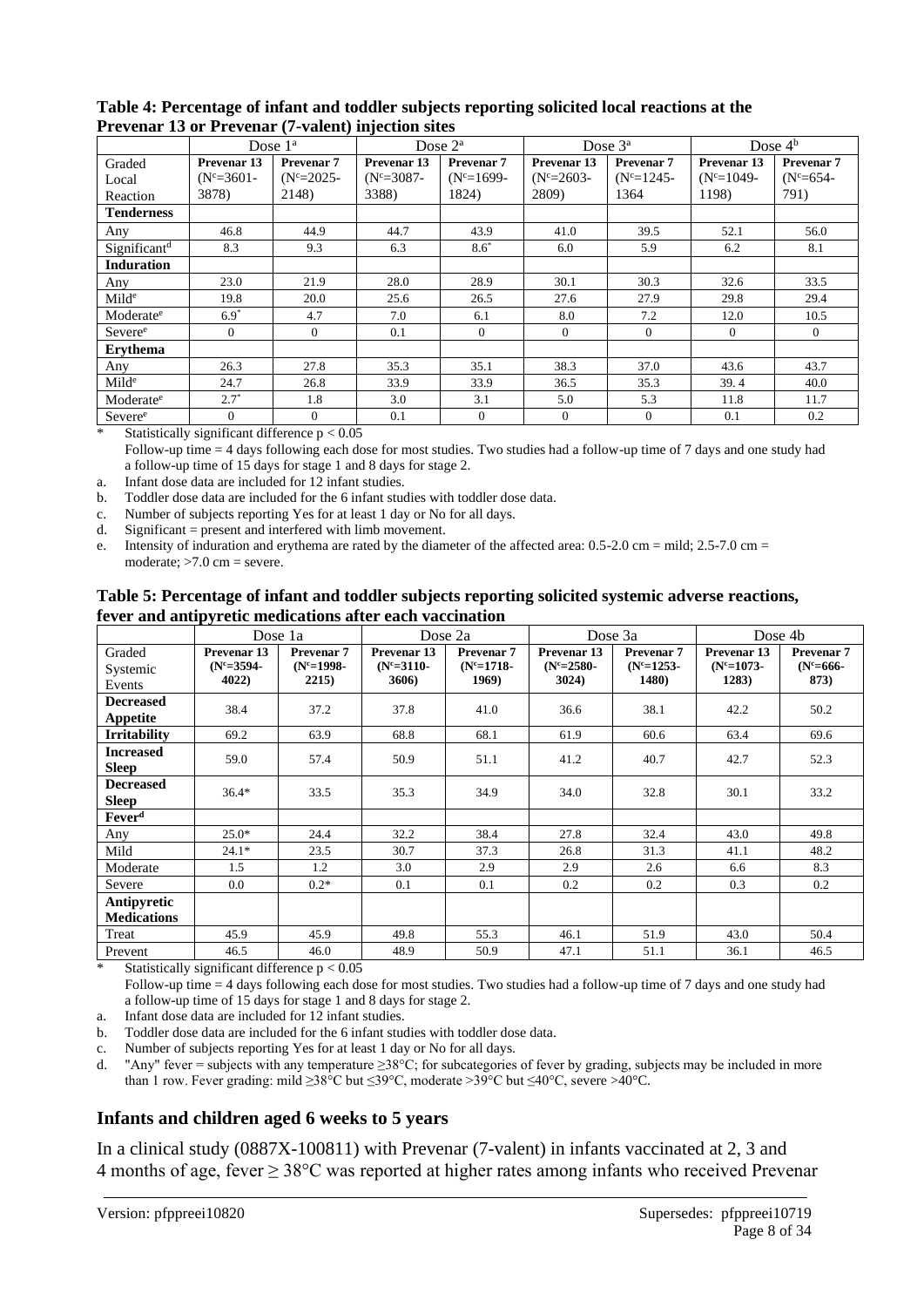(7-valent) concomitantly with Infanrix hexa (28.3% to 42.3%) than in infants receiving Infanrix hexa alone (15.6% to 23.1%). After a booster dose at 12 to 15 months of age, the rate of fever  $\geq$  38°C was 50.0% in infants who received Prevenar (7-valent) and Infanrix hexa at the same time as compared to 33.6% in infants receiving Infanrix hexa alone. These reactions were mostly moderate (less than or equal to 39°C) and transient.

In clinical studies with Prevenar 13, reports of mild fever ( $\geq 38.0^{\circ}$ C but  $\leq 39.0^{\circ}$ C) ranged from 20.9% to 55.5% (across the 3 infant doses) and 31.4% to 63.7% (after toddler dose) when coadministered with Infanrix hexa. Moderate fever (39.0°C but  $\leq$ 40.0°C) ranged from 0.8% to 8.8% in infants and 4.5% to 12.6% after the toddler dose, when co-administered with Infanrix hexa. The incidence of severe fever ( $>40.0$ °C) across all studies was  $\leq$ 1.1%. When fever was present, it was most commonly observed in the first 2 days after vaccination.

# **Children and adolescents aged 5 to 17 years of age**

Safety was evaluated in 592 children aged 5 to 17 years of age, 294 children aged 5 to 10 years previously immunised with at least one dose of Prevenar and 298 children aged 10 to 17 years who had not received a pneumococcal vaccine (see Table 6).

| <b>General disorders and administration site conditions</b> |                                                                                         |  |  |  |  |  |
|-------------------------------------------------------------|-----------------------------------------------------------------------------------------|--|--|--|--|--|
| Very common:                                                | Any vaccination-site erythema; induration/swelling or pain/tenderness; vaccination-site |  |  |  |  |  |
|                                                             | tenderness (including impaired movement)                                                |  |  |  |  |  |
| Common:                                                     | Fever                                                                                   |  |  |  |  |  |
|                                                             | <b>Gastrointestinal disorders</b>                                                       |  |  |  |  |  |
| Common:                                                     | Vomiting; diarrhoea                                                                     |  |  |  |  |  |
|                                                             | <b>Metabolism and nutrition disorders</b>                                               |  |  |  |  |  |
| Very common:                                                | Decreased appetite                                                                      |  |  |  |  |  |
| Nervous system disorders                                    |                                                                                         |  |  |  |  |  |
| Very common:                                                | Drowsiness/increased sleep; restless sleep/decreased sleep                              |  |  |  |  |  |
| Common:                                                     | Headache                                                                                |  |  |  |  |  |
|                                                             | Skin and subcutaneous tissue disorders                                                  |  |  |  |  |  |
| Common:                                                     | Rash; urticaria or urticaria-like rash                                                  |  |  |  |  |  |
| <b>Psychiatric disorders</b>                                |                                                                                         |  |  |  |  |  |
| Very common:                                                | Irritability                                                                            |  |  |  |  |  |

| Table 6: Most common adverse events in children and adolescents 5 to 17 years of age |  |  |  |
|--------------------------------------------------------------------------------------|--|--|--|
|                                                                                      |  |  |  |

Other adverse events previously observed in infants and children 6 weeks to 5 years of age may also be applicable to this age group but were not seen in this study possibly due to the small sample size.

# **Adults ≥18 years and the elderly**

Safety was assessed in 7 clinical studies including 91,593 adults ranging in age from 18 to 101 years. Prevenar 13 was administered to 48,806 adults; 2,616 (5.4%) aged 50 to 64 years and 45,291 (92.8%) aged 65 years and older. One of the 7 studies included a group of adults (n=899) ranging from 18 to 49 years who received Prevenar 13 and who were not previously vaccinated with 23vPPV. Of the Prevenar 13 recipients, 1,916 adults were previously vaccinated with the 23-valent pneumococcal polysaccharide vaccine at least 3 years prior to study vaccination, and 46,890 were 23-valent pneumococcal polysaccharide vaccine unvaccinated.

A trend to lower frequency of adverse reactions was associated with greater age; adults >65 years of age (regardless of prior pneumococcal vaccination status) reported fewer adverse reactions than younger adults, with adverse reactions generally most common in the youngest adults, 18 to 29 years of age. Overall, the frequency categories were similar for all age groups, with the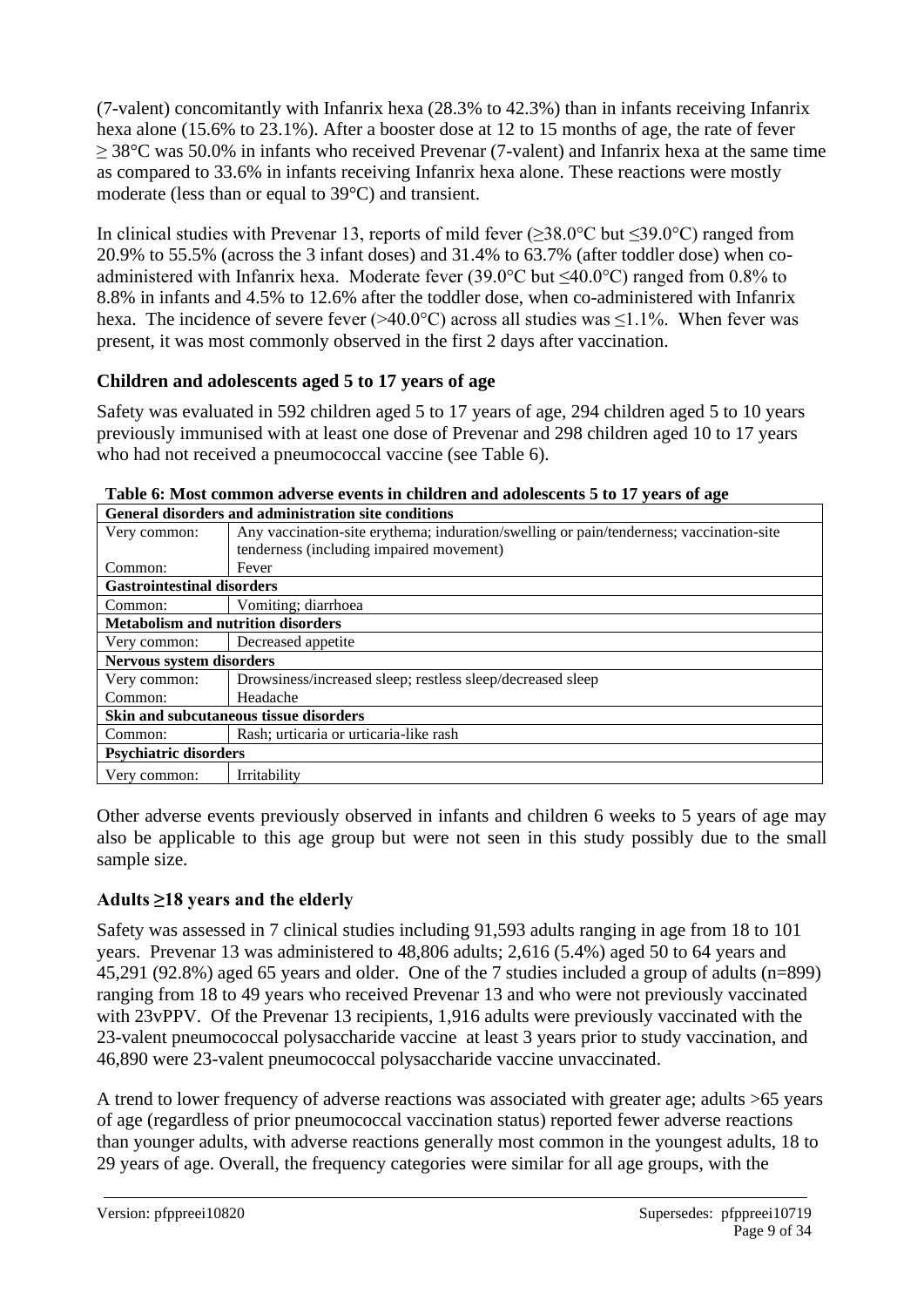exception of vomiting which was very common ( $\geq 1/10$ ) in adults aged 18 to 49 years and common ( $\geq 1/100$  to  $\lt 1/10$ ) in all other age groups.

#### *Adverse reactions from clinical studies*

Local reactions and systemic events were solicited daily after each vaccination for 14 days in 6 studies and 7 days in the remaining study. The following frequencies in Table 7 are based on adverse reactions assessed in Prevenar 13 clinical studies in adults.

| <b>Gastrointestinal disorders:</b>        |                                                                                                 |  |  |  |  |  |  |
|-------------------------------------------|-------------------------------------------------------------------------------------------------|--|--|--|--|--|--|
| Very common:                              | Diarrhoea; vomiting (in adults aged 18 to 49 years)                                             |  |  |  |  |  |  |
| Common:                                   | Vomiting (in adults aged 50 years and over)                                                     |  |  |  |  |  |  |
| Uncommon:                                 | <b>Nausea</b>                                                                                   |  |  |  |  |  |  |
|                                           | General disorders and administration site conditions                                            |  |  |  |  |  |  |
| Very common:                              | Chills; fatigue; vaccination-site erythema; vaccination-site induration /swelling; vaccination- |  |  |  |  |  |  |
|                                           | site pain/tenderness; limitation of arm movement                                                |  |  |  |  |  |  |
| Common:                                   | Fever                                                                                           |  |  |  |  |  |  |
| Uncommon:                                 | Lymphadenopathy localised to the region of the vaccination site                                 |  |  |  |  |  |  |
| <b>Immune system disorders</b>            |                                                                                                 |  |  |  |  |  |  |
| Uncommon:                                 | Hypersensitivity reaction including face oedema, dyspnoea, bronchospasm                         |  |  |  |  |  |  |
|                                           | Musculoskeletal and connective tissue disorders                                                 |  |  |  |  |  |  |
| Very common                               | Generalised new joint pain/aggravated joint pain; generalised new muscle pain/aggravated        |  |  |  |  |  |  |
|                                           | muscle pain                                                                                     |  |  |  |  |  |  |
| <b>Metabolism and nutrition disorders</b> |                                                                                                 |  |  |  |  |  |  |
| Very common:                              | Decreased appetite                                                                              |  |  |  |  |  |  |
| Nervous system disorders                  |                                                                                                 |  |  |  |  |  |  |
| Very common:                              | Headache                                                                                        |  |  |  |  |  |  |
| Skin and subcutaneous tissue disorders    |                                                                                                 |  |  |  |  |  |  |
| Very common:                              | Rash                                                                                            |  |  |  |  |  |  |

#### **Table 7: Local and systemic reactions in adults**

Overall, no significant differences in frequencies of adverse reactions were seen when Prevenar 13 was given to adults previously vaccinated with the 23-valent pneumococcal polysaccharide vaccine or adults not vaccinated with 23-valent pneumococcal polysaccharide vaccine.

## **Solicited adverse reactions in adult studies with Prevenar 13**

The proportion of adults reporting local and systemic adverse reactions within 14 days of vaccination with Prevenar 13 are listed below in tables 8 and 9, respectively.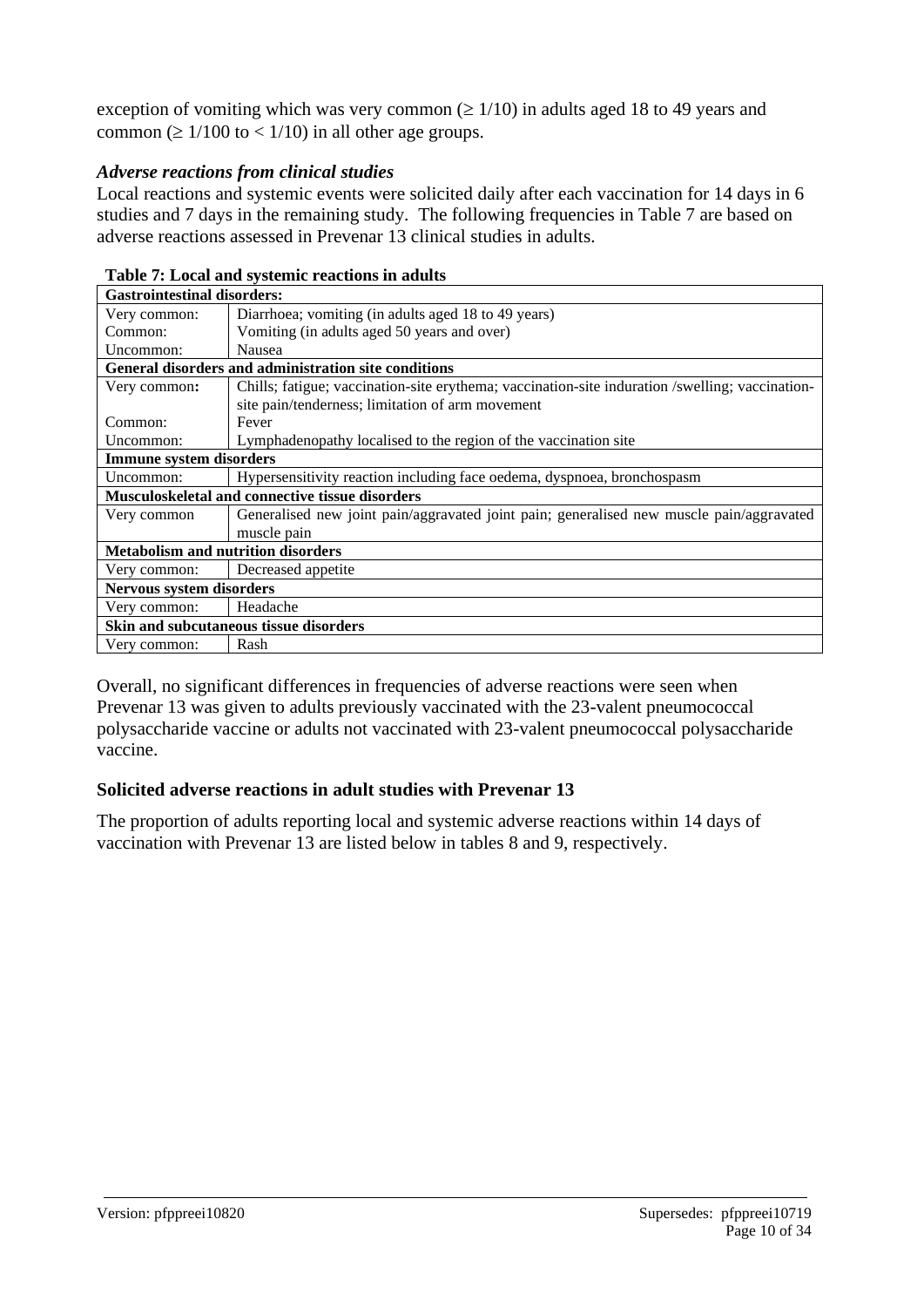|                       | - Naïve to 23vPPV -               |                |           |           | Pre-             |  |  |  |  |
|-----------------------|-----------------------------------|----------------|-----------|-----------|------------------|--|--|--|--|
|                       |                                   |                |           |           | immunised        |  |  |  |  |
|                       |                                   |                |           |           | with 23vPPV      |  |  |  |  |
|                       | Age (years)<br>Number of Subjects |                |           |           |                  |  |  |  |  |
|                       | 18-49                             | 50-59          | 60-64     | $\geq 65$ | $\geq 70$        |  |  |  |  |
| <b>Local Reaction</b> | 209-787                           | 136 - 322      | 178 - 331 | 848 - 950 | 297 - 362        |  |  |  |  |
| Redness <sup>a</sup>  |                                   |                |           |           |                  |  |  |  |  |
| Any                   | 30.5                              | 15.8           | 20.2      | 14.4      | 10.8             |  |  |  |  |
| Mild                  | 26.4                              | 15.2           | 15.9      | 12.1      | 9.5              |  |  |  |  |
| Moderate              | 11.9                              | $\mathfrak{S}$ | 8.6       | 6.1       | 4.7              |  |  |  |  |
| Severe                | 2.8                               | 0.7            | 1.7       | 0.8       | 1.7              |  |  |  |  |
| Swelling <sup>a</sup> |                                   |                |           |           |                  |  |  |  |  |
| Any                   | 39.4                              | 21.7           | 19.3      | 12        | 10.4             |  |  |  |  |
| Mild                  | 37.2                              | 20.6           | 15.6      | 10        | 8.9              |  |  |  |  |
| Moderate              | 15.1                              | 4.3            | 8.2       | 4.6       | $\overline{4}$   |  |  |  |  |
| Severe                | 1.4                               | $\mathbf{0}$   | 0.6       | 0.1       | $\boldsymbol{0}$ |  |  |  |  |
|                       |                                   |                |           |           |                  |  |  |  |  |
| Pain <sup>b</sup>     |                                   |                |           |           |                  |  |  |  |  |
| Any                   | 96.7                              | 88.8           | 80.1      | 41.7      | 51.7             |  |  |  |  |
| Mild                  | 93.2                              | 85.9           | 78.6      | 36.1      | 50.1             |  |  |  |  |
| Moderate              | 77.1                              | 39.5           | 23.3      | 17.2      | 7.5              |  |  |  |  |
| Severe                | 16.0                              | 3.6            | 1.7       | 2         | 1.3              |  |  |  |  |
|                       |                                   |                |           |           |                  |  |  |  |  |
| Limitation of arm     |                                   |                |           |           |                  |  |  |  |  |
| movement <sup>c</sup> |                                   |                |           |           |                  |  |  |  |  |
| Any                   | 75.2                              | 40.7           | 28.5      | 14.4      | 10.5             |  |  |  |  |
| Mild                  | 71.5                              | 38.6           | 26.9      | 13.2      | 10.3             |  |  |  |  |
| Moderate              | 18.5                              | 2.9            | 2.2       | 1.2       | 0.3              |  |  |  |  |
| Severe                | 15.6                              | 2.9            | 1.7       | 1.6       | 0.7              |  |  |  |  |

#### **Table 8: Percentage of adults reporting solicited local reactions at Prevenar 13 injection site within 14 days after vaccination**

a. Mild is 2.5 to 5.0 cm, moderate is 5.1 to 10.0 cm, and severe is  $>10.0$  cm.<br>b. Mild = awareness of symptom but easily tolerated, moderate = discomfort

b. Mild = awareness of symptom but easily tolerated, moderate = discomfort enough to cause

interference with usual activity, and severe = incapacitating with inability to do usual activity. c. Mild = some limitation of arm movement, moderate = unable to move arm above head but able to move arm above shoulder, and severe = unable to move arm above shoulder.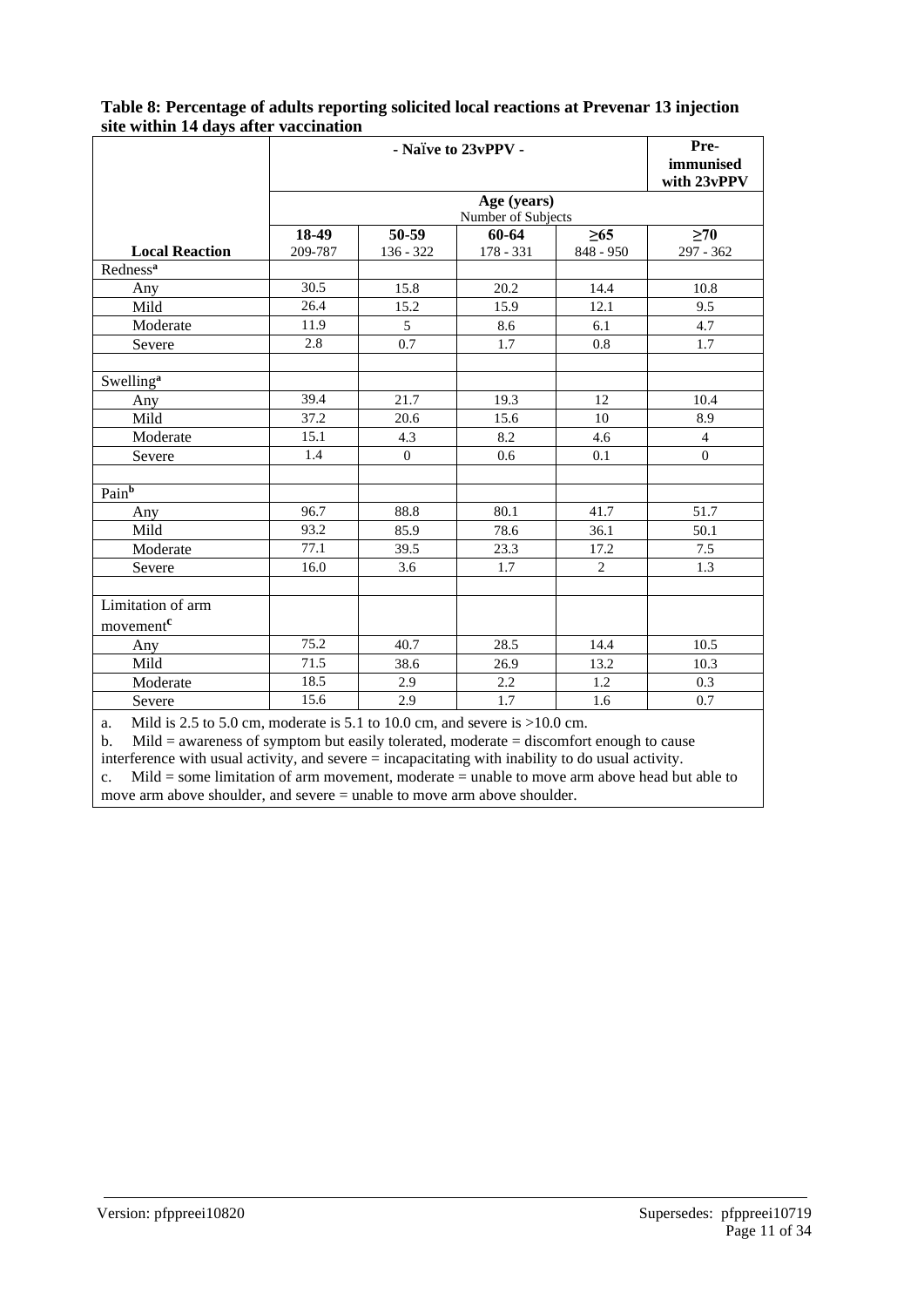|                                                             |         | Pre-<br>immunised<br>with 23vPPV |                             |             |           |
|-------------------------------------------------------------|---------|----------------------------------|-----------------------------|-------------|-----------|
|                                                             |         |                                  | Age (years)                 |             |           |
|                                                             | 18-49   | 50-59                            | Number of Subjects<br>60-64 | $\geq 65$   | >70       |
| <b>Systemic Event</b>                                       | 208-561 | $136 - 248$                      | 177 - 277                   | $420 - 456$ | 297 - 350 |
| Fever                                                       |         |                                  |                             |             |           |
| -Any $( \geq 38^{\circ}C)$                                  | 7.2     | 1.5                              | 7.7                         | 4.2         | 1.0       |
| -Mild ( $\geq$ 38°C but <38.5°C)                            | 4.2     | 1.5                              | 3.9                         | 3.1         | 1.0       |
| -Moderate ( $\geq$ 38.5°C but <39°C)                        | 1.9     | 0.0                              | 0.6                         | 1.0         | 0.0       |
| -Severe ( $\geq$ 39°C but $\leq$ 40°C)                      | 1.4     | 0.0                              | 0.0                         | 0.0         | 0.0       |
| -Potentially life threatening $(>\!\!40^{\circ}\mathrm{C})$ | 0.5     | 0.0                              | 0.0                         | 0.0         | 0.0       |
| Fatigue                                                     | 80.5    | 63.3                             | 63.2                        | 28.5        | 34.0      |
| Headache                                                    | 81.4    | 65.9                             | 54.0                        | 24.7        | 23.7      |
| Chills                                                      | 38.1    | 19.6                             | 23.5                        | 9.1         | 7.9       |
| Rash                                                        | 21.3    | 14.2                             | 16.5                        | 6.8         | 7.3       |
| Vomiting                                                    | 15.0    | 6.9                              | 3.9                         | 1.7         | 1.7       |
| Diarrhoea                                                   | N/A     | N/A                              | N/A                         | N/A         | N/A       |
| Decreased appetite                                          | 55.6    | 25.3                             | 21.3                        | 11.3        | 10.4      |
| New muscle pain                                             | 82.0    | 61.8                             | 56.2                        | 23.4        | 36.8      |
| Aggravated muscle pain                                      | 55.9    | 39.9                             | 32.6                        | 15.0        | 20.6      |
| New joint pain                                              | 41.7    | 31.5                             | 24.4                        | 11.5        | 12.6      |
| Aggravated joint pain                                       | 28.6    | 25.6                             | 24.9                        | 8.6         | 11.6      |
| Use of medication to treat pain                             | N/A     | N/A                              | N/A                         | 9.9         | 22.0      |
| Use of medication to treat fever                            | N/A     | N/A                              | N/A                         | 5.4         | 3.0       |
| Abbreviation: $N/A$ = not applicable                        |         |                                  |                             |             |           |

**Table 9: Percentage of adults reporting solicited systemic adverse reactions, use of medication to treat pain and fever within 14 days after vaccination with Prevenar 13**

#### **Solicited adverse reactions in adult studies with Prevenar 13 and TIV**

The safety of concomitant administration of Prevenar 13 with Trivalent Inactivated Influenza Vaccine (TIV) was assessed in two studies in 23vPPV unvaccinated adults. Frequencies of local reactions in adults aged 50-59 years and in adults aged  $\geq 65$  years were similar after Prevenar 13 was administered with TIV compared to Prevenar 13 administered alone.

Higher frequency of some solicited systemic reactions was observed when Prevenar 13 was administered concomitantly with TIV compared to TIV given alone (headache, chills, rash, decreased appetite, muscle and joint pain) or Prevenar 13 given alone (headache, fatigue, chills, decreased appetite, and joint pain).

#### **Additional information in special populations:**

#### *Children and adolescents*

Children and adolescents with sickle cell disease, HIV infection or a haematopoietic stem cell transplant had similar frequencies of adverse reactions as children and adolescents 2-17 years of age, except that headaches, vomiting, diarrhoea, fever, fatigue, arthralgia and myalgia were very common.

#### *Adults*

Adults with HIV previously vaccinated with the pneumococcal polysaccharide vaccine, have similar frequencies of adverse reactions, except that fever and vomiting were very common and nausea was common.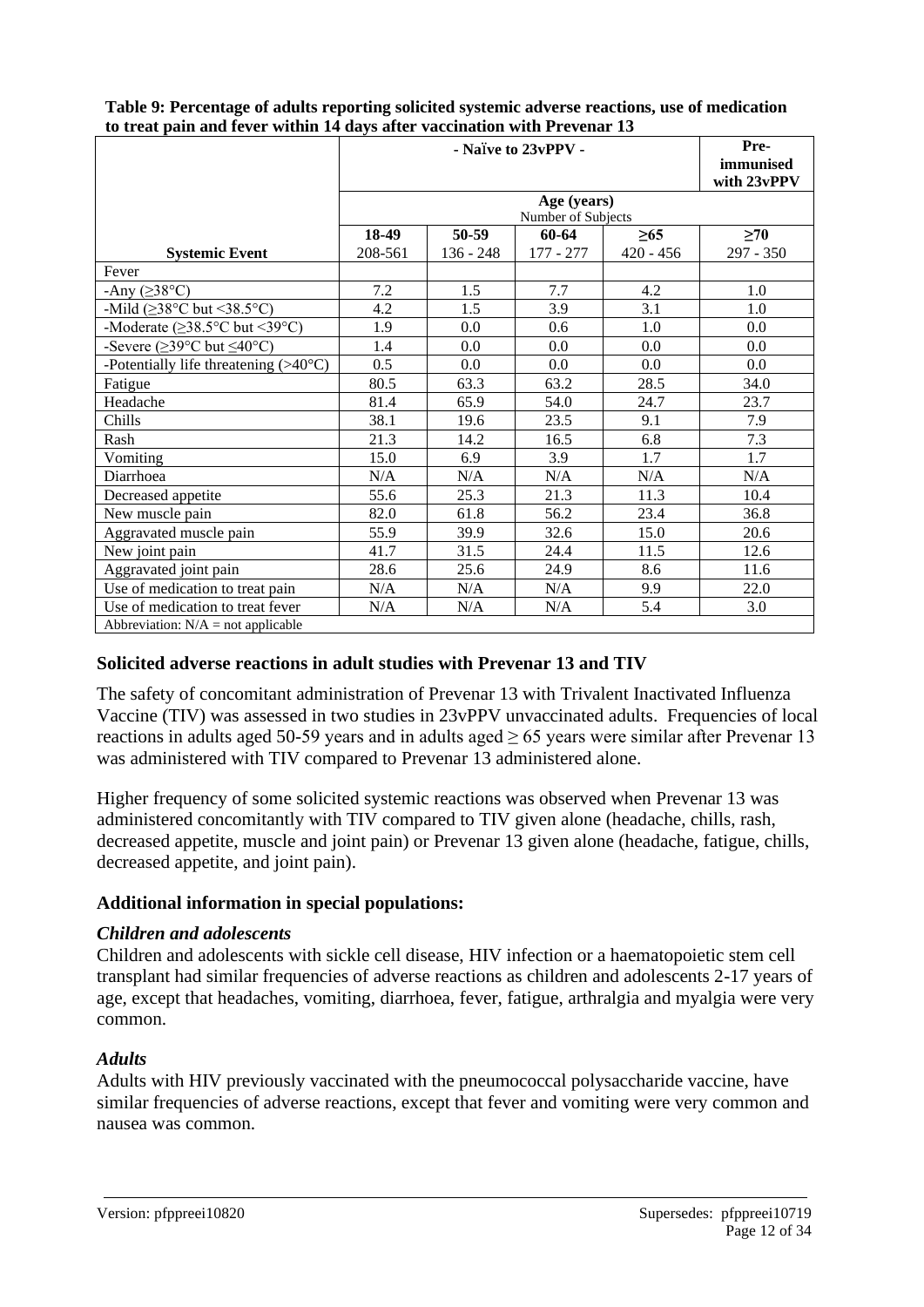Adults with a haematopoietic stem cell transplant have similar frequencies of adverse reactions as adults 18 years and older, except that fever and vomiting were very common.

## **Adverse reactions from Prevenar 13 post-marketing experience**

Although the following adverse drug reactions were not observed in the clinical trials, they are considered adverse drug reactions for Prevenar 13 as they were reported in the post-marketing experience (Table 10). Because these reactions were derived from spontaneous reports, the frequencies could not be determined and are thus considered as not known.

|                                | Table To. Auverse events reported in post-market experience                |
|--------------------------------|----------------------------------------------------------------------------|
| <b>General disorders and</b>   | Vaccination -site dermatitis; vaccination-site urticaria; vaccination-site |
| administration site            | pruritus; flushing                                                         |
| conditions                     |                                                                            |
| <b>Blood and lymphatic</b>     | Lymphadenopathy localised to the region of the vaccination-site            |
| system disorders               |                                                                            |
| <b>Immune system disorders</b> | Anaphylactic/anaphylactoid reaction including shock                        |
| <b>Skin and subcutaneous</b>   | Angioedema; erythema multiforme                                            |
| tissue disorders               |                                                                            |

#### **Table 10: Adverse events reported in post-market experience**

Analysis of post-marketing reporting rates suggests a potential increased risk of convulsions, with or without fever, and HHE (hypotonic-hyporesponsive episode) when comparing groups which reported use of Prevenar 13 with Infanrix hexa to those which reported use of Prevenar 13 alone. These events were reported in infants less than 2 years of age.

# **Reporting of Suspected Adverse Reactions**

Reporting suspected adverse reactions after registration of the medicinal product is important. It allows continued monitoring of the benefit-risk balance of the medicinal product. Healthcare professionals are asked to report any suspected adverse reactions at [http://www.tga.gov.au/reporting-problems.](http://www.tga.gov.au/reporting-problems)

# **4.9 OVERDOSE**

Overdose with Prevenar 13 is unlikely due to its presentation as a pre-filled syringe. However, in infants and children, there have been reports of overdose with Prevenar 13 defined as subsequent doses administered closer than recommended to the previous dose. In general, adverse events reported with overdose are consistent with those that have been reported with doses given in the recommended paediatric schedules of Prevenar 13.

Contact the Poisons Information Centre on 131 126 for advice on the management of an overdose.

# **5. PHARMACOLOGICAL PROPERTIES**

# **5.1 PHARMACODYNAMIC PROPERTIES**

# **Pharmacodynamics**

Pharmacotherapeutic group: pneumococcal vaccines.

Prevenar 13 contains the 7 pneumococcal capsular polysaccharides that are in Prevenar (7-valent) conjugate vaccine (4, 6B, 9V, 14, 18C, 19F, 23F) plus 6 additional polysaccharides (1, 3, 5, 6A, 7F, 19A) all conjugated to  $\text{CRM}_{197}$  carrier protein.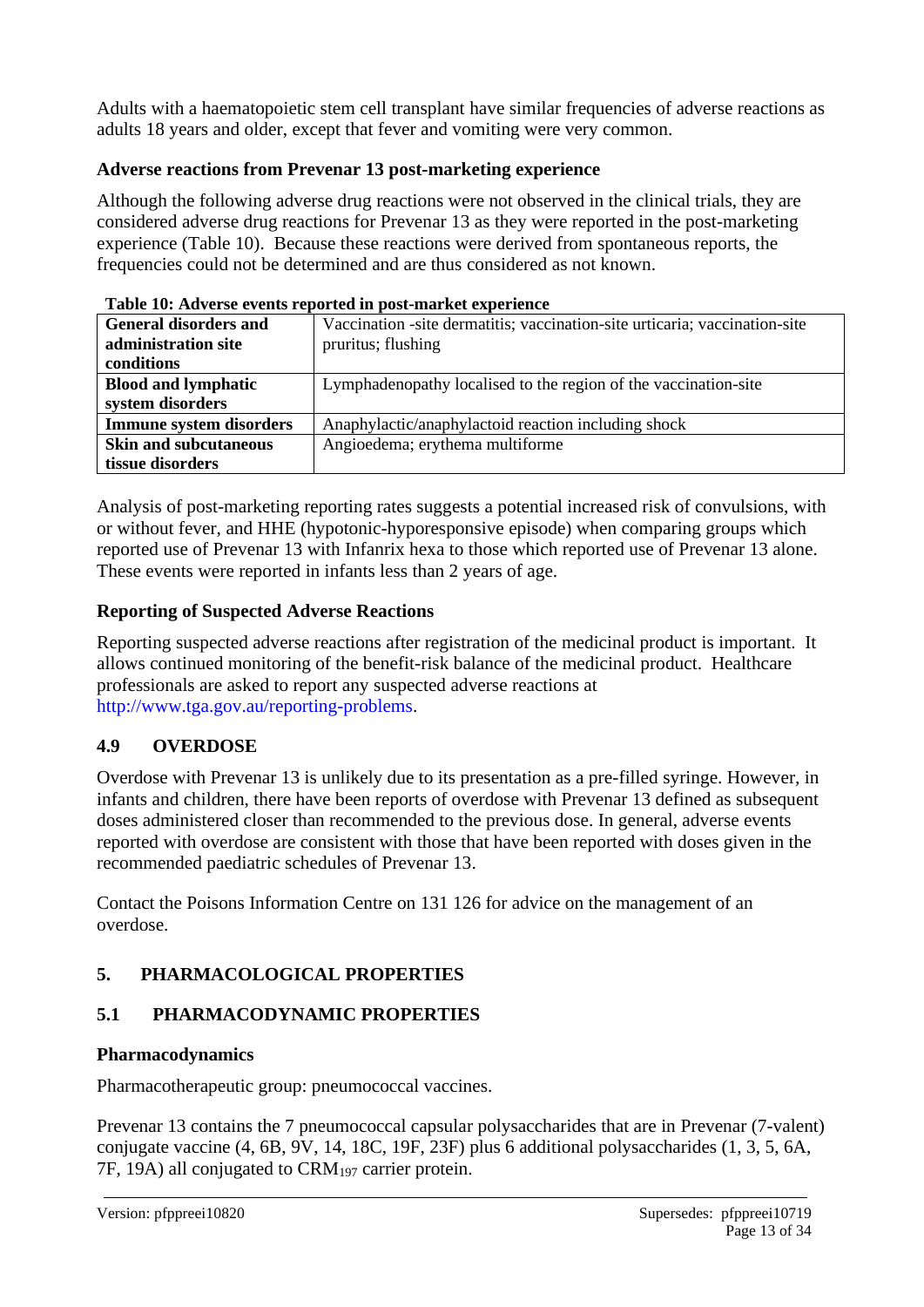## **Mode of action**

The protection afforded by Prevenar 13 vaccination is mediated by the induction of antibodies against the pneumococcal capsular serotypes in the vaccine.

B-cells produce antibodies in response to antigenic stimulation via T-dependent and Tindependent mechanisms. The immune response to most antigens is T-dependent and involves the collaboration of CD4+ T-cells and B-cells, recognising the antigen in a linked fashion. CD4+ T-cells (T-helper cells) provide signals to B-cells directly through cell surface protein interactions, and indirectly through the release of cytokines. These signals result in proliferation and differentiation of the B-cells, and production of high-affinity antibodies. CD4+ T-cell signalling is a requisite for the generation of long-lived B-cells called plasma cells, which continuously produce antibodies of several isotypes (with an IgG component) and memory Bcells that rapidly mobilise and secrete antibodies upon re-exposure to the same antigen.

Bacterial capsular polysaccharides (PSs), while varied in chemical structure, share the common immunological property of being largely T-independent antigens. In the absence of T-cell help, PS-stimulated B-cells predominantly produce IgM antibodies; there is generally no affinity maturation of the antibodies, and no memory B-cells are generated. As vaccines, unconjugated PSs are associated with poor or absent immunogenicity in infants less than 24 months of age and failure to induce immunological memory at any age. Conjugation of PSs to a protein carrier overcomes the T-cell–independent nature of PS antigens. Protein carrier-specific T-cells provide the signals needed for maturation of the B-cell response and generation of B-cell memory. Conversion of *Streptococcus pneumoniae* PSs to a T-cell-dependent antigen by covalent coupling to the immunogenic protein carrier CRM<sup>197</sup> enhances the antibody response and induces immune memory. This has been demonstrated to elicit booster responses on re-exposure in infants and young children to pneumococcal polysaccharides.

# **Burden of Disease**

*Streptococcus pneumoniae* is an important cause of morbidity and mortality in persons of all ages worldwide. It is a leading cause of death and illness in infants, among the elderly, and in persons who have certain underlying medical conditions. The organism causes invasive infections, including bacteraemia and meningitis, pneumonia and other lower respiratory tract infections, and upper respiratory tract infections including otitis media and sinusitis.

# *Infants and children less than 5 years of age*

Based on serotype surveillance performed before the introduction of Prevenar (7-valent), Prevenar 13 is estimated to cover 93.3% of serotypes causing Invasive Pneumococcal Disease (IPD) among children less than 5 years of age in Australia (Watson M. *et al*., *Communicable Disease Intelligence* 2004; 28(4): 455-464) and 92.8% in New Zealand (Heffernan H.M., *et al*., *Epidemiology of Infections* 2007; 1-8.)

Prevenar 13 is estimated to cover over 90% of serotypes causing antibiotic resistant IPD.

## *Adults*

Pneumonia is one of the most common infectious diseases and the most common clinical presentation of pneumococcal disease in adults. The reported incidence of community-acquired pneumonia (CAP) and IPD increases with age from 50 years and is highest in individuals aged ≥65 years. *S. pneumoniae* is the most frequent cause of CAP, and is estimated to be responsible for approximately 30% of all CAP cases requiring hospitalisation in adults in developed countries.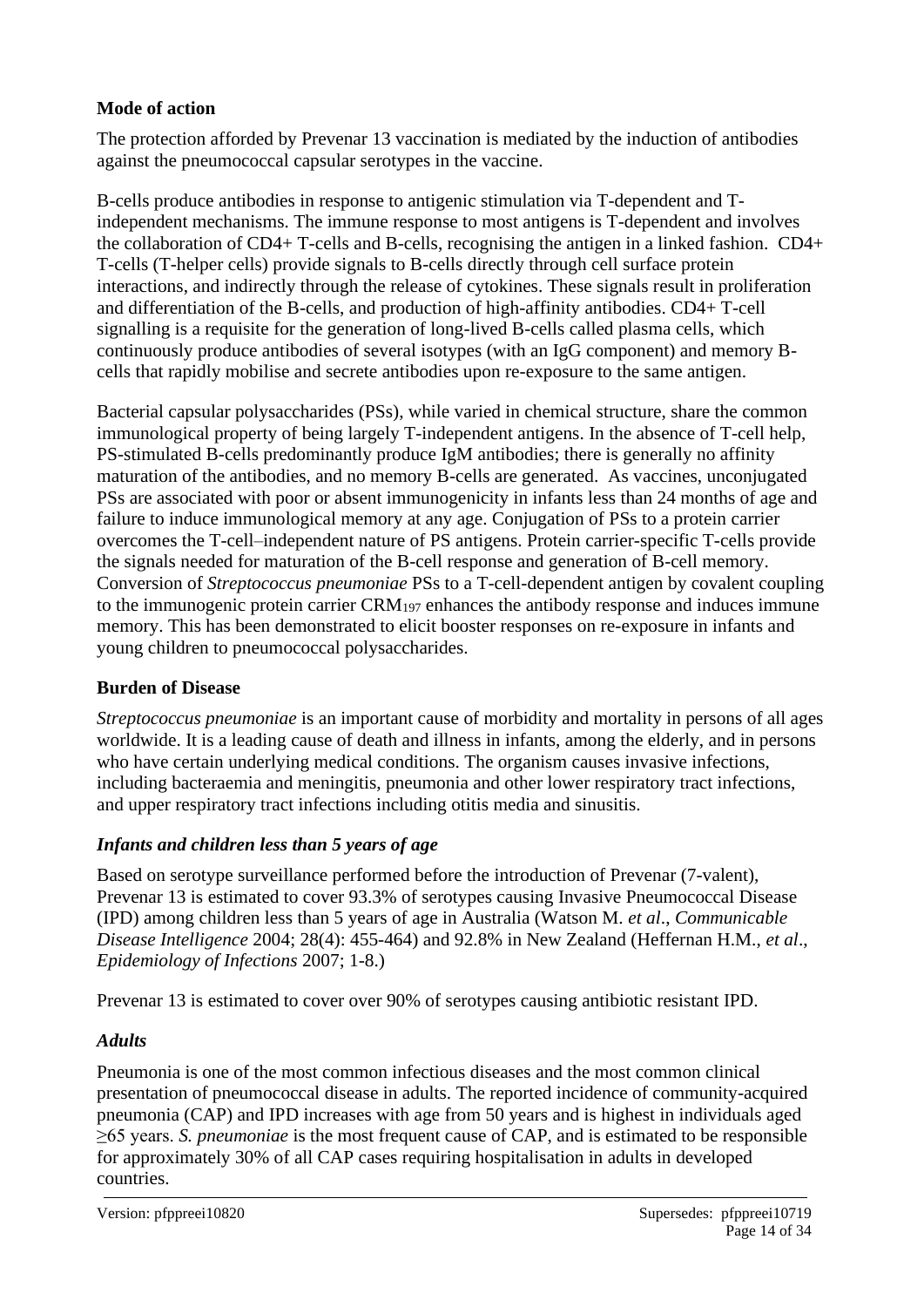The incidence of IPD in adults increases with age, risk factors (smoking status or alcohol use), and underlying co-morbidities (see Special populations below). Bacteraemic pneumonia, bacteraemia without a focus, and meningitis are the most common manifestations of IPD in adults.

Based on serotype surveillance performed before the introduction of Prevenar (7-valent), Prevenar 13 is estimated to cover 81.9% of serotypes causing IPD among adults aged 65 years and older in Australia (Watson M. et al., *Communicable Disease Intelligence* 2004; 28(4): 455- 464) and 77.4% in New Zealand (Heffernan H.M., et al., *Epidemiology of Infections* 2007; 1-8.).

Following the introduction of Prevenar (7-valent) on to the National Immunisation Program (NIP) for children, Prevenar 13 is estimated to cover 62.2% of serotypes causing IPD among adults aged 65 years and older in Australia, based on National Notifiable Diseases Surveillance System data from 2008.

#### *Special populations*

The risk for CAP and IPD is increased in individuals with anatomical or functional asplenia, diabetes mellitus, asthma, chronic cardiovascular, pulmonary, kidney or liver disease, and it is highest in those who are immune-suppressed such as those with malignant haematological diseases or HIV infection.

## **Clinical Trials**

## *Prevenar (7-valent) protective efficacy*

The efficacy of Prevenar (7-valent) was evaluated in two major trials – the Northern California Kaiser Permanente (NCKP) trial and the Finnish Otitis Media trial (FinOM). Both trials were randomised, double-blind, active-control trials in which infants were randomised to receive either Prevenar (7-valent) or control vaccine (NCKP, meningococcal serogroup C CRM-conjugate [MnCC] vaccine; FinOM, hepatitis B vaccine) in a four-dose series at 2, 4, 6, and 12 - 15 months of age. The various efficacy results from these trials (for invasive pneumococcal disease, pneumonia, and acute otitis media) are presented below (Table 11).

| <b>Test</b>                                                                       | <b>Study</b> | N      | $\mathbf{VE}^*$ | 95% CI  |  |  |  |  |  |
|-----------------------------------------------------------------------------------|--------------|--------|-----------------|---------|--|--|--|--|--|
| <b>Invasive Pneumococcal Disease (IPD)</b>                                        |              |        |                 |         |  |  |  |  |  |
| Per-protocol                                                                      | <b>NCKP</b>  | 30,258 | 97%             | 85, 100 |  |  |  |  |  |
| Intent-to-treat                                                                   |              | 37,866 | 94%             | 81, 99  |  |  |  |  |  |
| Pneumonia (Per-protocol)                                                          |              |        |                 |         |  |  |  |  |  |
| With vaccine serotype bacteraemia                                                 |              |        | 87.5%           | 7,99    |  |  |  |  |  |
| Clinical pneumonia with abnormal chest X-ray                                      |              |        | 35%             | 4,56    |  |  |  |  |  |
| regardless of etiologic confirmation                                              |              |        |                 |         |  |  |  |  |  |
| <b>Acute Otitis Media (AOM)</b>                                                   |              |        |                 |         |  |  |  |  |  |
| Per-protocol (reduction of)                                                       | <b>NCKP</b>  | 37,868 |                 |         |  |  |  |  |  |
| Total episodes                                                                    |              |        | 7%              | 4, 10   |  |  |  |  |  |
| Recurrent AOM                                                                     |              |        | 9%              | 3, 15   |  |  |  |  |  |
| $(3 \text{ episodes in } 6 \text{ mo. or } 4 \text{ episodes in } 1 \text{ yr.})$ |              |        |                 |         |  |  |  |  |  |
| Recurrent AOM                                                                     |              |        | 23%             | 7, 36   |  |  |  |  |  |
| $(5 \text{ episodes in } 6 \text{ mo. or } 6 \text{ episodes in } 1 \text{ yr.})$ |              |        |                 |         |  |  |  |  |  |

## **Table 11: Summary of efficacy of Prevenar (7-valent)**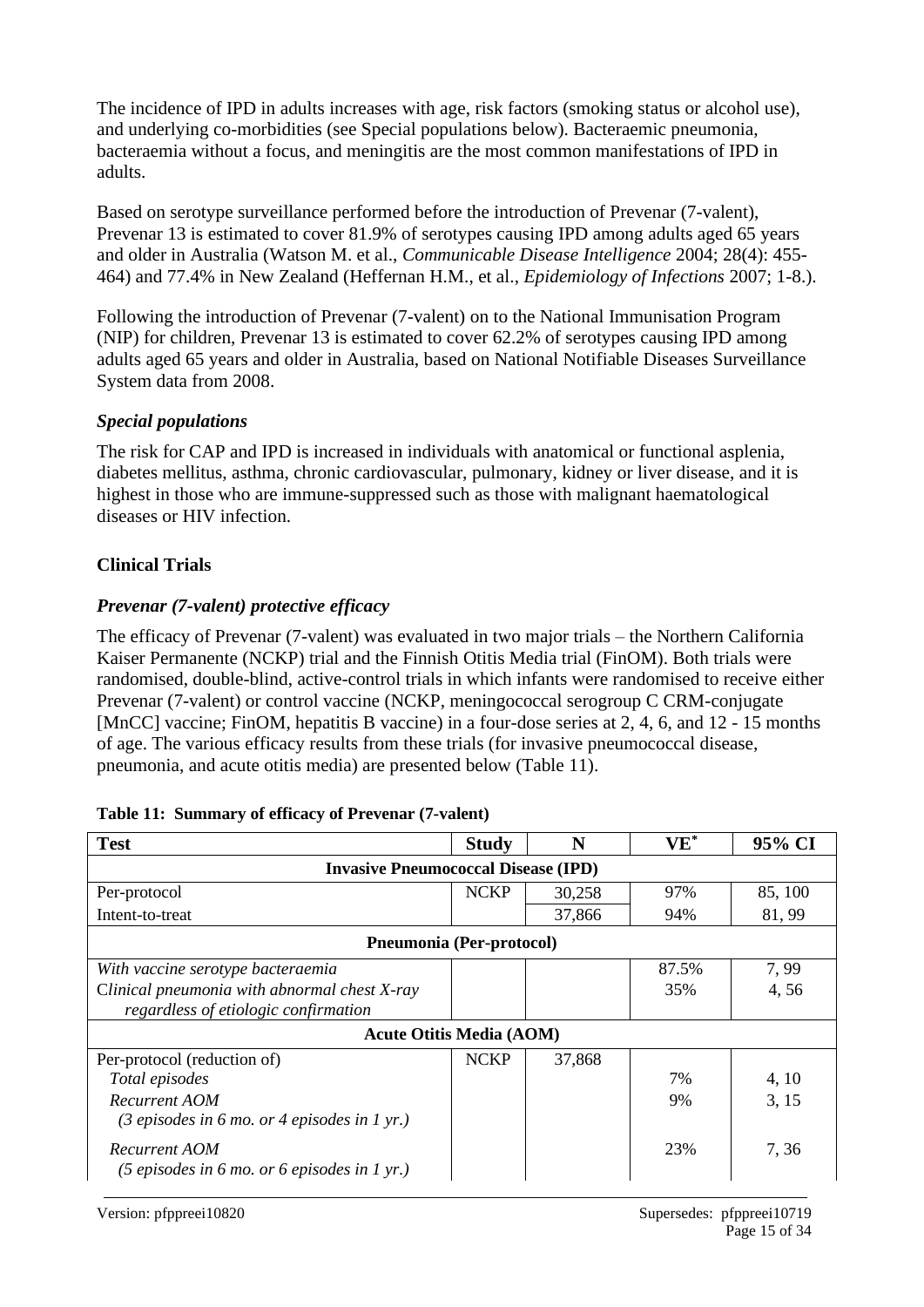| Tympanostomy tube placement |       |      | 20% | 2, 35    |
|-----------------------------|-------|------|-----|----------|
| Per-protocol (reduction of) | FinOM | 1662 |     |          |
| Total episodes              |       |      | 6%  | $-4, 16$ |
| All pneumococcal AOM        |       |      | 34% | 21, 45   |
| Vaccine-serotype AOM        |       |      | 57% | 44, 67   |
| Intent-to-treat             |       |      |     |          |
| Vaccine-serotype AOM        |       |      | 54% | 41.64    |

**\***Vaccine efficacy

## *Prevenar 13 immunogenicity clinical trials in infants and children*

The World Health Organization (WHO) has recommended a serum anti-capsular polysaccharide IgG antibody concentration of 0.35 µg/mL using an enzyme-linked immunosorbent assay, measured one month after the primary infant series as a single antibody reference concentration to estimate the efficacy of new pneumococcal conjugate vaccines against IPD. This recommendation is largely based upon the observed correlation between immunogenicity and IPD efficacy from three placebo-controlled trials with either Prevenar (7-valent) or the investigational 9-valent CRM<sup>197</sup> conjugate polysaccharide vaccine. This reference concentration is only applicable on a population basis and cannot be used to predict protection against IPD on an individual basis.

## *Immune responses following a three-dose primary infant series*

Clinical trials have been conducted in a number of European countries and the US using a range of primary vaccination schedules. The percentage of infants achieving pneumococcal anticapsular polysaccharide IgG antibody concentrations  $\geq 0.35 \mu g/mL$  and opsonophagocytic activity (OPA) antibody titers  $\geq 1:8$ , one month after a three-dose primary series (at 2, 4 and 6 months) and after booster dosing, from representative studies are presented below (Table 12):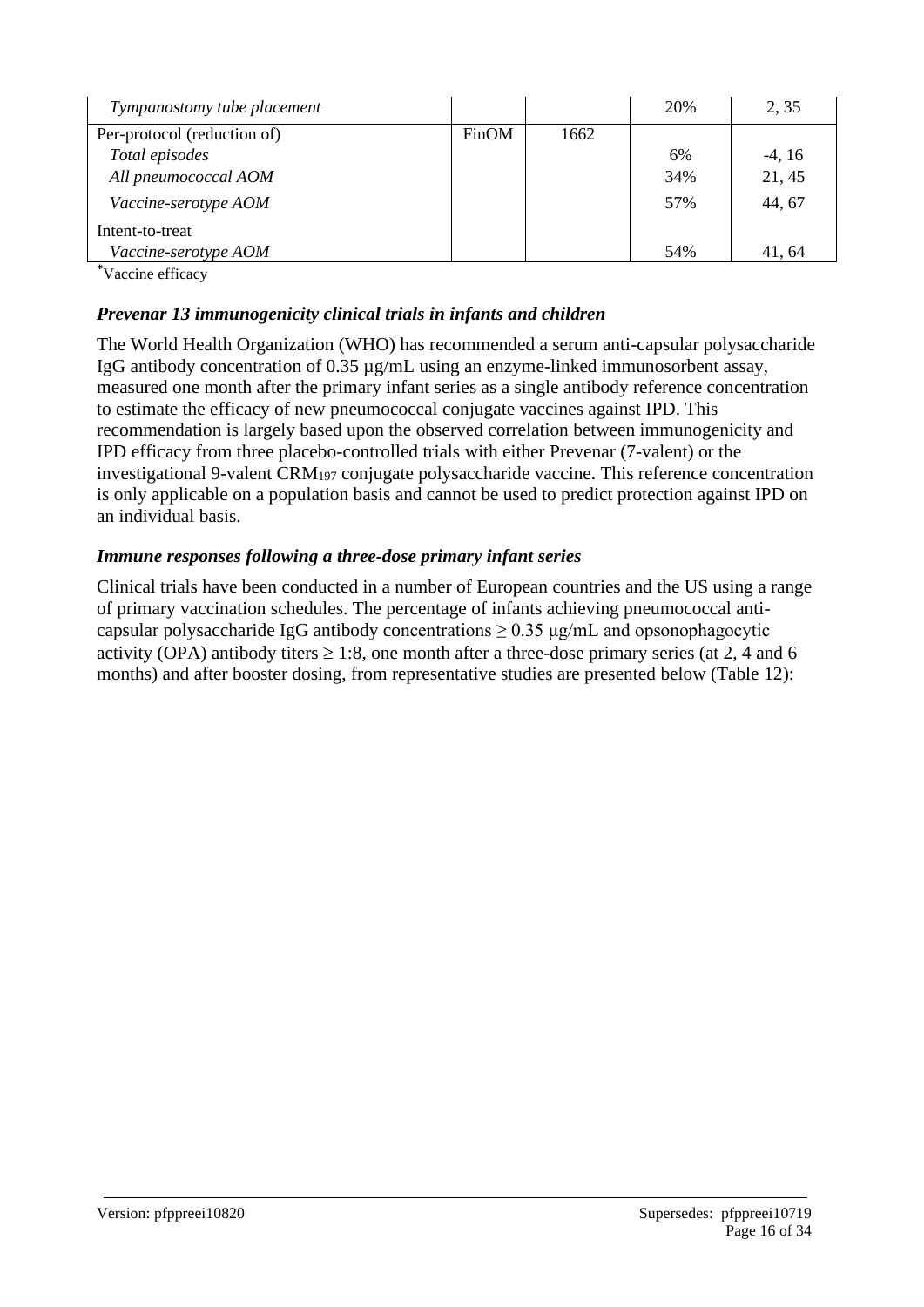**Table 12: Percentage of subjects with pneumococcal anti-capsular polysaccharide IgG antibody concentrations**  $\geq$  **0.35 μg/mL and OPA antibody titer**  $\geq$  **1:8 following Prevenar 13 administration in a 2, 4, 6 month primary schedule**

| <b>Serotype</b>         |                                      | <b>Primary Schedule</b> | <b>Booster</b>  |
|-------------------------|--------------------------------------|-------------------------|-----------------|
|                         |                                      | $(2, 4, 6$ months)      |                 |
|                         |                                      | IgG (N=897-924)         | IgG (N=458-479) |
|                         |                                      | OPA (N=91-94)           | OPA (N=88-92)   |
| $\mathbf{1}$            | $\text{IgG} \geq 0.35 \text{ µg/mL}$ | 95.6-99.3%              | 98.7-100.0%     |
|                         | OPA Antibody $\geq 1:8$              | 98.9%                   | 98.9%           |
| 3                       | $\text{IgG} \geq 0.35 \text{ µg/mL}$ | 63.5-90.3%              | 90.5-92.2%      |
|                         | OPA Antibody $\geq 1:8$              | 96.8%                   | 97.8%           |
| $\overline{\mathbf{4}}$ | $\text{IgG} \geq 0.35 \text{ µg/mL}$ | 94.4-98.9%              | 99.1-99.2%      |
|                         | OPA Antibody $\geq 1:8$              | 97.8%                   | 98.9%           |
| 5                       | $\text{IgG} \geq 0.35 \text{ µg/mL}$ | 89.7-97.3%              | 99.1-99.6%      |
|                         | OPA Antibody $\geq 1:8$              | 92.3%                   | 98.9%           |
| <b>6A</b>               | $\text{IgG} \geq 0.35 \text{ µg/mL}$ | 96.0-98.2%              | 99.1-100.0%     |
|                         | OPA Antibody $\geq 1:8$              | 100.0%                  | 98.9%           |
| 6 <b>B</b>              | $IgG \ge 0.35 \mu g/mL$              | 87.3-98.5%              | 99.6%           |
|                         | OPA Antibody $\geq 1:8$              | 98.9%                   | 98.9%           |
| <b>7F</b>               | $IgG \ge 0.35 \mu g/mL$              | 98.4-100.0%             | 98.8-99.6%      |
|                         | OPA Antibody $\geq 1:8$              | 100.0%                  | 100.0%          |
| 9V                      | $\text{IgG} \geq 0.35 \text{ µg/mL}$ | 90.5-99.3%              | 99.1-100.0%     |
|                         | OPA Antibody $\geq 1:8$              | 100.0%                  | 98.9%           |
| 14                      | $IgG \geq 0.35 \mu g/mL$             | 97.4-98.2%              | 98.7-100.0%     |
|                         | OPA Antibody $\geq 1:8$              | 100.0%                  | 100.0%          |
| <b>18C</b>              | $\text{IgG} \geq 0.35 \text{ µg/mL}$ | 96.8-98.1%              | 98.7-99.6%      |
|                         | OPA Antibody $\geq 1:8$              | 100.0%                  | 98.9%           |
| <b>19A</b>              | $IgG \geq 0.35 \mu g/mL$             | 98.4-99.6%              | 100.0%          |
|                         | OPA Antibody $\geq 1:8$              | 100.0%                  | 97.8%           |
| 19F                     | $IgG \geq 0.35 \mu g/mL$             | 98.0-99.3%              | 99.6-100.0%     |
|                         | OPA Antibody $\geq 1:8$              | 90.4%                   | 96.7%           |
| 23F                     | $IgG \geq 0.35 \mu g/mL$             | 87.2-94.6%              | 99.1-99.6%      |
|                         | OPA Antibody $\geq 1:8$              | 98.9%                   | 98.9%           |

In Prevenar 13 recipients, antipolysaccharide binding antibody for each of the 13 serotypes has been demonstrated to be correlated with functional antibacterial opsonophagocytic activity (biologically active antibody).

## *Immune responses following a two-dose primary infant series*

The immunogenicity after two doses in infants has been documented in four studies. The proportion of infants achieving a pneumococcal anti-capsular polysaccharide IgG concentration  $\geq$  0.35 µg/mL one month after the second dose ranged from 79.6% to 98.5% across 11 of the 13 vaccine serotypes. Smaller proportions of infants achieved this antibody concentration threshold for serotype 6B (27.9% to 57.3%) and 23F (55.8% to 68.1%) for all studies using a 2, 4 month regimen, compared to 58.4% for serotype 6B and 68.6% for 23F for a study using a 3, 5 month regimen. Compared to a three-dose infant series, pneumococcal anti-capsular polysaccharide IgG GMCs were lower after a two-dose infant series for most serotypes.

## *Booster responses following two-dose and three-dose primary infant series*

Post-booster antibody concentrations were higher for 12 serotypes than those achieved after the infant primary series, which is consistent with adequate priming (the induction of immunologic memory). For serotype 3, antibody concentrations following the infant primary series and booster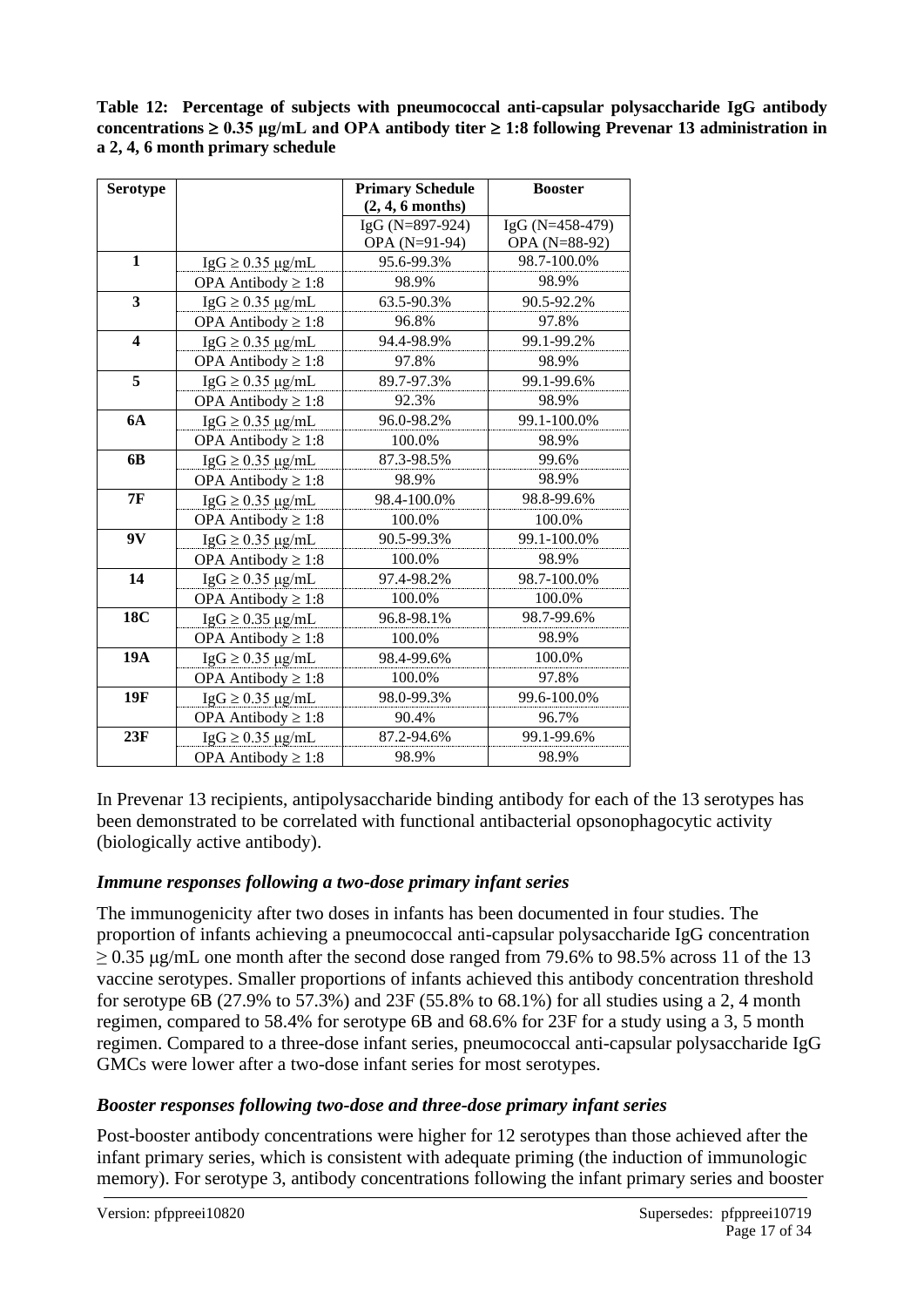dose were similar. Antibody responses to booster doses following two-dose or three-dose infant primary series were comparable for all 13 vaccine serotypes.

For children aged from 7 months to 5 years, age appropriate catch-up immunisation schedules result in levels of anti-capsular polysaccharide IgG antibody responses to each of the 13 serotypes that are at least comparable to those of a three-dose primary series in infants.

# *Preterm Infants*

Safety and immunogenicity of Prevenar 13 given at 2, 3, 4 and 12 months was assessed in 100 prematurely born infants (Estimated Gestational Age [EGA] mean, 31 weeks; range, 26 to 36 weeks) and compared with 100 infants born at term (EGA mean, 39 weeks; range, 37 to 42 weeks). More than 85% achieved a pneumococcal polysaccharide IgG binding antibody concentration ≥0.35 µg/mL 1 month after the infant series, except for serotypes 5 (71.7%), 6A (82.7%), and 6B (72.7%) in the preterm group. For these 3 serotypes, the proportion of responders among preterm infants was significantly lower than among term infants. One month after the toddler dose, evidence of priming was observed as the proportion of subjects in each group achieving this same antibody concentration threshold was >97%, except for serotype 3 (71% in preterm infants and 79% in term infants). In general, serotype-specific IgG GMCs were lower for preterm infants than term infants.

# *Effect on nasopharyngeal S. pneumoniae serotypes*

Prevenar 13 is associated with the prevention of nasopharyngeal colonisation of vaccine type serotypes and this may contribute to protection against pneumococcal disease.

In a randomised double-blind study, 930 infants received Prevenar 13 and 933 received Prevenar (7-valent) at 2, 4, 6 and 12 months of age in Israel. The proportion of subjects with a newly identified nasopharyngeal (NP) acquisition in each vaccine group was assessed at 7, 12, 13, 18 and 24 months. Prevenar 13 significantly reduced newly identified NP acquisition of the 6 additional serotypes (and serotype 6C) combined and of individual serotypes 1, 6A, 6C, 7F, 19A when compared with Prevenar. Among the common serotypes, a significant reduction in the proportion of subjects with newly identified NP acquisition of serotype 19F was observed in the Prevenar 13 group compared with the Prevenar group. For the remaining 6 common serotypes, similar rates of NP acquisition were observed in both vaccines groups.

# *Children and Adolescents 5 to 17 years of age*

In an open-label study in 592 healthy children and adolescents including those with asthma who may be predisposed to pneumococcal infection, Prevenar 13 elicited immune responses to all 13 serotypes. A single dose of Prevenar 13 was given to children 5 to 10 years of age previously vaccinated with at least 1 dose of Prevenar, and children and adolescents 10 to 17 years of age who had never received a pneumococcal vaccine.

In both the children 5 to 10 years of age and children and adolescents aged 10 to 17 years, the immune response to Prevenar 13 was non-inferior (i.e. the lower limit of the 2-sided 95% CI for the GMR >0.5) to Prevenar for the 7 common serotypes and to Prevenar 13 for the 6 additional serotypes, compared to the immune response after the fourth dose in infants vaccinated at 2, 4, 6 and 12-15 months of age as measured by serum IgG.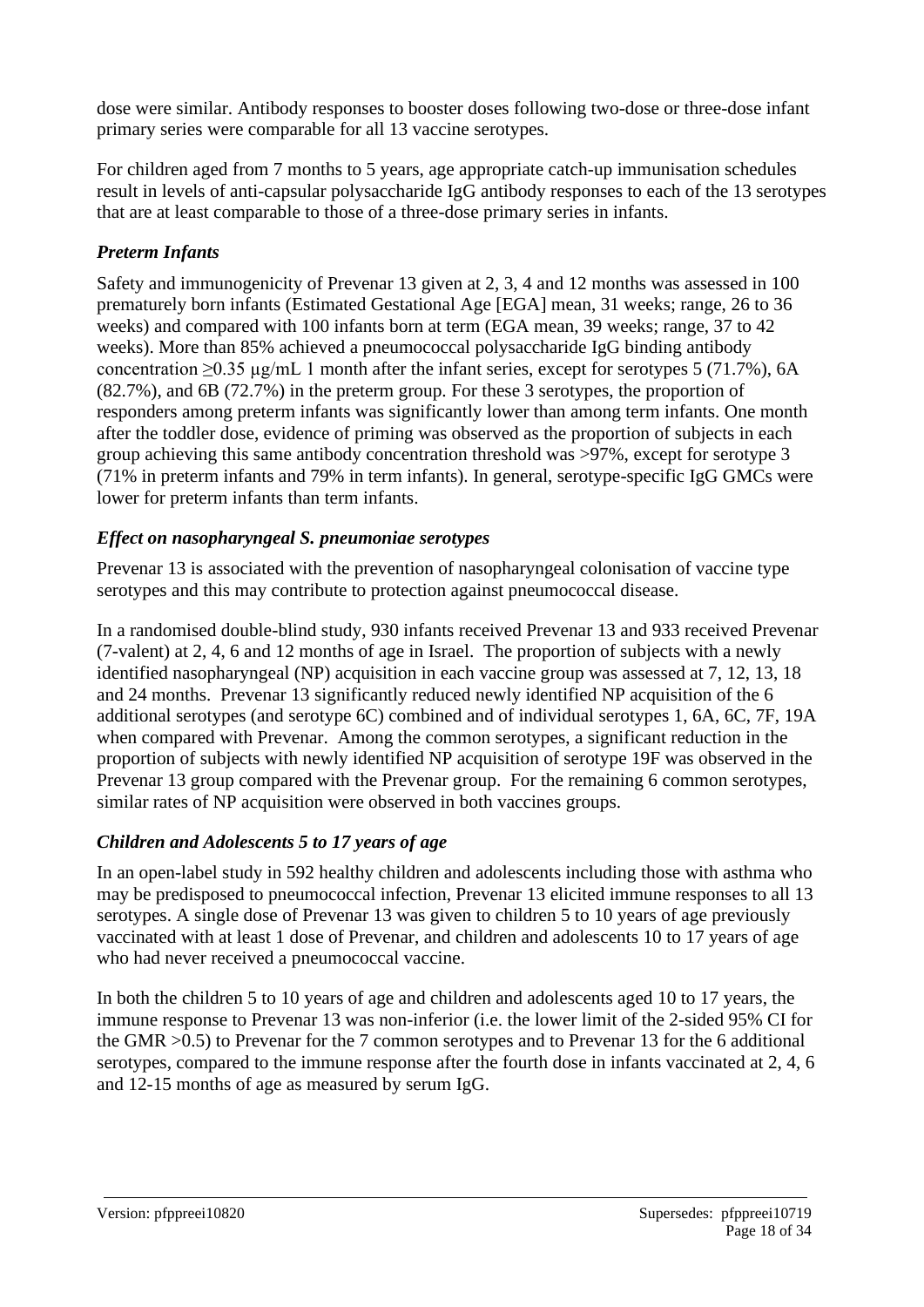|                 |     | 13vPnC Group 3c<br><b>(Study 3011)</b> |              | 7vPnC<br><b>(Study 3005)</b> |            | Ratio       |                   |
|-----------------|-----|----------------------------------------|--------------|------------------------------|------------|-------------|-------------------|
| <b>Serotype</b> | n   | GMC                                    | 95% CI       | n                            | <b>GMC</b> | 95% CI      |                   |
| 7vPnC           |     |                                        |              |                              |            |             |                   |
| $\overline{4}$  | 169 | 8.45                                   | 7.24, 9.87   | 173                          | 2.79       | 2.45, 3.18  | 3.03(2.48, 3.71)  |
| 6B              | 171 | 53.56                                  | 45.48, 63.07 | 173                          | 9.47       | 8.26, 10.86 | 5.66 (4.57, 6.99) |
| 9V              | 171 | 9.51                                   | 8.38, 10.78  | 173                          | 1.97       | 1.77, 2.19  | 4.83(4.10, 5.70)  |
| 14              | 169 | 29.36                                  | 24.78, 34.78 | 173                          | 8.19       | 7.31, 9.18  | 3.58(2.93, 4.39)  |
| 18C             | 171 | 8.23                                   | 7.13, 9.51   | 173                          | 2.33       | 2.05, 2.65  | 3.53(2.91, 4.29)  |
| 19F             | 171 | 17.58                                  | 14.95, 20.67 | 173                          | 3.31       | 2.87, 3.81  | 5.31 (4.29, 6.58) |
| 23F             | 169 | 11.26                                  | 9.79, 12.95  | 173                          | 4.49       | 3.86, 5.23  | 2.51(2.04, 3.08)  |

**Table 13: Comparison of Pneumococcal IgG GMC (μg/mL) post vaccination –** *Evaluable Immunogenicity Population*

**Table 14: Comparison of Pneumococcal IgG GMC (μg/mL) post-vaccination –** *Evaluable Immunogenicity Population*

| ັ               |     | 13vPnC Group 3c<br><b>(Study 3011)</b> |              | 13vPnC<br><b>(Study 3005)</b> |            |            | Ratio            |
|-----------------|-----|----------------------------------------|--------------|-------------------------------|------------|------------|------------------|
| <b>Serotype</b> | n   | <b>GMC</b>                             | 95% CI       | $\mathbf n$                   | <b>GMC</b> | 95% CI     |                  |
| Additional      |     |                                        |              |                               |            |            |                  |
|                 | 171 | 3.57                                   | 3.05, 4.18   | 1068                          | 2.90       | 2.75, 3.05 | 1.23(1.07, 1.42) |
| 3               | 171 | 2.38                                   | 2.07, 2.74   | 1065                          | 0.75       | 0.72, 0.79 | 3.17(2.78, 3.62) |
| 5               | 171 | 5.52                                   | 4.82, 6.32   | 1068                          | 2.85       | 2.72, 2.98 | 1.94(1.71, 2.20) |
| 6A              | 169 | 21.51                                  | 18.15, 25.51 | 1063                          | 7.11       | 6.78, 7.46 | 3.03(2.64, 3.47) |
| 7F              | 170 | 6.24                                   | 5.49, 7.08   | 1067                          | 4.39       | 4.18, 4.61 | 1.42(1.24, 1.62) |
| 19A             | 170 | 17.18                                  | 15.01, 19.67 | 1056                          | 8.44       | 8.05, 8.86 | 2.03(1.78, 2.32) |

In children and adolescents aged 10 to17 years of age, OPA Geometric Mean Titres (GMTs) 1 month after vaccination were non-inferior (i.e. the lower limit of the 2-sided 95% CI for the GMR  $>0.5$ ) to OPA GMTs in the 5-10 year old age group for 12 of the 13 serotypes (except serotype 3).

**Table 15: Comparison of Pneumococcal OPA GMTs post-vaccination –** *Evaluable Immunogenicity Population*

| <b>Prevenar</b> 13 |             |            |                              | <b>Prevenar</b> 13         |       |              |                 |
|--------------------|-------------|------------|------------------------------|----------------------------|-------|--------------|-----------------|
|                    |             |            | (10 through 17 years of age) | (5 through 9 years of age) |       |              | Ratio           |
| <b>Serotype</b>    | $\mathbf n$ | <b>GMT</b> | 95% CI                       | $\mathbf n$                | GMT   | 95% CI       |                 |
| 7vPnC              |             |            |                              |                            |       |              |                 |
| 4                  | 188         | 6912       | 6101, 7831                   | 181                        | 4629  | 4017, 5334   | 1.5(1.24, 1.80) |
| 6 <sub>B</sub>     | 183         | 14224      | 12316, 16427                 | 178                        | 14496 | 13164, 17083 | 0.9(0.78, 1.15) |
| 9V                 | 186         | 4485       | 4001, 5027                   | 180                        | 4733  | 4203, 5328   | 0.9(0.80, 1.12) |
| 14                 | 187         | 6894       | 6028, 7884                   | 176                        | 4759  | 4120, 5497   | 1.4(1.19, 1.76) |
| 18C                | 182         | 6263       | 5436, 7215                   | 175                        | 8815  | 7738, 10041  | 0.7(0.59, 0.86) |
| 19F                | 184         | 2280       | 1949, 2668                   | 178                        | 1559  | 1293, 1879   | 1.5(1.15, 1.86) |
| 23F                | 187         | 3808       | 2255, 4323                   | 176                        | 3245  | 2819, 3736   | 1.2(0.97, 1.42) |
| Additional         |             |            |                              |                            |       |              |                 |
| л.                 | 189         | 319        | 271, 376                     | 179                        | 187   | 160, 219     | 1.7(1.35, 2.13) |
| 3                  | 181         | 114        | 100, 129                     | 178                        | 202   | 181, 226     | 0.6(0.48, 0.67) |
| 5                  | 183         | 336        | 270, 418                     | 178                        | 491   | 426, 565     | 0.7(0.53, 0.89) |
| 6A                 | 182         | 9928       | 8457, 11655                  | 178                        | 7514  | 6351, 8891   | 1.3(1.05, 1.67) |
| 7F                 | 185         | 6584       | 5829, 7436                   | 178                        | 10334 | 9099, 11737  | 0.6(0.53, 0.76) |
| 19A                | 187         | 1276       | 1132, 1439                   | 180                        | 1180  | 1048, 1329   | 1.1(0.91, 1.28) |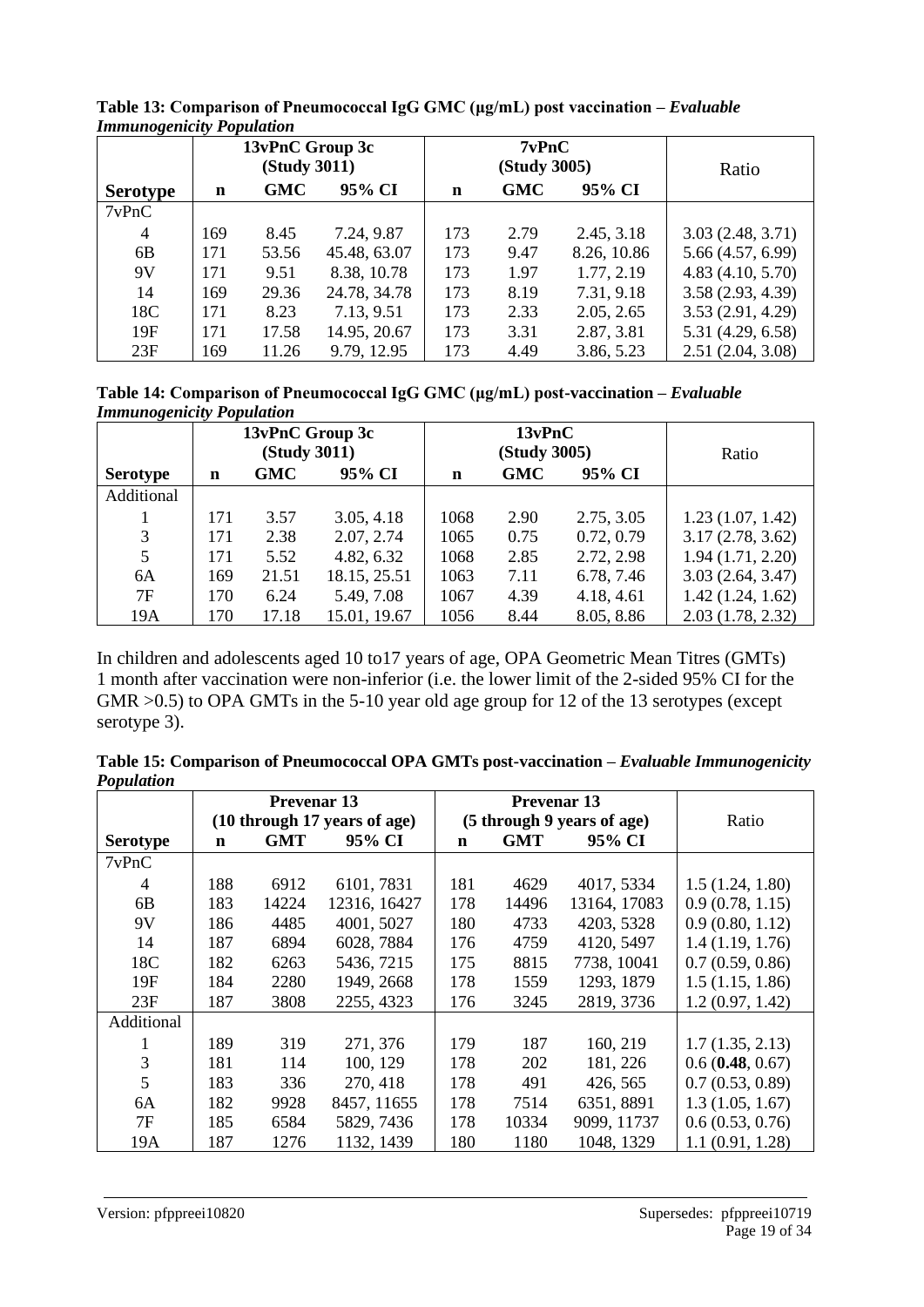# *Prevenar 13 Effectiveness*

#### *Invasive Pneumococcal Disease*

The information captured in this section comes from published literature.

The impact of Prevenar 13 on the rates of IPD in the United States was measured using an active population-based and laboratory-based surveillance system: the Active Bacterial Core surveillance (ABCs). In 2000, Prevenar (7-valent) was introduced into the routine infant immunisation programme in the USA, with a 3 dose primary series and a booster dose in the second year of life. In 2010, Prevenar 13 replaced Prevenar.

For the 2012-2013 period, there were statistically significant declines in the incidence of IPD for the Prevenar-13 unique serotypes (i.e. "Prevenar 13 minus Prevenar" serotypes. The disease reductions were calculated using a model of observed versus expected (if Prevenar 13 had not replaced Prevenar) IPD cases with 95% Interval Estimates (IEs) and are shown in Table 16.

| Age Group,<br><b>Years</b> | <b>Percent Change in Rate</b><br>$(95\% \text{ IE})$<br>2010-2011 | <b>Percent Change in Rate</b><br>$(95\% \text{ IE})$<br>2011-2012 | <b>Percent Change in Rate</b><br>$(95\% \text{ IE})$<br>2012-2013 |
|----------------------------|-------------------------------------------------------------------|-------------------------------------------------------------------|-------------------------------------------------------------------|
| $<$ 5                      | $-66(-61,-70)$                                                    | $-88(-86,-89)$                                                    | $-93(-91, -94)$                                                   |
| $5 - 17$                   | $-33(-21, -45)$                                                   | $-59(-48,-66)$                                                    | $-75$ ( $-67, -80$ )                                              |
| 18-49                      | $-33(-26, -38)$                                                   | $-64$ $(-60, -68)$                                                | $-72$ $(-69, -75)$                                                |
| $50-64$                    | $-23(-18, -28)$                                                   | $-54$ $(-50, -57)$                                                | $-62$ ( $-59, -65$ )                                              |
| $\geq 65$                  | $-23(-13,-31)$                                                    | $-46$ $(-39, -52)$                                                | $-58(-52, -64)$                                                   |

**Table 16: United States: IPD due to Prevenar-13 unique serotypes (Observed vs Expected)**

In all age groups, these reductions were driven principally by declines in IPD caused by serotypes 19A and 7F. There was no significant increase in disease caused by non-Prevenar 13 serotypes among children younger than 5 years and most adult age groups, except for adults 50–64 years old where a 26% increase (95% IE 13–44) was detected in non-Prevenar 13 type IPD during 2012–13 compared to expected incidence, although no non-Prevenar 13 serotype predominated. However, serotype replacement may not be expected within 2 years after introduction of Prevenar 13.

The prevalence of at least one risk factor increased among children and adults with IPD after the introduction of Prevenar 13. The proportions of cases resulting in hospital admission were also higher in the period after the introduction of Prevenar 13 in both children and adults, but casefatality rates did not change.

After the introduction of Prevenar 13, a reduction in the incidence of antibiotic-resistant IPD (vaccine serotype or non-vaccine serotype IPD) was also identified. Penicillin-non-susceptible IPD, erythromycin-non-susceptible IPD and multiply-non-susceptible IPD decreased by 78-96% among children younger than 5 years. Among adults, reductions in the incidence of penicillinnon-susceptible IPD and multiply-non-susceptible IPD were also seen. The reductions in antibiotic non-susceptible IPD were largely attributable to reductions in IPD caused by serotype 19A, the serotype associated with increased antibiotic non-susceptibility before the introduction of Prevenar 13.

In England and Wales, 23vPPV was in use for risk subjects >2 years of age from 1992. This vaccine was also recommended for adults ≥80 years, ≥75 years and ≥65years of age from 2003, 2004 and 2005, respectively. Prevenar (7-valent) was first recommended for risk children <2 years of age in 2002 and from 2005 for "risk children" <5 years. From 2006, Prevenar (7-valent)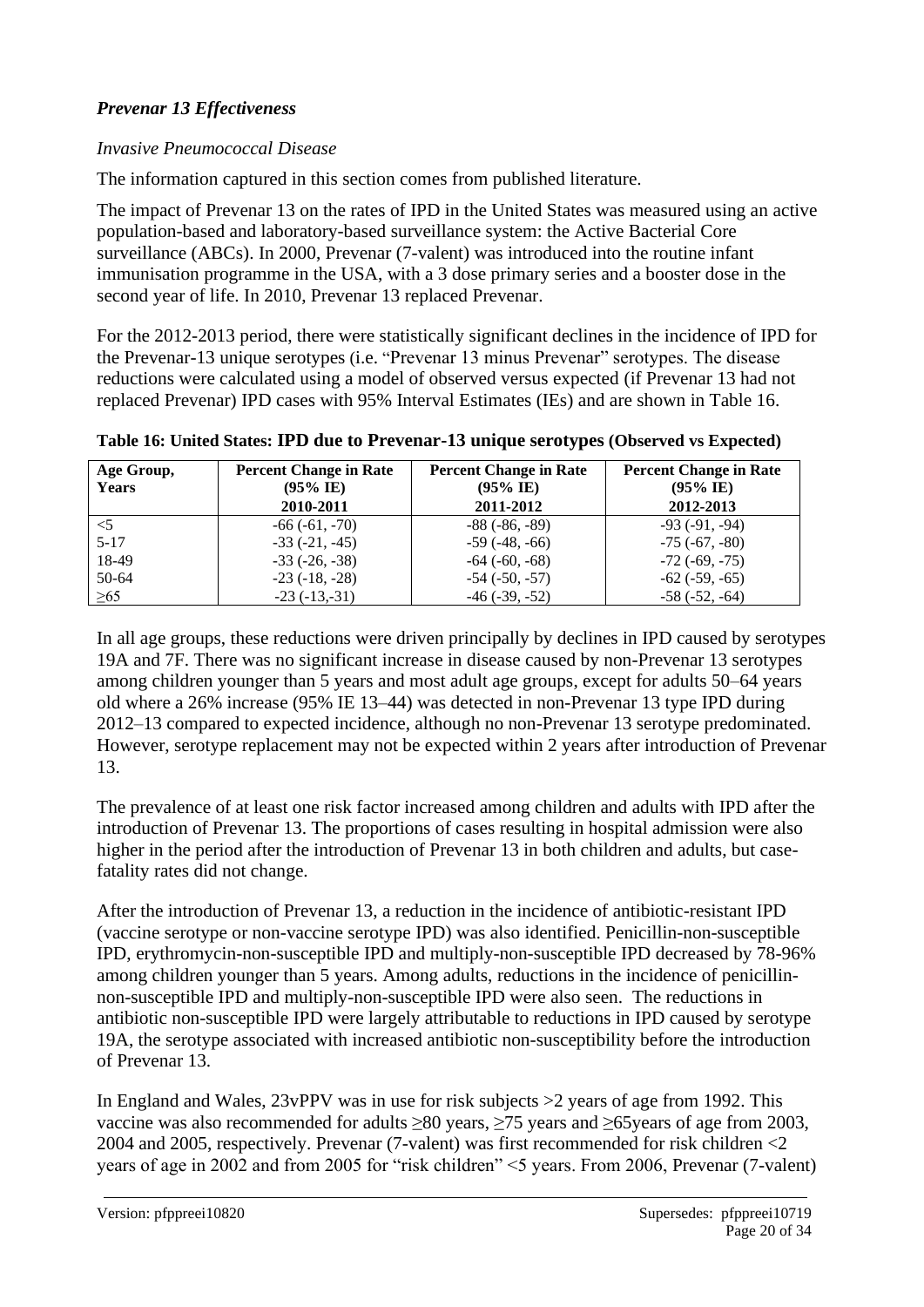was introduced into the Routine Childhood Immunisation Programme with a catch-up campaign for children up to two years of age. As of April 2010 the Prevenar (7-valent) was replaced by Prevenar 13 and it simply replaced Prevenar (7-valent) at the point in the schedule that any child had reached. There was no catch up program.

Four years after the introduction of Prevenar (7-valent) as a two dose primary series plus booster dose in the second year of life and with a 94% vaccine uptake, a 98% (95% CI 95; 99) reduction of disease caused by the Prevenar (7-valent) vaccine serotypes was reported in children under 2 years, in England and Wales. However, reductions were accompanied by an increase in IPD from non-vaccine serotypes, such as 7F, 19A and 22F, thus diminishing the effect of Prevenar (7 valent) on overall IPD incidence.

Subsequently, four years following the switch to Prevenar 13, the additional reduction in incidence of IPD due to the 7 serotypes in Prevenar ranged from 76% (95% CI 7; 94) in children less than 2 years of age to 91% (95% CI 33; 99) in children 5-14 years of age. The serotype specific reductions for each of the 5 additional serotypes in Prevenar 13 (no cases of serotype 5 IPD were observed) by age group are shown in Table 17 and ranged from 68% (95% CI 6; 89) (serotype 3) to 100% (95% CI 62; 100) (serotype 6A) for children less than 5 years of age. Significant incidence reductions were also observed in older age groups who had not been vaccinated with Prevenar 13 (indirect effect). Overall, the reductions observed were attenuated by the increase in non-PCV13 IPD, both in adults  $\geq 65$  years and in children younger  $\leq 5$  years the two groups with the highest incidence of pneumococcal-attributable disease.

|                        |                                                                                                                                                                                                                                                                                                                                                                           | <5 years of age |                                                    |         | 5 to 64 years of age |                                                  | $\geq$ 65 years of age |         |                                                  |
|------------------------|---------------------------------------------------------------------------------------------------------------------------------------------------------------------------------------------------------------------------------------------------------------------------------------------------------------------------------------------------------------------------|-----------------|----------------------------------------------------|---------|----------------------|--------------------------------------------------|------------------------|---------|--------------------------------------------------|
|                        | 2008-10                                                                                                                                                                                                                                                                                                                                                                   | 2013/14         | % Incidence<br>reduction<br>$(95\% \text{ CI*})$   | 2008-10 | 2013/14              | % Incidence<br>reduction<br>$(95\% \text{ CI*})$ | 2008-10                | 2013/14 | % Incidence<br>reduction<br>$(95\% \text{ CI*})$ |
|                        |                                                                                                                                                                                                                                                                                                                                                                           |                 | <b>Additional serotypes covered by Prevenar 13</b> |         |                      |                                                  |                        |         |                                                  |
| $\mathbf{1}$           | 59                                                                                                                                                                                                                                                                                                                                                                        | 5               | 91%<br>$(68\%; 98\%)$ **                           | 458     | 77                   | 83%<br>$(74\%; 88\%)$ **                         | 102                    | 13      | 87%<br>$(72\%; 94\%)$ **                         |
| $\mathbf{3}$           | 26                                                                                                                                                                                                                                                                                                                                                                        | 8               | 68%<br>$(6\%; 89\%)$                               | 178     | 73                   | 59%<br>$(38\%; 72\%)$ **                         | 256                    | 143     | 44%<br>$(27\%; 57\%)$ **                         |
| <b>6A</b>              | 10                                                                                                                                                                                                                                                                                                                                                                        | $\Omega$        | 100%<br>$(62\% \div 100\%$ ; $)^*$<br>$\ast$       | 53      | 5                    | 90%<br>$(56\%; 97\%)$ **                         | 94                     | 5       | 95%<br>$(81\%; 99\%)$ **                         |
| <b>7F</b>              | 90                                                                                                                                                                                                                                                                                                                                                                        | 8               | 91%<br>$(74\%; 97\%)$ **                           | 430     | 160                  | 63%<br>$(50\%; 71\%)$ **                         | 173                    | 75      | 56%<br>$(37\%; 70\%)$ **                         |
| 19A                    | 85                                                                                                                                                                                                                                                                                                                                                                        | $\tau$          | 91%<br>$(75\%; 97\%)$ **                           | 225     | 104                  | 54%<br>$(32\%; 65\%)$ **                         | 279                    | 97      | 65%<br>$(53\%; 75\%)$ **                         |
|                        |                                                                                                                                                                                                                                                                                                                                                                           |                 |                                                    |         |                      |                                                  |                        |         |                                                  |
| <b>NVT</b>             | 94                                                                                                                                                                                                                                                                                                                                                                        | 136             | $-34%$<br>$(-133\%, 23\%)$                         | 878     | 1068                 | $-8%$<br>$(-31\%, 10.1\%)$                       | 867                    | 1144    | $-13%$<br>$(-36\%, 0.6\%)$                       |
| $\S$<br>$\ast$<br>$**$ | Corrected for proportion of samples serotyped, missing age, denominator compared with 2009/10, and for the trend in total invasive<br>pneumococcal disease up to 2009/10 (after which no trend correction was applied).<br>95% CI inflated from a Poisson interval based on over-dispersion of 2.1 seen from modelling of 2000-06 pre-Prevenar all IPD data.<br>p < 0.005 |                 |                                                    |         |                      |                                                  |                        |         |                                                  |

#### **Table 17: Serotype specific number of cases and incidence reductions (%) of IPD in 2013/14 compared to 2008-2010 by age in England and Wales**§#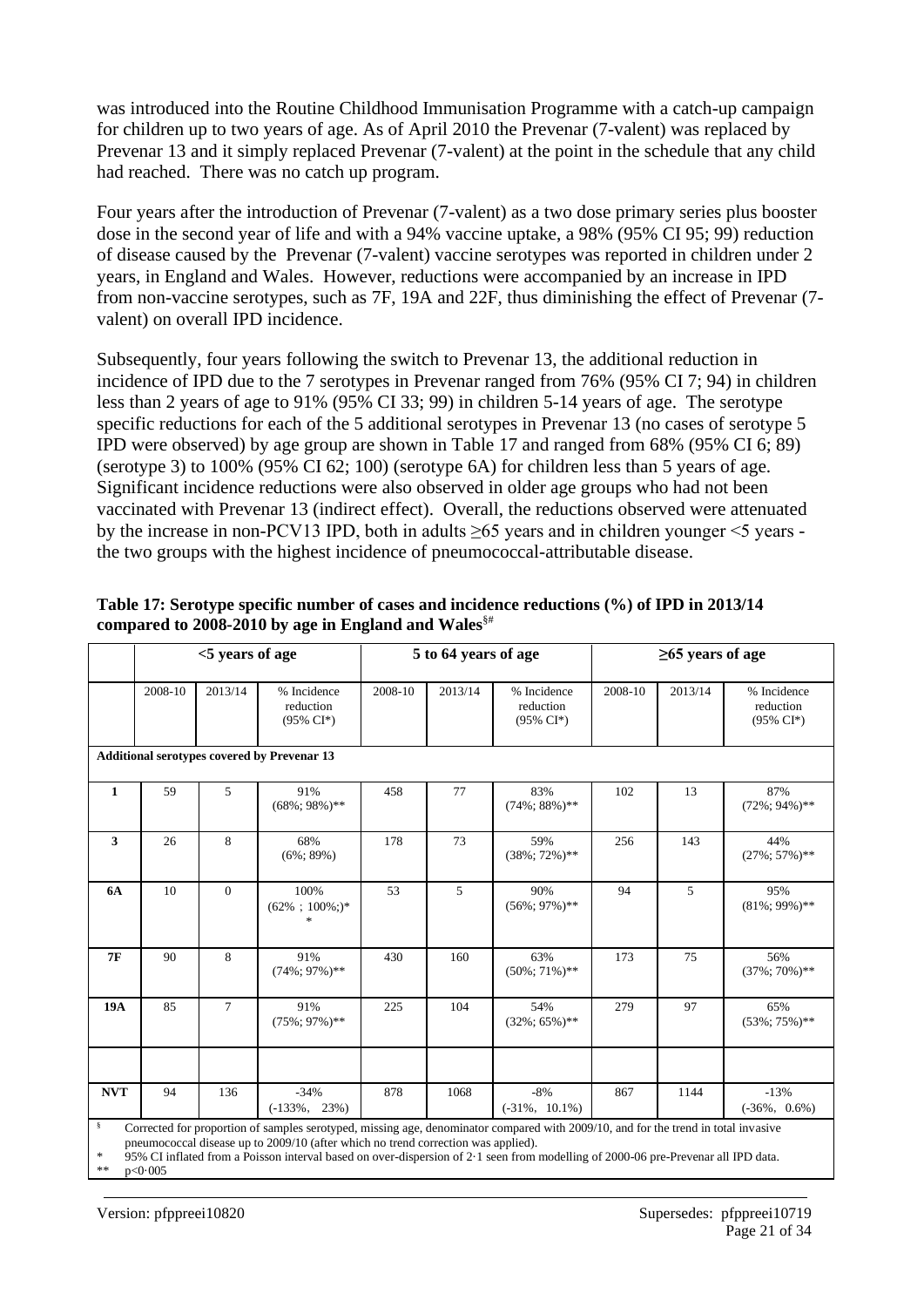#### *Pneumonia*

Information captured in this section has been taken from published literature.

The effect of Prevenar 13 on admissions to hospital in the USA 2 years after its introduction in 2010 was assessed using data from a private inpatient discharge record database covering approximately 20% of inpatients in the USA. A multiple regression model was used to estimate change in admissions to hospital for all-cause pneumonia, invasive pneumococcal disease, noninvasive pneumococcal pneumonia, and empyema, and for negative controls, urinary tract infection and hospital admission for any reason. Direct cause and effect cannot be inferred from analyses of this type.

Reduction in hospital admission for all-cause pneumonia of 21% [95% CI 14–28] was reported for children aged less than 2 years and 17% [95% CI 7–27]. for those aged  $2 - 4$  years: For empyema the reduction was 50% [95% CI 22–68] for children age <2 years, 46% [95% CI 21– 64] for children 2–4 years, and 37% [95% CI 13–54] for those aged 5–17 years. All-cause pneumonia was reduced in adults 18–39 years (12% (95% CI 6–17) but not for other adult age groups. Non-invasive pneumococcal or lobar pneumonia fell for all age groups except toddlers aged 2–4 years.

In a multicentre observational study in France between June 2009 and May 2012 comparing the periods before and after the switch from Prevenar (7-valent) to Prevenar 13, there was 16% reduction in all community acquired pneumonia (CAP) cases in emergency departments in children 1 month to 15 years of age. Reductions were  $53\%$  ( $p<0.001$ ) for CAP cases with pleural effusion and 63% (p<0.002) for microbiologically confirmed pneumococcal CAP cases. In the second year after the introduction of Prevenar 13 the total number of CAP cases due to the 6 additional vaccine serotypes in Prevenar 13 was reduced by 74% (27 to 7 isolates).

In an ongoing surveillance system (2002 to 2013) to document the impact of Prevenar (7-valent) and subsequently Prevenar 13 on CAP in children less than 5 years in Southern Israel using a 2 dose primary series with a booster dose in the second year of life, there was a reduction of 68% (95% CI 61; 73) in outpatient visits and 32% (95% CI 22; 39) in hospitalisations for alveolar CAP (a dense opacity that may be a fluffy consolidation of a portion, whole of a lobe or of the entire lung, often containing air bronchogram and sometimes associated with pleural effusion) following the introduction of Prevenar 13 when compared to the period before the introduction of Prevenar (7-valent) was introduced.

## *Otitis media (OM)*

Information captured in this section has been taken from published literature.

A study was conducted one year following the introduction of Prevenar 13 in the USA. It utilised an insurance claims database of a large, nationwide managed health care plan. Enrolled children aged 6 years or younger and those with OM visits were identified (5.51 million child-years). There was a significant drop in OM visit rates that coincided with the introduction of Prevenar 13 in 2010 and the observed OM visit rates in 2010 and 2011 were lower than the projected rates based on the 2005-2009 trend ( $p<0.001$ ).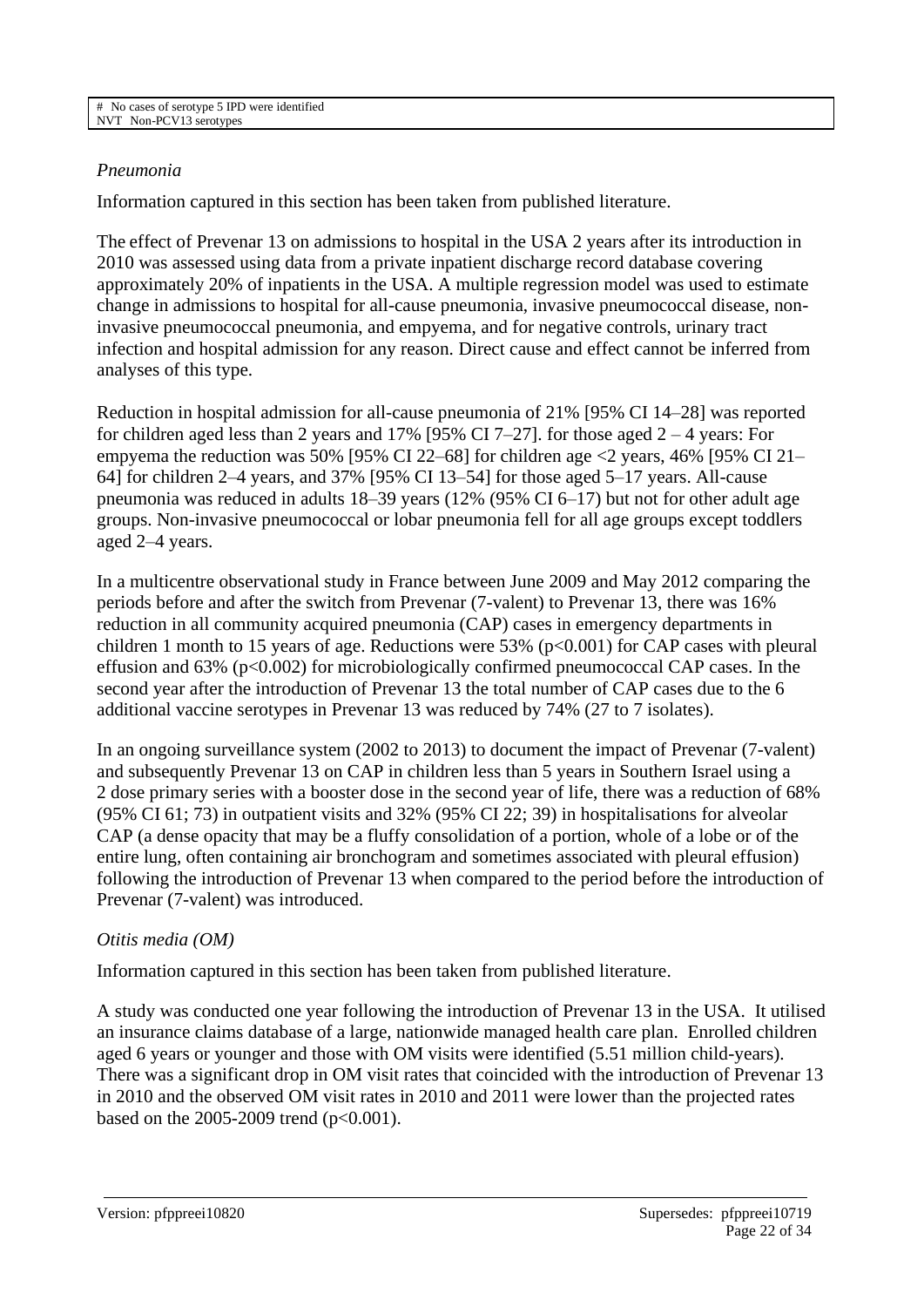In a multicentre surveillance study of *Streptococcus pneumoniae* isolates from spontaneous drainage, PE tube placement, myringotomy or mastoid surgical cultures from 8 children's hospitals in the USA were obtained. In 2011, 74 of 149 (50%) isolates were Prevenar 13 plus a related serotype; in 2012 and 2013, these serotypes accounted for 47 of 116 (40.5%) and 34 of 118 (29%) of isolates, respectively*.*Overall, there was a reduction in the proportion of isolates included in Prevenar 13 over the 3 years following the introduction of that vaccine, including antibiotic resistant strains. Serotype 19A was the most common serotype isolated in each year. The number of serotype 19A isolates in 2013 ( $n = 12$ , 10.2% of total) decreased 76% compared with 2011 ( $n = 50$ , 33.6% of total).

In a published study performed prospectively in Israel between 2004 and 2013, the impact on OM of introduction of a 2-dose primary series of Prevenar 13 plus booster dose in the second year of life was recorded in a population-based active-surveillance system including culture results of middle ear fluid obtained by tympanocentesis. The decision to perform tympanocentesis in the presence of OM was independent of the study protocol. Overall, 6,122 OM episodes with middle ear fluid cultures were recorded in children less than 2 years of age. Declines in incidence were recorded from 2.1 to 0.1 cases per 1000 children (96%) for the Prevenar serotypes plus serotype 6A and a decline in incidence from 0.9 to 0.1 cases per 1000 children (85%) for the additional serotypes 1, 3, 5, 7F, and 19A in Prevenar 13. The annual overall pneumococcal incidence of OM declined from 9.6 to 2.1 cases per 1000 children (77%) between July 2004 (prior to the introduction of Prevenar) and June 2013 (post Prevenar 13 introduction). However, the true reduction of overall OM incidences could not be studied, as simple OM can be subclinical, subject to over- and under diagnosis and, above all, not subjected to middle ear fluid culture.

In a prospective, population-based, long-term surveillance study conducted in Israel between 2004 and 2015 following the introduction of pneumococcal 7-valent conjugate vaccine and subsequently Prevenar 13, reductions of non-pneumococcal bacteria isolated from children <3 years of age with OM were 75% for all NTHi cases, and 81% and 62% for cases of OM due to *M. catarrhalis* and *S. pyogenes*, respectively.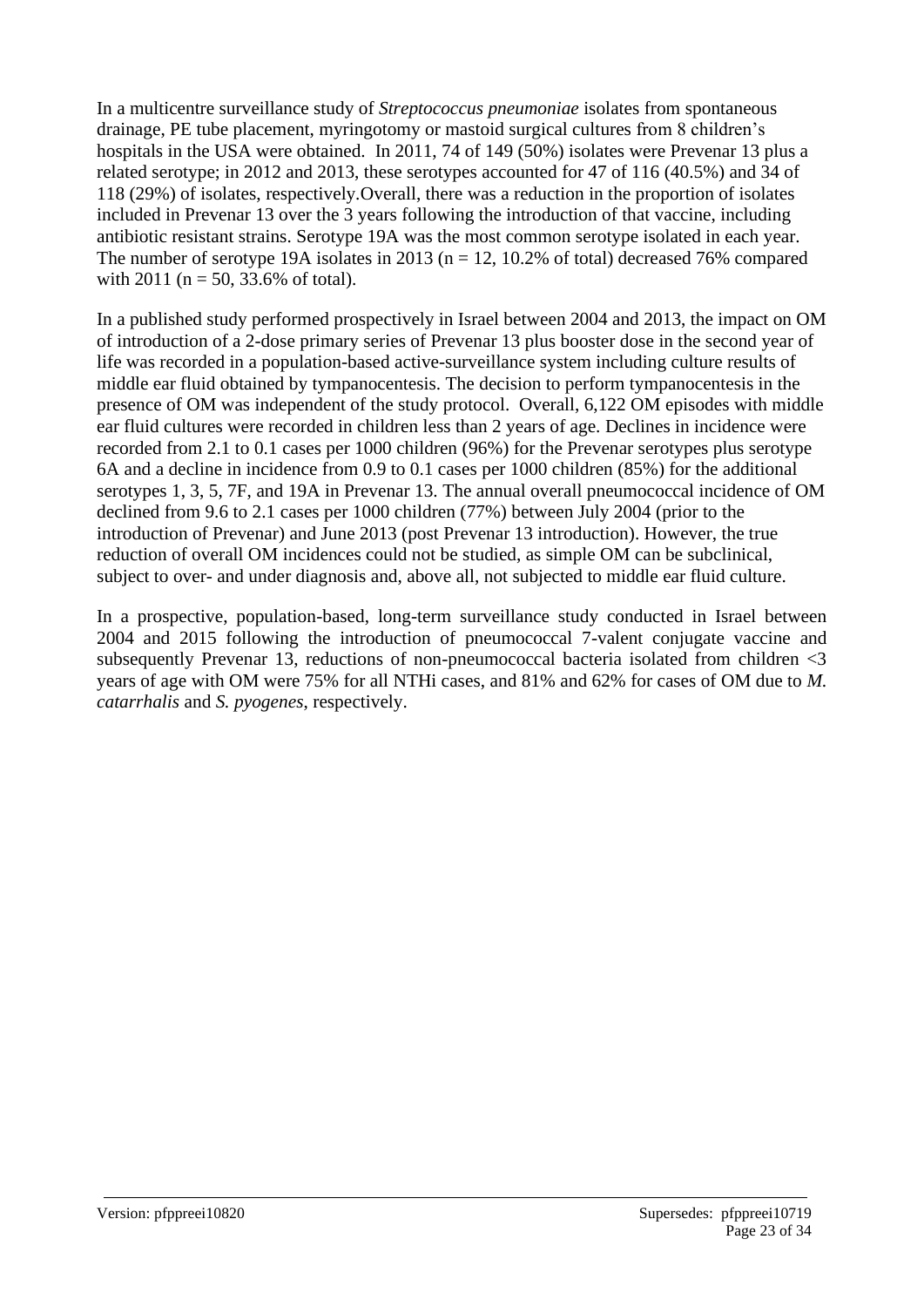#### *Carriage*

The information captured in this section has been taken from published literature.

A study of nasopharyngeal carriage of *Streptococcus pneumoniae* in predominantly black children 6–59 months of age presenting to a children's hospital emergency department in Atlanta, USA between 1 July 2010 and 30 June 2013 showed a significant reduction in carriage of Prevenar 13 serotypes and antibiotic resistant strains after the introduction of Prevenar 13. The overall proportion of children with *Streptococcus pneumoniae* carriage ranged from 28% to 35.4% and did not significantly change through the study period. Carriage of Prevenar 13 serotypes decreased significantly from 29% (36/124) to 3% (3/99; p<0.0001), primarily due to a significant decrease in serotype 19A carriage from 25.8% (32/124) to 3% (3/99; P < 0.0001). The proportion of carriage isolates with nonsusceptibility to ceftriaxone declined from 22.6% to 3% and nonsusceptibility to penicillin also declined from 24% to 3%.

The proportion of pneumococcal carriage accounted for by non-PCV13 serotypes (excluding 6C) increased from 68.4% (78/114) to 96.9% (95/98; P < 0.0001). Non-PCV13 serotypes 35B, 15B/C, 11A, 21, 23B and 15A were the most commonly carried serotypes during the last 2 study periods. Carriage of serotype 35B increased during the 6 study periods from 8.9% (11/124) to 25.3% (25/99). Serotype 35B demonstrated moderate non-susceptibility to selected antibiotics.

#### *Reduction of Antimicrobial Resistance (AMR)*

The information captured in this section has been taken from published literature.

Following the introduction of Prevenar (7-valent) and subsequently Prevenar 13, a reduction in AMR has been shown as a result of direct reduction of serotypes and clones associated with AMR from the population (including 19A), reduction of transmission (herd effects), and reduction in the use of antimicrobial agents.

A post-hoc analysis of a double–blind, randomised, controlled study enrolling 1866 subjects in Israel conducted between February 2008 and September 2009, compared Prevenar (7-valent) and Prevenar 13. The reported reduction of new acquisitions of *S. pneumoniae,* serotypes 19A, 19F, and 6A not susceptible to either penicillin, erythromycin, clindamycin, penicillin plus erythromycin, or multiple drugs  $(\geq)$  antibiotics) ranged between 34% and 62% depending on serotype and antibiotic.

Data from 10 surveillance sites of the United States Centers for Disease Control and Prevention covering 31 million individuals show that from 2009 to 2013, rates of antibiotic-nonsusceptible IPD caused by serotypes included in Prevenar 13 but not in Prevenar (7-valent) decreased from 6.5 to 0.5 per 100,000 in children aged  $<$ 5 years and from 4.4 to 1.4 per 100,000 in adults aged ≥65 years. Antibiotic-non-susceptible IPD caused by non- Prevenar 13 serotypes increased from 41.8% (n = 1995) to 65.0% (n = 2397) (P < 0.001). Among antibiotic-non-susceptible IPD caused by non-Prevenar 13 serotypes, increases from 2009 to 2013 among children aged <5 years (from 2.5 to 3.1 per 100,000) and among adults aged  $\geq 65$  years (from 6.4 to 7.3 per 100,000) were observed. In 2013, the most frequent non-vaccine serotypes among cases with antibiotic-nonsusceptible IPD were 35B (16.2%), 33F (15.5%), 22F (12.3%), and 15A (11.7%). Among multidrug-non-susceptible IPD, the most frequent non-vaccine serotypes were 35B (59.9%), 15A (17.8%), 6C (5.6%), and 15C (5.6%).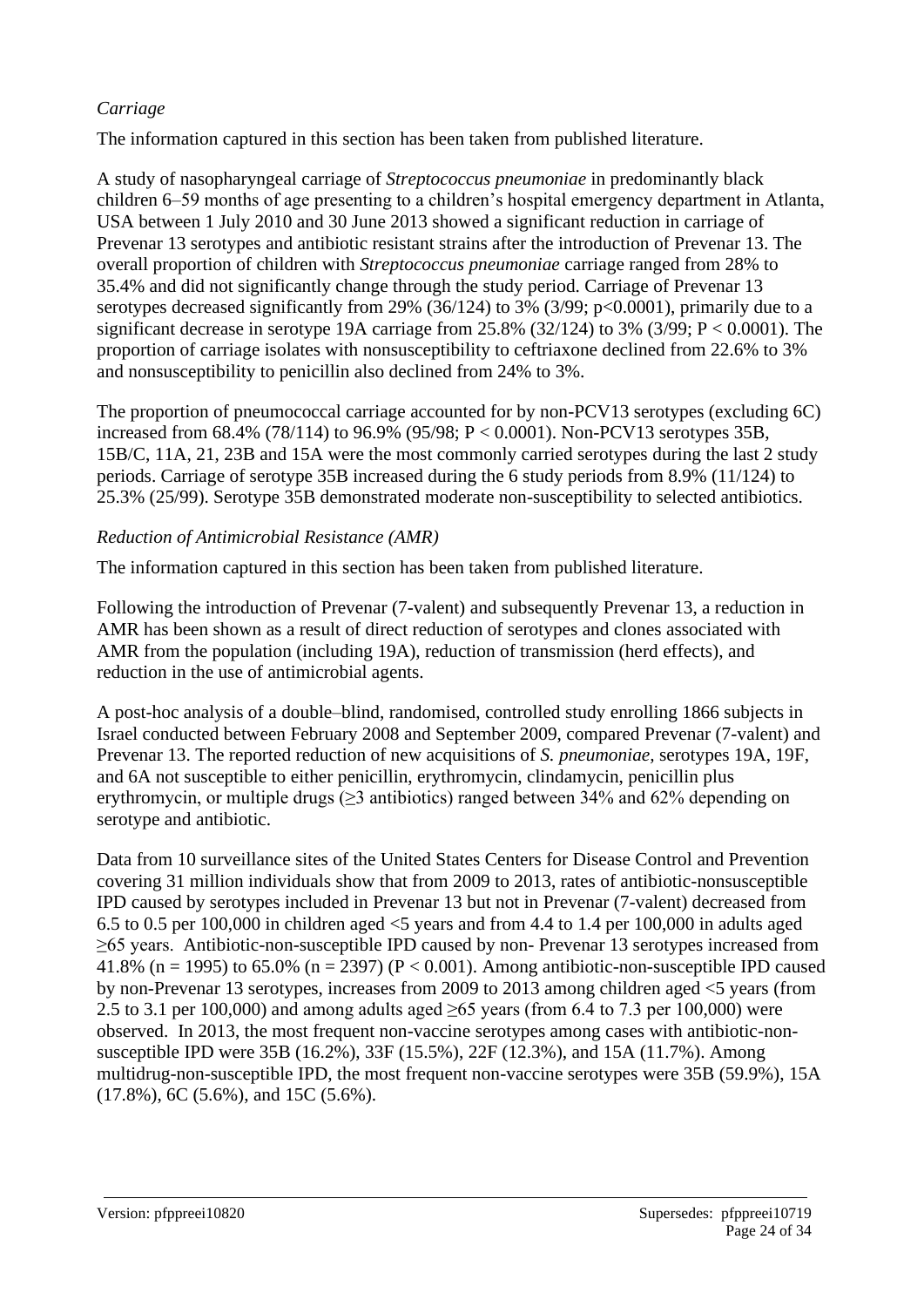## *Prevenar 13 clinical trials in adults*

Of the 48,806 adults in the 7 studies of the clinical development program who received Prevenar 13, including the Community-Acquired Pneumonia Immunization Trial in Adults (CAPiTA) study, 3,515 (7.2%) were 18-64 years of age, 30,793 (63.1%) were 65-74 years of age, and 14,498 (29.7%) were 75 years of age and over.

#### *Efficacy study in adults 65 years and older*

The efficacy of Prevenar 13 against vaccine-type (VT) pneumococcal community-acquired pneumonia (CAP) and IPD was assessed in a randomised, double-blind, placebo-controlled study (CAPiTA) conducted over approximately 4 years in the Netherlands. A total of 84,496 subjects, 65 years and older, received a single dose of either Prevenar 13 or placebo in a 1:1 randomisation; 42,240 subjects were vaccinated with Prevenar 13 and 42,256 subjects were vaccinated with placebo.

The primary objective was to demonstrate the efficacy of Prevenar 13 in the prevention of a first episode of confirmed VT-CAP (defined as presence of  $\geq 2$  specified clinical criteria; chest X-ray consistent with CAP as determined by a central committee of radiologists; and positive VTspecific Urinary Antigen Detection assay (UAD) or isolation of VT *S. pneumoniae* from blood or other sterile site). The secondary objectives were to demonstrate the efficacy of Prevenar 13 in the prevention of a first episode of 1) confirmed non-bacteraemic/non-invasive (NB/NI) VT-CAP (an episode of VT-CAP for which the blood culture result and any other sterile site culture results were negative for *S. pneumoniae*) and 2) VT-IPD (the presence of *S. pneumoniae* in a sterile site).

Surveillance for suspected pneumonia and IPD began immediately after vaccination and continued through identification of a pre-specified number of cases. Subjects who had a CAP or IPD episode with symptom onset less than 14 days after vaccination were excluded from all analyses.

The median duration of follow up per subject was 3.93 years (0-4.95 years). Prevenar 13 demonstrated statistically significant vaccine efficacy (VE) in preventing first episodes of VT pneumococcal CAP, non-bacteraemic/non-invasive (NB/NI) VT pneumococcal CAP, and VT-IPD (Table 18).

|                                                                                       | <b>Vaccine Group</b>                         |             |                |          |                        |         |
|---------------------------------------------------------------------------------------|----------------------------------------------|-------------|----------------|----------|------------------------|---------|
|                                                                                       |                                              | Prevenar 13 | <b>Placebo</b> |          |                        |         |
|                                                                                       |                                              | $n=42240$   | $n=42256$      |          |                        |         |
| <b>Efficacy Endpoint</b>                                                              | <b>Total</b><br>Number of<br><b>Episodes</b> | $\mathbf n$ | $\mathbf n$    | $VE($ %) | (95.2%<br>$\mathbf{C}$ | p-value |
| <b>Primary endpoint:</b><br>First case of confirmed VT<br>pneumococcal CAP            | 139                                          | 49          | 90             | 45.6     | (21.8,<br>62.5)        | 0.0006  |
| <b>Secondary endpoint:</b><br>First episode of confirmed<br>NB/NI VT pneumococcal CAP | 93                                           | 33          | 60             | 45       | (14.2,<br>65.3)        | 0.0067  |
| <b>Secondary endpoint:</b><br>First episode of VT-IPD                                 | 35                                           | 7           | 28             | 75       | (41.1,<br>90.9         | 0.0005  |

#### **Table 18: Vaccine Efficacy for the Primary and Secondary Efficacy Endpoints – Per-Protocol Population**

Abbreviations:  $CAP = community$ -acquired pneumonia;  $CI =$  confidence interval;  $NB/NI =$  nonbacteraemic/non-invasive; IPD = invasive pneumococcal disease;  $VE =$  vaccine efficacy;  $VT =$  vaccine-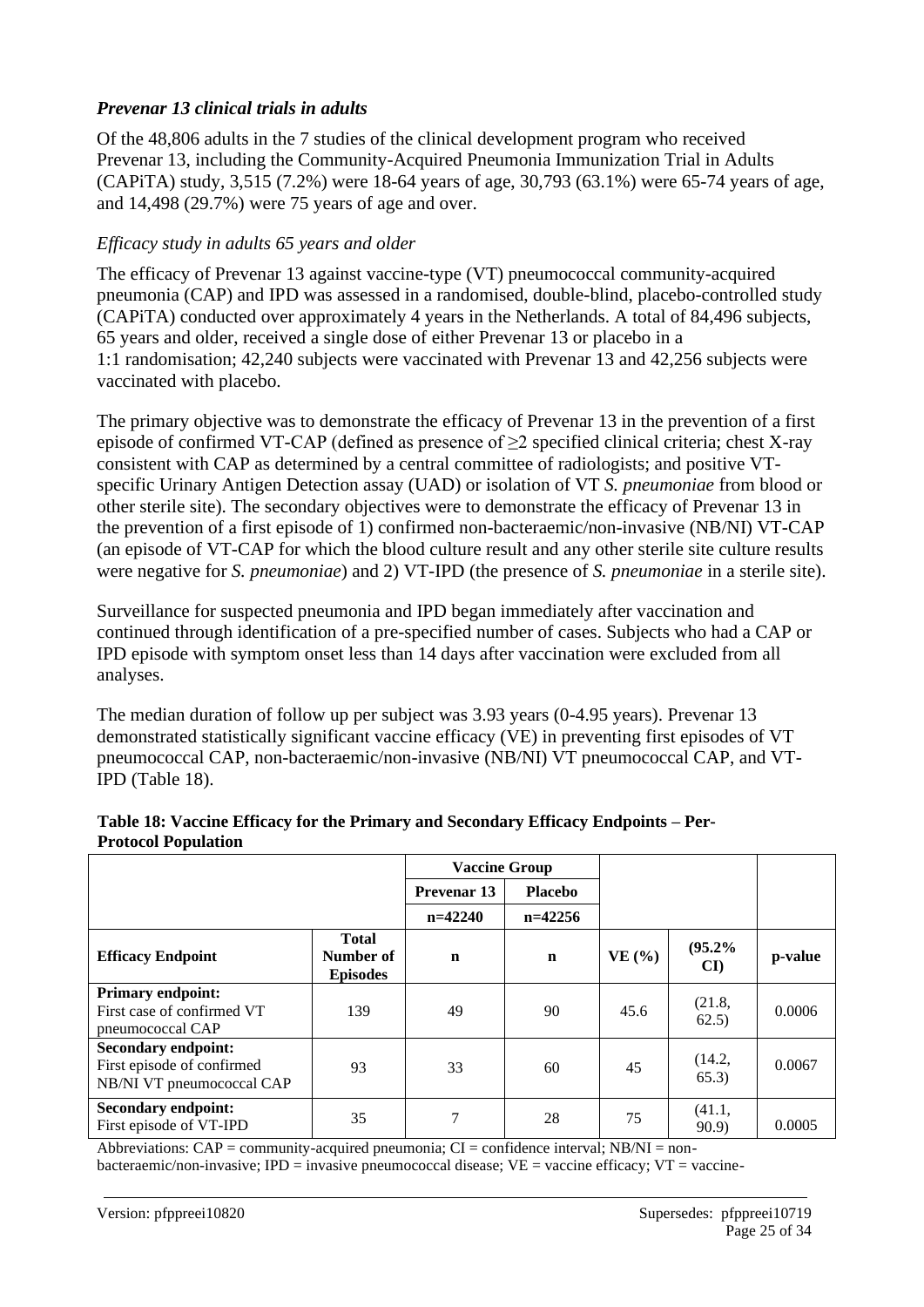A post-hoc analysis was used to estimate the following public health outcomes against clinical CAP (as defined in the CAPiTA study, and based on clinical findings regardless of radiologic infiltrate or etiologic confirmation): vaccine efficacy, incidence rate reduction and number needed to vaccinate (see Table 19).

|                               | Vaccine efficacy<br>$\%$ (95% CI) | Incidence rate<br>reduction <sup>1</sup><br>$(95\% \text{ CI})$ | Number needed<br>to vaccinate <sup>2</sup> |
|-------------------------------|-----------------------------------|-----------------------------------------------------------------|--------------------------------------------|
| All episodes analysis         | 8.1<br>$(-0.6, 16.1)$             | 72.2<br>$(-5.3, 149.6)$                                         | 277                                        |
| <b>First episode analysis</b> | 7.3<br>$(-0.4, 14.4)$             | 53.0<br>$(-2.7, 108.7)$                                         | 378                                        |

\* Patients with at least 2 of the following: Cough; purulent sputum, temperature >38°C or <36.1°C; pneumonia (auscultatory findings); leukocytosis; C-reactive protein value >3 times the upper limit of normal; hypoxemia with a partial oxygen pressure <60 mm Hg while breathing room air.

 $1$  per 100,000 person-years of follow-up.

<sup>2</sup> based on a 5-year duration of protection.

Although CAPiTA was not powered to demonstrate serotype specific VE, an evaluation of clinical CAP data (as defined in the CAPiTA study and based on clinical findings regardless of radiologic infiltrate or etiologic confirmation) was performed in a post-hoc analysis for serotypes with at least 10 outcomes in the placebo group. VE (95% CI) for the five evaluated serotypes against first clinical CAP episodes were: serotype 1, 20.0% (-83.1% to 65.8%); serotype 3, 61.5% (17.6% to 83.4%); serotype 6A, 33.3% (-58.6% to 73.2%); serotype 7F, 73.3% (40.5% to 89.4%); and serotype 19A, 45.2% (-2.2% to 71.5%).

#### *Immunogenicity*

In adults, an antibody threshold of serotype-specific pneumococcal polysaccharide IgG binding antibody concentration associated with protection has not been defined. For all pivotal clinical trials, a serotype-specific opsonophagocytosis assay (OPA) was used as a surrogate to assess potential efficacy against invasive pneumococcal disease and pneumonia. OPA geometric mean titres (GMTs) measured 1-month after each vaccination were calculated. OPA titres are expressed as the reciprocal of the highest serum dilution that reduces survival of the pneumococci by at least 50%.

Pivotal trials for Prevenar 13 were designed to show that functional OPA antibody responses for the 13 serotypes are non-inferior, and for some serotypes superior, to the 12 serotypes in common with the licensed 23-valent pneumococcal polysaccharide vaccine (23vPPV) [1, 3, 4, 5, 6B, 7F, 9V, 14, 18C, 19A, 19F, 23F]. The response to serotype 6A, which is unique to Prevenar 13, was assessed by demonstration of a 4-fold increase in the specific OPA titre above pre-immunised levels.

Five clinical studies were conducted in Europe and the USA evaluating the immunogenicity of Prevenar 13 in different age groups ranging from 18-95 years of age. Clinical studies with Prevenar 13 currently provide immunogenicity data in adults aged 18 years and older, including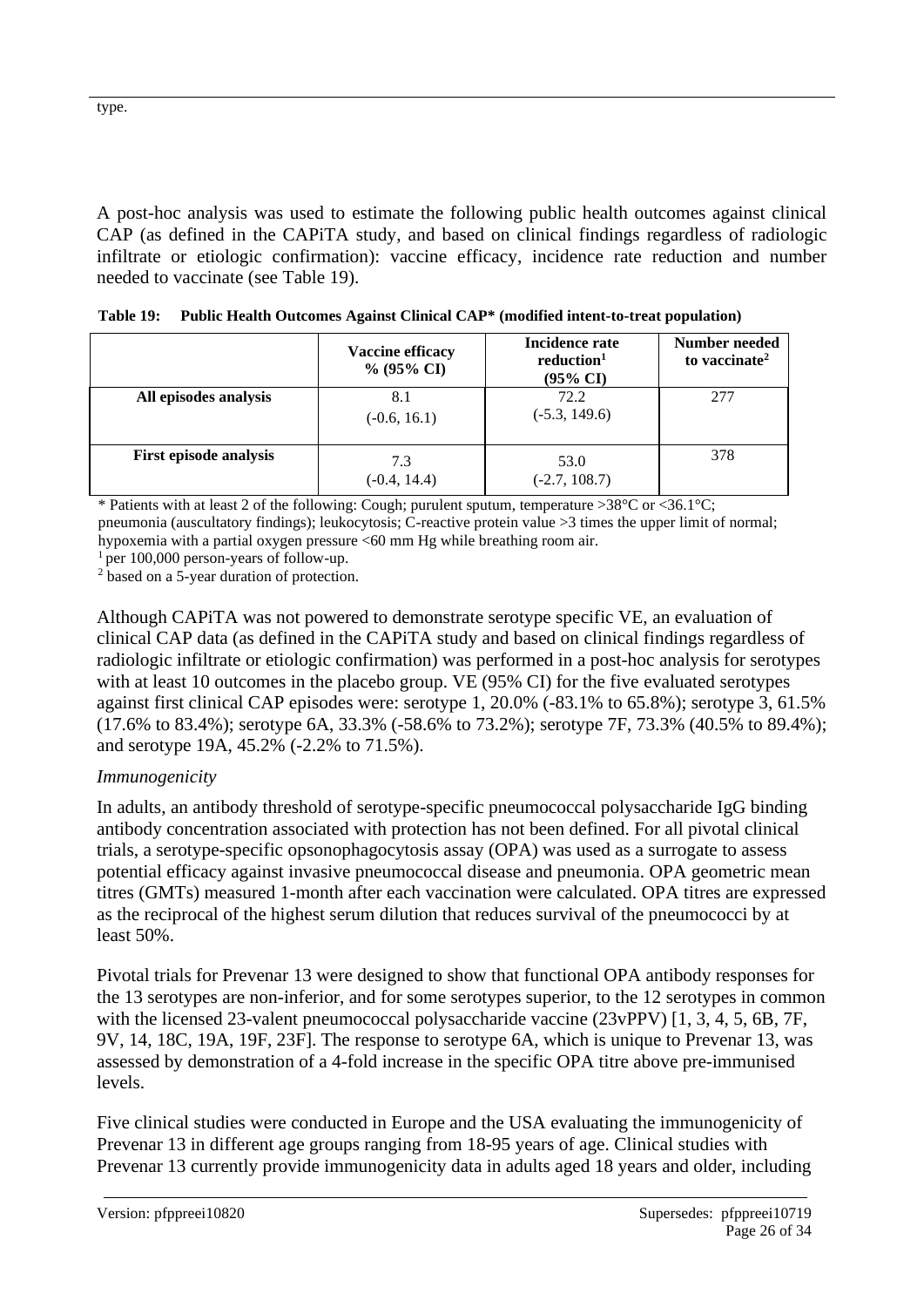adults aged 65 and older previously vaccinated with one or more doses of 23vPPV, 5 years prior to enrolment. Each study included healthy adults and immunocompetent adults with stable underlying conditions known to predispose individuals to pneumococcal infection (i.e., chronic cardiovascular disease, chronic pulmonary disease, renal disorders and diabetes mellitus, chronic liver disease including alcoholic liver disease, and alcoholism).

Immunogenicity and safety of Prevenar 13 has been demonstrated in adults aged 18 years and older including those previously vaccinated with a pneumococcal polysaccharide vaccine.

## *Adults not previously vaccinated with 23-valent pneumococcal polysaccharide vaccine*

In a head-to-head, comparative trial conducted in adults aged 60-64 years, subjects received a single dose of either Prevenar 13 or 23vPPV. In the same study another group of adults aged 50- 59 years and another group of adults aged 18-49 years received a single dose of Prevenar 13.

Table 20 compares the OPA GMTs, 1-month post-dose, in 60-64 year olds given either a single dose of Prevenar 13 or 23vPPV, and in 50-59 year olds given a single dose of Prevenar 13.

|                | Prevenar 13     | Prevenar 13     | 23vPPV          |                   | Prevenar 13.        |                 | Prevenar 13 Relative |
|----------------|-----------------|-----------------|-----------------|-------------------|---------------------|-----------------|----------------------|
|                | 50-59 Years     | $60-64$ Years   | $60-64$ Years   | 50-59 Relative to |                     | to 23yPPV,      |                      |
|                | $N = 350 - 384$ | $N = 359 - 404$ | $N = 367 - 402$ |                   | $60-64$ Years       |                 | 60-64 Years          |
| Serotype       | <b>GMT</b>      | <b>GMT</b>      | <b>GMT</b>      | <b>GM</b> Ratio   | $(95\% \text{ CI})$ | <b>GM</b> Ratio | $(95\% \text{ CI})$  |
|                | <b>200</b>      | 146             | 104             | 1.4               | (1.08, 1.73)        | 1.4             | (1.10, 1.78)         |
| 3              | 91              | 93              | 85              | 1.0               | (0.81, 1.19)        | 1.1             | (0.90, 1.32)         |
| $\overline{4}$ | 2833            | 2062            | 1295            | 1.4               | (1.07, 1.77)        | 1.6             | (1.19, 2.13)         |
| 5              | 269             | 199             | 162             | 1.4               | (1.01, 1.80)        | 1.2             | (0.93, 1.62)         |
| $6A^{\dagger}$ | 4328            | 2593            | 213             | 1.7               | (1.30, 2.15)        | 12.1            | (8.63, 17.08)        |
| 6 <sub>B</sub> | 3212            | 1984            | 788             | 1.6               | (1.24, 2.12)        | 2.5             | (1.82, 3.48)         |
| 7F             | 1520            | 1120            | 405             | 1.4               | (1.03, 1.79)        | 2.8             | (1.98, 3.87)         |
| 9V             | 1726            | 1164            | 407             | 1.5               | (1.11, 1.98)        | 2.9             | (2.00, 4.08)         |
| 14             | 957             | 612             | 692             | 1.6               | (1.16, 2.12)        | 0.9             | (0.64, 1.21)         |
| 18C            | 1939            | 1726            | 925             | 1.1               | (0.86, 1.47)        | 1.9             | (1.39, 2.51)         |
| 19A            | 956             | 682             | 352             | 1.4               | (1.16, 1.69)        | 1.9             | (1.56, 2.41)         |
| 19F            | 599             | 517             | 539             | 1.2               | (0.87, 1.54)        | 1.0             | (0.72, 1.28)         |
| 23F            | 494             | 375             | 72              | 1.3               | (0.94, 1.84)        | 5.2             | (3.67, 7.33)         |

#### **Table 20: OPA GMTs in adults aged 60-64 years given Prevenar 13 or pneumococcal polysaccharide vaccine (23vPPV) and in adults aged 50-59 years given Prevenar 13**a,b,c

Non-inferiority was defined as the lower limit of the 2-sided 95% CI for GMR was greater than 0.5. <sup>b</sup> Statistically significantly greater response was defined as the lower bound of the 2-sided 95% CI for the GMR was greater than 1.

For serotype 6A<sup>†</sup>, which is unique to Prevenar 13, a statistically significantly greater response was defined as the lower bound of the 2-sided 95% CI for the GMR being greater than 2.

In adults aged 60-64 years, OPA GMTs to Prevenar 13 were non-inferior to the OPA GMTs elicited to the 23vPPV for the twelve serotypes common to both vaccines. For 8 of the serotypes in common, the OPA titres were shown to be statistically significantly greater in Prevenar 13 recipients. In addition, OPA GMTs for serotype 6A were statistically significantly greater in Prevenar 13 recipients.

In adults aged 50-59 years, OPA GMTs to all 13 serotypes in Prevenar 13 were non-inferior to the Prevenar 13 responses in adults aged 60-64 years. For 9 serotypes, immune responses were related to age, with adults in the 50-59 years group showing statistically significantly greater responses than adults aged 60-64 years.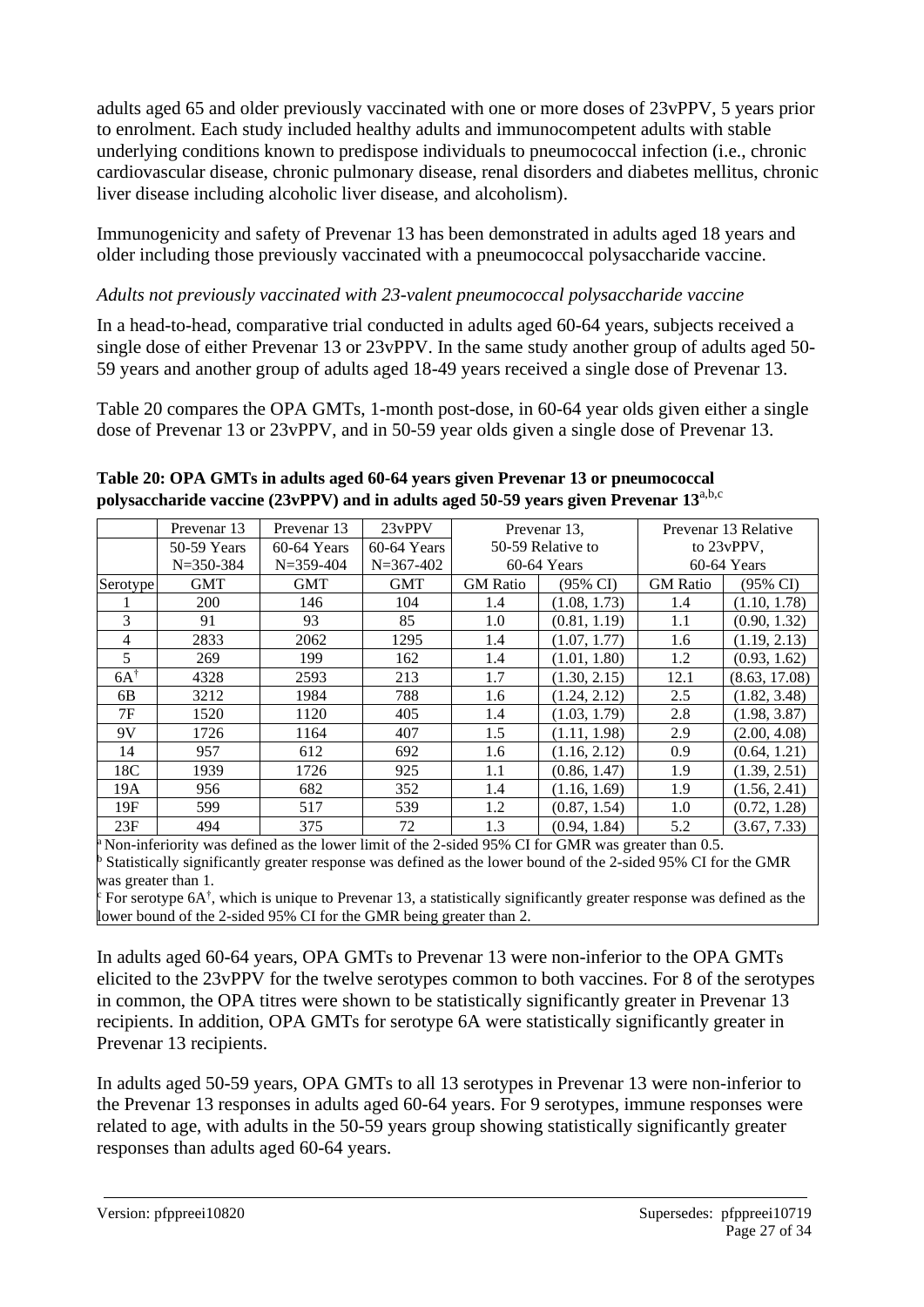In adults aged 60-64 years, antibody levels one year after vaccination were greater after Prevenar 13 compared to antibody levels after 23vPPV for 7 of 12 serotypes in common. In adults aged 50- 59 years, antibody levels one year after vaccination with Prevenar 13 were greater for 12 of 13 serotypes compared to vaccination with Prevenar 13 in 60-64 year olds.

Table 21 shows OPA GMTs 1-month post-dose in 18-29 year olds, 30-39 year olds, and 40-49 year olds given a single dose of Prevenar 13 and compares the OPA GMTs in 18-49 year olds and in 60-64 year olds.

|                 | <b>18-29 Years</b><br>$N = 276 - 290$ | $N = 276 - 288$  | 30-39 Years 40-49 Years 18-49 Years 1<br>$N = 279 - 290$ | $N = 836 - 866$  | <b>60-64 Years</b><br>$N = 359 - 404$ |                 | <b>18-49 Years</b><br><b>Relative to</b><br><b>60-64 Years</b> |
|-----------------|---------------------------------------|------------------|----------------------------------------------------------|------------------|---------------------------------------|-----------------|----------------------------------------------------------------|
| <b>Serotype</b> | GMT <sup>b</sup>                      | GMT <sup>b</sup> | GMT <sup>b</sup>                                         | GMT <sup>b</sup> | GMT <sup>b</sup>                      | <b>GM Ratio</b> | $(95\% \text{ CI}^{\text{c}})$                                 |
|                 | 409                                   | 353              | 305                                                      | 353              | 146                                   | 2.4             | (2.03, 2.87)                                                   |
| 3               | 112                                   | 93               | 72                                                       | 91               | 93                                    | 1.0             | (0.84, 1.13)                                                   |
| 4               | 7152                                  | 4589             | 3229                                                     | 4747             | 2062                                  | 2.3             | (1.92, 2.76)                                                   |
| 5               | 567                                   | 375              | 271                                                      | 386              | 199                                   | 1.9             | (1.55, 2.42)                                                   |
| 6A              | 8476                                  | 6131             | 3626                                                     | 5746             | 2593                                  | 2.2             | (1.84, 2.67)                                                   |
| 6B              | 14134                                 | 10180            | 6571                                                     | 9813             | 1984                                  | 4.9             | (4.13, 5.93)                                                   |
| 7F              | 3741                                  | 3276             | 2792                                                     | 3249             | 1120                                  | 2.9             | (2.41, 3.49)                                                   |
| 9V              | 5086                                  | 3208             | 2292                                                     | 3339             | 1164                                  | 2.9             | (2.34, 3.52)                                                   |
| 14              | 4452                                  | 2919             | 2049                                                     | 2983             | 612                                   | 4.9             | (4.01, 5.93)                                                   |
| 18C             | 5240                                  | 3841             | 3171                                                     | 3989             | 1726                                  | 2.3             | (1.91, 2.79)                                                   |
| 19A             | 2162                                  | 1504             | 1209                                                     | 1580             | 682                                   | 2.3             | (2.02, 2.66)                                                   |
| 19F             | 2251                                  | 1507             | 1076                                                     | 1533             | 517                                   | 3.0             | (2.44, 3.60)                                                   |
| 23F             | 2954                                  | 1606             | 814                                                      | 1570             | 375                                   | 4.2             | (3.31, 5.31)                                                   |

| Table 21: OPA GMTs in adults aged 18-49 years and 60-64 years given Prevenar 13 <sup>a,b</sup> |  |
|------------------------------------------------------------------------------------------------|--|
|------------------------------------------------------------------------------------------------|--|

 $a$ Non-inferiority was defined as the lower limit of the 2-sided 95% CI for GMR was greater than 0.5.

<sup>b</sup> Statistically significantly greater response was defined as the lower bound of the 2-sided 95% CI for the GMR was greater than 1.

<sup>c</sup> Confidence intervals (CI) for the ratio are back transformations of a confidence interval based on the Student t distribution for the mean difference of the logarithms of the measures.

In adults aged 18-49 years, OPA GMTs to all 13 serotypes in Prevenar 13 were non-inferior to the Prevenar 13 responses in adults aged 60-64 years. For 12 serotypes, immune responses were related to age, with adults aged 18-49 years showing statistically significantly greater responses than adults aged 60-64 years. Similarly, statistically significantly greater responses for 12 serotypes were observed for adults in age subgroups 18-29 years, 30-39 years and 40-49 years compared with adults aged 60-64 years. OPA GMTs were highest in the 18-29 years old and lowest in the 60-64 years old.

One year after vaccination with Prevenar 13 OPA titers had declined compared to one month after vaccination, however OPA titers for all serotypes remained higher than levels at baseline.

## *Adults previously vaccinated with 23-valent pneumococcal polysaccharide vaccine*

Immune responses to Prevenar 13 and 23vPPV were compared in a head to head trial in adults aged  $\geq$  70 years, who had received a single dose of pneumococcal polysaccharide vaccine at least 5 years before study vaccination.

Table 22 compares the OPA GMTs, 1-month post-dose, in pneumococcal polysaccharide vaccinated adults aged  $\geq$  70 years given a single dose of either Prevenar 13 or 23vPPV.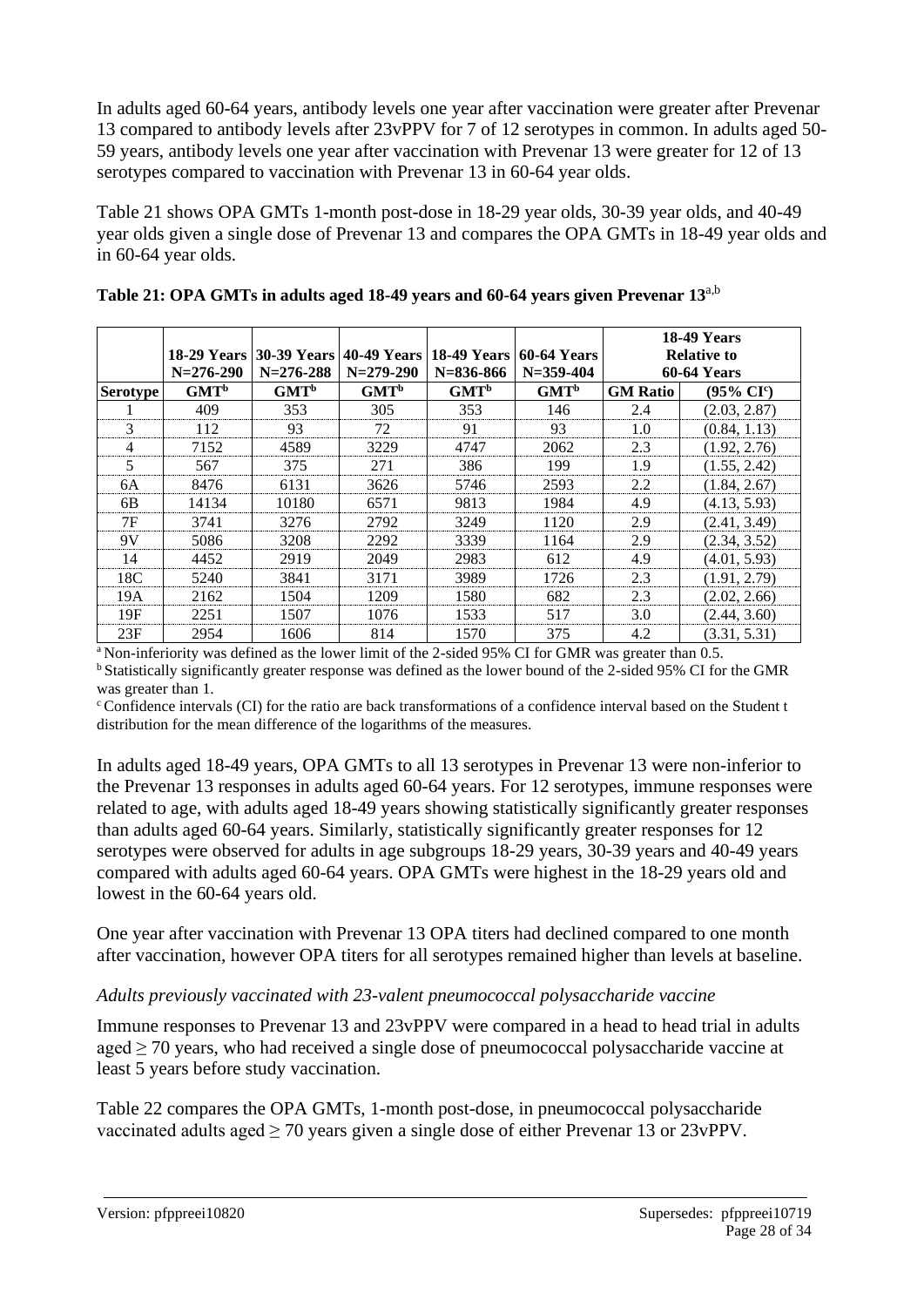| . . <i>.</i> 9. . | <b>Prevenar 13</b><br>$N=400-426$ | $23v$ PPV<br>$N = 395 - 445$ | Prevenar 13 OPA GMT<br><b>Relative to 23vPPV</b> |                     |
|-------------------|-----------------------------------|------------------------------|--------------------------------------------------|---------------------|
| <b>Serotype</b>   | <b>OPA GMT</b>                    | <b>OPA GMT</b>               | <b>Ratio</b>                                     | $(95\% \text{ CI})$ |
|                   | 81                                | 55                           | 1.5                                              | (1.17, 1.88)        |
| 3                 | 55                                | 49                           | 1.1                                              | (0.91, 1.35)        |
| $\overline{4}$    | 545                               | 203                          | 2.7                                              | (1.93, 3.74)        |
| 5                 | 72                                | 36                           | 2.0                                              | (1.55, 2.63)        |
| $6A^{\dagger}$    | 903                               | 94                           | 9.6                                              | (7.00, 13.26)       |
| 6B                | 1261                              | 417                          | 3.0                                              | (2.21, 4.13)        |
| 7F                | 245                               | 160                          | 1.5                                              | (1.07, 2.18)        |
| 9V                | 181                               | 90                           | 2.0                                              | (1.36, 2.97)        |
| 14                | 280                               | 285                          | 1.0                                              | (0.73, 1.33)        |
| 18C               | 907                               | 481                          | 1.9                                              | (1.42, 2.50)        |
| 19A               | 354                               | 200                          | 1.8                                              | (1.43, 2.20)        |
| 19F               | 333                               | 214                          | 1.6                                              | (1.17, 2.06)        |
| 23F               | 158                               | 43                           | 3.7                                              | (2.69, 5.09)        |

**Table 22: - OPA GMTs in pneumococcal polysaccharide (23vPPV) vaccinated adults aged ≥ 70 years given either Prevenar 13 or 23vPPV**a,b,c

<sup>a</sup> Non-inferiority was defined as the lower limit of the 2-sided 95% CI for GMR was greater than 0.5. <sup>b</sup> Statistically significantly greater response was defined as the lower bound of the 2-sided 95% CI for the GMR was greater than 1.

 $\epsilon$  For serotype 6A<sup>†</sup>, which is unique to Prevenar 13, a statistically significantly greater response was defined as the lower bound of the 2-sided 95% CI for the GM ratio greater than 2.

In adults vaccinated with pneumococcal polysaccharide vaccine at least 5 years prior to the clinical study, OPA GMTs to Prevenar 13 were non-inferior to the 23vPPV responses for the 12 serotypes in common. Furthermore, in this study statistically significantly greater OPA GMTs were demonstrated for 10 of the 12 serotypes in common. Immune responses to serotype 6A were statistically significantly greater following vaccination with Prevenar 13 than after 23vPPV.

## *Additional immunogenicity data*

In two studies conducted in adults aged 50-59 and 65 years and older, it was demonstrated that Prevenar 13 can be given concomitantly with trivalent inactivated influenza vaccine (TIV). The responses to all three TIV antigens were comparable when TIV was given alone or concomitantly with Prevenar 13.

When Prevenar 13 was given concomitantly with TIV, the immune responses to Prevenar 13 were lower compared to when Prevenar 13 was given alone. The clinical significance of this is unknown. In adults aged 50-59, non-inferiority was met for all serotypes. In adults aged 65 years and over, non-inferiority was met for all serotypes except serotype 19F.

#### *Immune responses in special populations*

Individuals with the conditions described below have an increased risk of pneumococcal disease.

## *Sickle cell disease*

An open label single arm study with 2 doses of Prevenar 13 given 6 months apart was conducted in 158 children and adolescents ≥6 to <18 years of age with sickle cell disease who were previously vaccinated with one or more doses of 23vPPV at least 6 months prior to enrolment. After the first vaccination, Prevenar 13 elicited antibody levels measured by both IgG GMCs and OPA GMTs that were statistically significant higher when compared to levels prior to vaccination. After the second dose, immune responses were comparable to the ones after the first dose.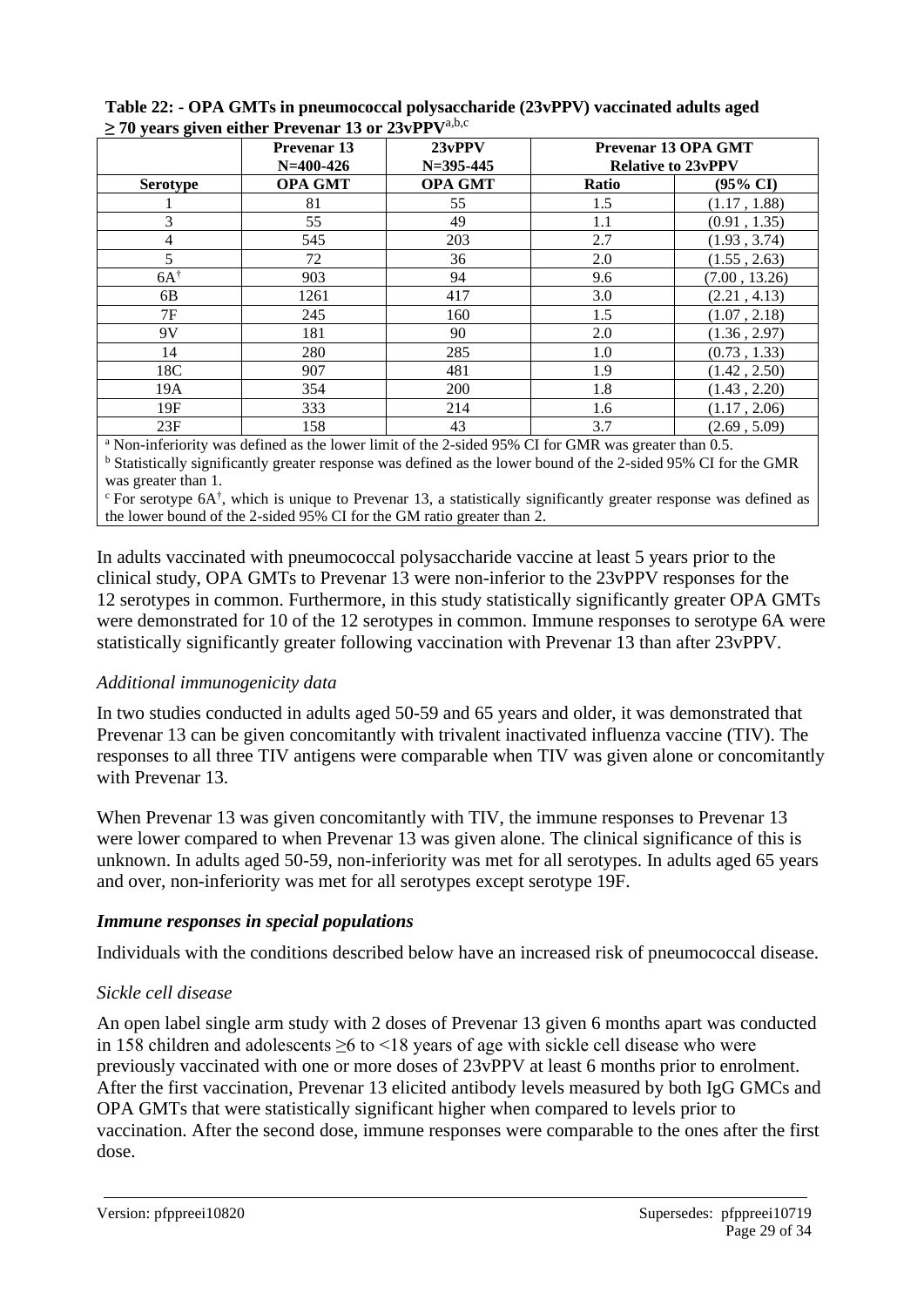OPA GMTs in subjects with SCD, before and after each dose are presented in Table 23 for the evaluable immunogenicity population. In general, antibodies increased in response to dose 1, declined over the 6 months between doses 1 and 2, but remained higher than before dose 1 levels for all serotypes. OPA GMTs then increased in response to dose 2. The OPA GMTs after dose 2 were similar to or higher than those after dose 1 for subjects in the evaluable immunogenicity population for all serotypes.

|                 | <b>Pre-Dose 1</b> |                       |                  | Post-Dose 1           | Post-Dose 2      |                       |
|-----------------|-------------------|-----------------------|------------------|-----------------------|------------------|-----------------------|
|                 |                   | $N^a = 95 - 131$      |                  | $N^a = 89 - 123$      | $N^a = 89 - 118$ |                       |
| <b>Serotype</b> | GMT <sup>b</sup>  | $(95\% \text{ CI}^c)$ | GMT <sup>b</sup> | $(95\% \text{ CI}^c)$ | GMT <sup>b</sup> | $(95\% \text{ CI}^c)$ |
|                 | 7                 | (5.7, 8.8)            | 56               | (41.0, 77.4)          | 78               | (59.5, 101.2)         |
| 3               | 13                | (10.1, 17.5)          | 115              | (93.0, 142.1)         | 105              | (87.2, 127.2)         |
| 4               | 215               | (129.6, 357.2)        | 2670             | (2128.1, 3351.1)      | 3051             | (2536.7, 3670.3)      |
| 5               | 10                | (7.8, 13.9)           | 277              | (198.4, 385.8)        | 273              | (213.9, 349.2)        |
| 6A              | 246               | (149.0, 404.8)        | 7845             | (6581.6, 9349.9)      | 7633             | (6439.6, 9048.6)      |
| 6B              | 626               | (377.5, 1037.4)       | 7535             | (6320.5, 8983.5)      | 7601             | (6392.6, 9038.6)      |
| 7F              | 344               | (220.5, 537.9)        | 3348             | (2881.9, 3888.5)      | 3723             | (3276.2, 4230.1)      |
| 9V              | 234               | (137.6, 398.7)        | 2312             | (1684.0, 3172.8)      | 3467             | (2784.0, 4317.6)      |
| 14              | 628               | (425.8, 925.7)        | 2288             | (1906.6, 2745.0)      | 2081             | (1770.5, 2446.0)      |
| 18C             | 426               | (235.7, 771.4)        | 4326             | (3250.3, 5756.8)      | 5271             | (4267.8, 6510.1)      |
| 19A             | 137               | (100.0, 187.4)        | 1449             | (1164.2, 1804.3)      | 1314             | (1084.4, 1592.6)      |
| 19F             | 94                | (55.0, 160.7)         | 1429             | (1043.5, 1957.3)      | 1507             | (1139.9, 1992.2)      |
| 23F             | 34                | (21.5, 54.8)          | 1607             | (1227.4, 2102.7)      | 2330             | (1880.4, 2887.0)      |

|  | Table 23: Pneumococcal OPA GMTs at Dose 1 and Dose 2-Evaluable Immunogenicity Population |  |  |  |  |  |
|--|------------------------------------------------------------------------------------------|--|--|--|--|--|
|--|------------------------------------------------------------------------------------------|--|--|--|--|--|

a.  $N =$  Number of subjects with a determinate OPA antibody titer to the given serotype.

b. Geometric mean titers (GMTs) were calculated using all subjects with available data for the specified blood draw.

c. Confidence intervals (CIs) are back transformations of a confidence interval based on the Student t distribution for the mean logarithm of the titers.

One year after the second dose, antibody levels measured by both IgG GMCs and OPA GMTs were higher than levels prior to the first dose of Prevenar 13, except the IgG GMC for serotype 3 that was similar.

#### *Additional Prevenar (7-valent) immunogenicity data: children with sickle cell disease*

The immunogenicity of Prevenar has been investigated in an open-label, multicentre study in 49 infants with sickle cell disease. Children were vaccinated with Prevenar (3 doses one month apart from the age of 2 months), and 46 of these children also received a 23vPPV at the age of 15-18 months. After primary immunisation, 95.6% of the subjects had antibody levels of at least 0.35 g/mL for all seven serotypes found in Prevenar (7-valent). A significant increase was seen in the concentrations of antibodies against the seven serotypes after the polysaccharide vaccination, suggesting that immunological memory was well established.

## *HIV infection*

Children and adults not previously vaccinated with a pneumococcal vaccine

HIV-infected children and adults (CD4  $\geq$ 200 cells/ $\mu$ L, viral load <50,000 copies/mL and free of active AIDS-related illness) not previously vaccinated with a pneumococcal vaccine received 3 doses of Prevenar 13. As per general recommendations, a single dose of 23-valent pneumococcal polysaccharide vaccine was subsequently administered. Vaccines were administered at 1 month intervals. Immune responses were assessed in 263-270 evaluable subjects approximately 1 month after each dose of vaccine. After the first dose, Prevenar 13 elicited antibody levels, measured by both IgG GMCs and OPA GMTs that were statistically significantly higher when compared to levels prior to vaccination. After the second and third dose of Prevenar 13, immune responses were similar or modestly higher than those after the first dose.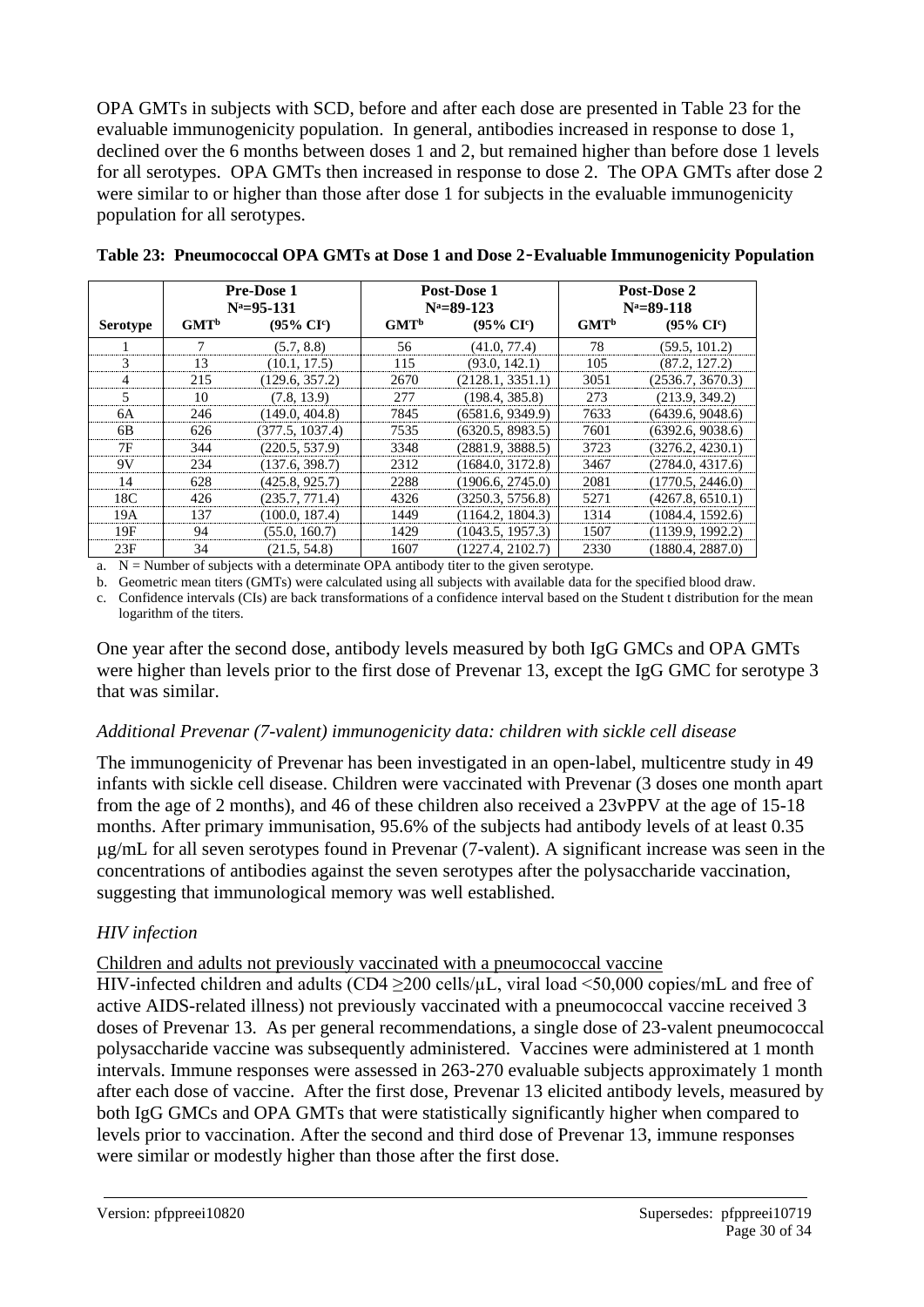Adults previously vaccinated with 23-valent pneumococcal polysaccharide vaccine Immune responses were assessed in 329 HIV-infected adults ≥18 years of age (CD4 >200 cells/L and viral load <50,000 copies/mL) previously vaccinated with 23vPPV administered at least 6 months prior to enrolment. Subjects received 3 doses of Prevenar 13, at enrolment, 6 months and 12 months after the first dose of Prevenar 13. After the first vaccination, Prevenar 13 elicited antibody levels measured by both IgG GMCs and OPA GMTs that were statistically significant higher when compared to levels prior to vaccination. After the second and third dose of Prevenar 13, immune responses were comparable or higher than those after the first dose. Subjects who received two or more previous doses of 23vPPV showed a similar immune response compared with subjects who received a single previous dose. The immune responses to Prevenar 13 observed in HIV infected adults were lower than the immune responses reported for healthy adults.

OPA GMTs in adults with HIV, before and after each vaccine dose are presented in Table 24 for the evaluable population. In general, the OPA GMTs after vaccine dose 2 and vaccine dose 3 were similar to or higher than those after vaccine dose 1 for subjects in the evaluable population.

|                 | Pre-Dose 1 <sup>a</sup> |                          |                  | Post-Dose 1 <sup>a</sup> | Post-Dose 2 <sup>a</sup> |                       |                  | Post-Dose 3 <sup>a</sup> |
|-----------------|-------------------------|--------------------------|------------------|--------------------------|--------------------------|-----------------------|------------------|--------------------------|
|                 |                         | $N^b = 230 - 253$        |                  | $N^b = 247 - 255$        |                          | $N^b = 238 - 246$     |                  | $N^b = 217 - 228$        |
| <b>Serotype</b> | GMT <sup>c</sup>        | $(95\% \ \mathrm{CI}^d)$ | GMT <sup>c</sup> | $(95\% \ \mathrm{CI}^d)$ | GMT <sup>c</sup>         | $(95\% \text{ CI}^d)$ | GMT <sup>c</sup> | $(95\% \ \mathrm{CI}^d)$ |
|                 |                         | (5.7, 7.6)               | 38               | (30.9, 47.6)             | 40                       | (32.3, 49.2)          | 48               | (38.7, 58.6)             |
| 3               | 6                       | (5.5, 6.9)               | 28               | (23.3, 33.4)             | 43                       | (36.3, 50.9)          | 54               | (45.9, 63.9)             |
| 4               | 26                      | (19.2, 36.4)             | 631              | (491.4, 810.9)           | 701                      | (575.4, 855.1)        | 743              | (605.1, 912.1)           |
| 5               |                         | (6.3, 8.7)               | 63               | (49.0, 81.1)             | 63                       | (50.0, 80.5)          | 71               | (55.9, 91.2)             |
| 6A              | 17                      | (12.6, 22.4)             | 952              | (698.8, 1296.6)          | 1704                     | (1339.4, 2166.8)      | 2117             | (1706.8, 2624.5)         |
| 6B              | 83                      | (58.0, 117.5)            | 1050             | (783.1, 1408.4)          | 1807                     | (1465.4, 2228.2)      | 2388             | (1975.6, 2887.4)         |
| 7F              | 42                      | (30.1, 59.7)             | 769              | (595.5, 992.1)           | 939                      | (777.3, 1135.4)       | 1062             | (870.6, 1294.9)          |
| 9V              | 35                      | (24.8, 49.7)             | 416              | (298.7, 578.9)           | 693                      | (517.4, 927.7)        | 880              | (663.9, 1167.1)          |
| 14              | 197                     | (148.3, 262.4)           | 651              | (523.0, 810.3)           | 700                      | (580.5, 844.3)        | 812              | (682.4, 965.4)           |
| 18C             | 33                      | (23.5, 44.9)             | 453              | (326.0, 630.2)           | 541                      | (405.3, 721.5)        | 705              | (529.7, 938.3)           |
| 19A             | 34                      | (27.1, 43.5)             | 282              | (225.9, 351.0)           | 387                      | (330.4, 453.6)        | 415              | (356.3, 484.3)           |
| 19F             | 13                      | (10.0, 16.3)             | 123              | (89.0, 170.4)            | 253                      | (194.1, 328.8)        | 242              | (183.8, 318.9)           |
| 23F             | 8                       | (6.4, 9.2)               | 93               | (67.4, 128.3)            | 281                      | (211.8, 373.0)        | 400              | (304.5, 526.4)           |

**Table 24: Pneumococcal OPA Antibody GMTs – Evaluable Immunogenicity Population**

a. Protocol-specified timing for blood sample.

b. N = Number of subjects with valid and determinate assay results for the specified serotype at the given visit.

c. Geometric mean titers (GMTs) were calculated using all subjects with available data for the specified blood draw.

d. Confidence intervals (CIs) are back transformations of a confidence interval based on the Student t distribution for the mean logarithm of the titers.

#### *Haematopoietic stem cell transplant*

Children and adults with an allogeneic haematopoietic stem cell transplant (HSCT) at  $\geq$ 2 years of age received three doses of Prevenar 13 with an interval of at least 1 month between doses. The first dose was administered at 3 to 6 months after HSCT. A fourth (booster) dose of Prevenar 13 was administered 6 months after the third dose. As per general recommendations, a single dose of 23-valent pneumococcal polysaccharide vaccine was administered 1 month after the fourth dose of Prevenar 13. Immune responses as measured by IgG GMCs were assessed in 168-211 evaluable subjects approximately 1 month after vaccination. Prevenar 13 elicited increased antibody levels after each dose of Prevenar 13. Immune responses after the fourth dose of Prevenar 13 were significantly increased for all serotypes compared with after the third dose.

This study demonstrated that 4 doses of Prevenar 13 elicited serum IgG concentrations similar to those induced by a single dose in healthy individuals of the same age group.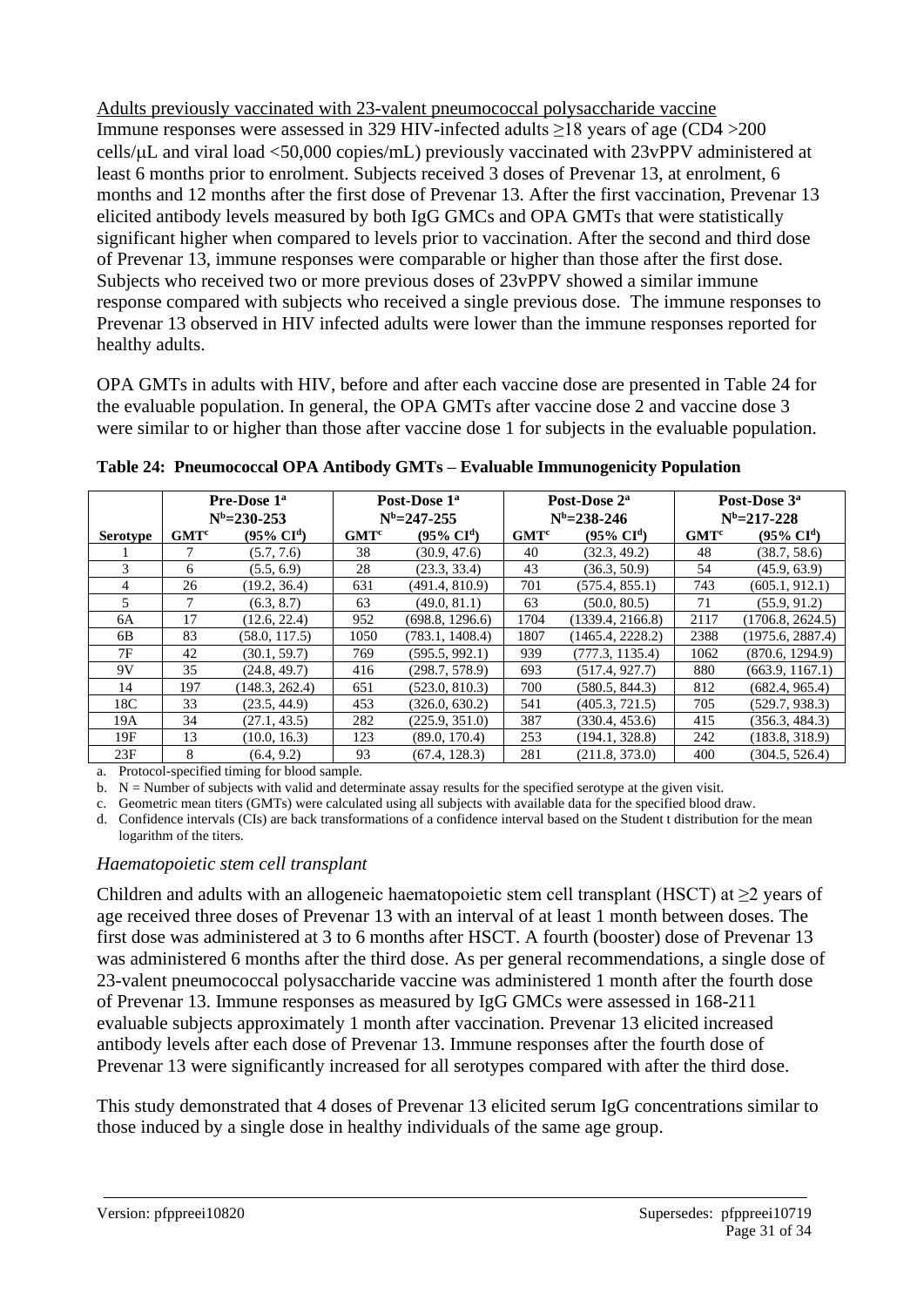#### *Clinical trial to assess Prevenar 13 given with seasonal QIV in adults*

A randomised, double-blind postmarketing study evaluated the immunogenicity of Prevenar 13 given with inactivated Quadrivalent Influenza Vaccine (QIV) (Fall 2014/Spring 2015 Fluzone, A/H1N1, A/H3N2, B/Brisbane, and B/Massachusetts strains) in 23vPPV previously vaccinated adults aged ≥50 years conducted in the US. One group received Prevenar 13 and QIV concurrently, followed approximately 1 month later by placebo. The other group received QIV and placebo concurrently, followed approximately 1 month later by Prevenar 13.

The antibody responses elicited by Prevenar 13were measured as OPA GMTs 1 month after Prevenar 13vaccination. Noninferiority was demonstrated if the lower limit of the 2-sided 95% CI for the OPA GMT ratios (Prevenar  $13 + Q$ IV relative to Prevenar 13 alone) was  $>0.5$ . Prevenar 13 mcOPA antibody responses met noninferiority for all 13 serotypes after Prevenar 13 was given concomitantly with QIV compared to Prevenar 13 given alone (Table 25).

#### **Table 25. Pneumococcal OPA GMTs 1 Month after Prevenar 13 and QIV and 1 Month after Prevenar 13 (Given 1 Month after Placebo and QIV)**

|                | <b>Prevenar 13 + QIV</b><br>$(n^a=412-425)$ | <b>Prevenar 13</b><br>$(n^2=405-419)$ | <b>Vaccine Comparison</b>       |
|----------------|---------------------------------------------|---------------------------------------|---------------------------------|
| Serotype       | $GMT^b$                                     | $GMT^b$                               | Ratio <sup>c</sup> (95% $CId$ ) |
|                | 75                                          | 83                                    | 0.9(0.74, 1.12)                 |
| 3              | 41                                          | 49                                    | 0.8(0.70, 0.98)                 |
| $\overline{4}$ | 587                                         | 824                                   | 0.7(0.55, 0.91)                 |
| 5              | 97                                          | 101                                   | 1.0(0.78, 1.18)                 |
| 6A             | 953                                         | 1413                                  | 0.7(0.53, 0.85)                 |
| 6B             | 867                                         | 1041                                  | 0.8(0.64, 1.08)                 |
| 7F             | 651                                         | 670                                   | 1.0(0.83, 1.14)                 |
| 9V             | 699                                         | 838                                   | 0.8(0.69, 1.00)                 |
| 14             | 574                                         | 760                                   | 0.8(0.62, 0.92)                 |
| 18C            | 713                                         | 865                                   | 0.8(0.64, 1.06)                 |
| 19A            | 337                                         | 390                                   | 0.9(0.72, 1.04)                 |
| 19F            | 324                                         | 360                                   | 0.9(0.71, 1.14)                 |
| 23F            | 278                                         | 364                                   | 0.8(0.56, 1.03)                 |

Abbreviations: GMT = geometric mean titer; OPA = opsonophagocytic activity.

a.  $n =$  Number of subjects with a determinate OPA titer to the given serotype.

b. GMTs were calculated using all subjects with available data for the specified blood draw.<br>c. Ratio of GMTs (Prevenar 13+OIV/blacebo to placebo+OIV/Prevenar 13) was calculated by

Ratio of GMTs (Prevenar 13+QIV/placebo to placebo+QIV/Prevenar 13) was calculated by back transforming the mean difference between vaccine sequences on the logarithmic scale.

d. CIs for the ratio are back transformations of a CI based on the Student t distribution for the mean difference of the logarithms of the measures (Prevenar 13+QIV/placebo – placebo+QIV/ Prevenar 13).

Antibody responses elicited by QIV were measured by HAI 1 month after QIV vaccination. The immune responses were measured as HAI GMTs for each QIV strain 1 month after vaccination. Noninferiority was demonstrated for each vaccine antigen if the lower limit of the 2-sided 95% CI for the GMT ratio of the HAI titer was >0.5. Noninferiority was demonstrated for each of the 4 QIV strains after Prevenar 13 was given concomitantly with QIV compared with QIV given alone (Table 26).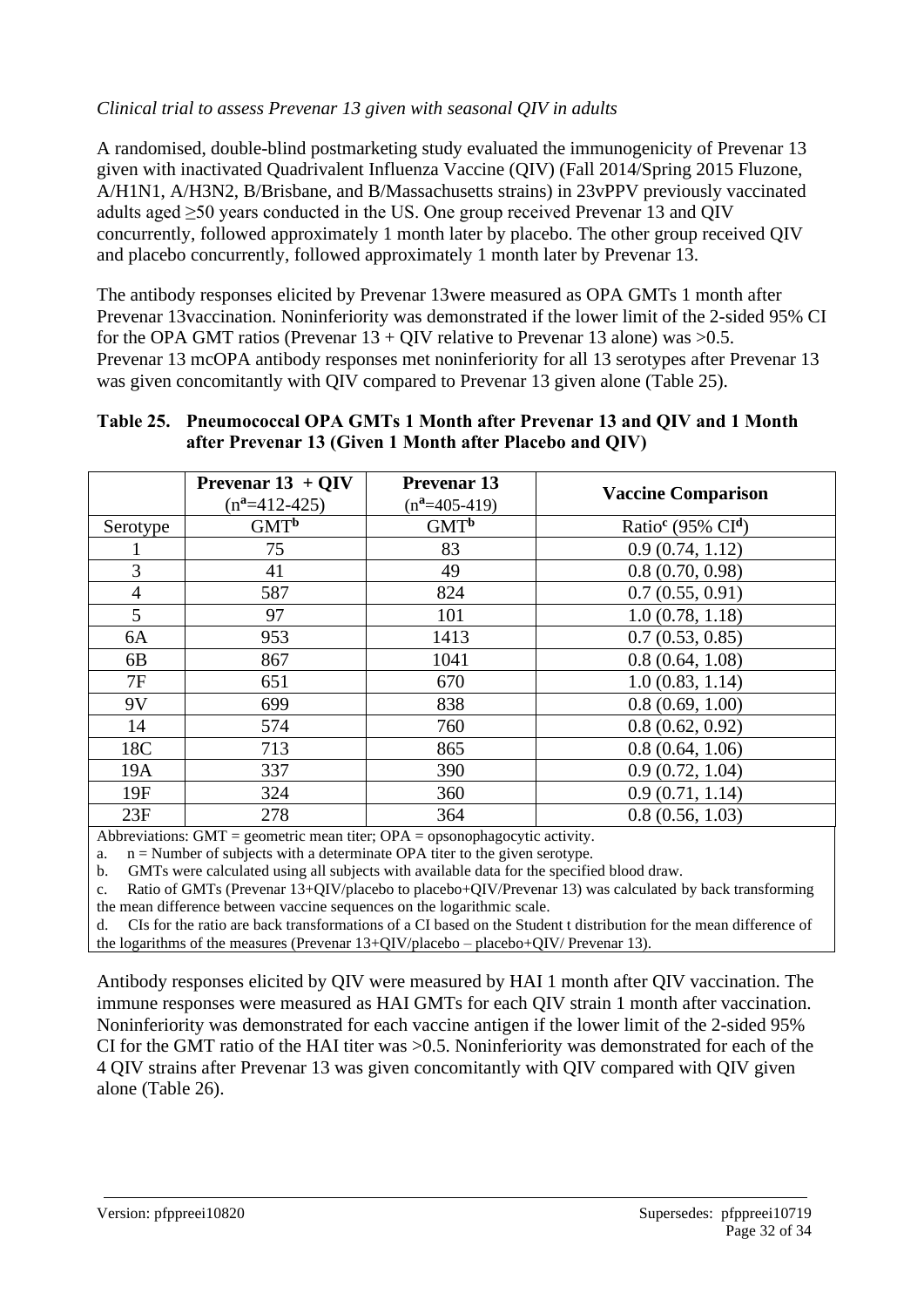| <b>Strain</b>           | <b>Prevenar 13+QIV</b><br>$n^a = 427$<br>GMT <sup>b</sup> | Placebo+QIV<br>$n^a = 430$<br>GMT <sup>b</sup> | Ratio <sup>c</sup> | <b>Vaccine Comparison</b><br>$(95\% \ \mathrm{CI}^d)$ |
|-------------------------|-----------------------------------------------------------|------------------------------------------------|--------------------|-------------------------------------------------------|
|                         |                                                           |                                                |                    |                                                       |
| A/H1N1                  | 115                                                       | 113                                            | 1.0                | (0.88, 1.18)                                          |
| A/H3N2                  | 226                                                       | 196                                            | 1.2                | (1.01, 1.32)                                          |
| <b>B</b> /Brisbane      | 28                                                        | 26                                             | 1.1                | (0.95, 1.24)                                          |
| <b>B</b> /Massachusetts | 45                                                        | 43                                             | 1.0                | (0.90, 1.21)                                          |

## **Table 26. HAI GMTs 1 Month after Prevenar 13 with QIV and Placebo with QIV**

Abbreviations: GMT = geometric mean titer;  $HAI =$  hemagglutination inhibition assay.

a.  $n =$  Number of subjects with a determinate HAI titer to the given strain.

b. GMTs were calculated using all subjects with available data for the specified blood draw.

c. Ratio of GMTs (Prevenar 13+QIV/placebo to placebo+QIV/Prevenar 13) was calculated by back transforming the mean difference between vaccine sequences on the logarithmic scale.

d. CIs for the ratio are back transformations of a CI based on the Student t distribution for the mean difference of the logarithms of the measures (Prevenar 13+QIV/placebo – placebo+QIV/Prevenar 13).

#### **5.2 PHARMACOKINETIC PROPERTIES**

Evaluation of pharmacokinetic properties is not available for vaccines.

## **5.3 PRECLINICAL SAFETY DATA**

#### **Genotoxicity**

Prevenar 13 has not been tested for genotoxic potential.

#### **Carcinogenicity**

Prevenar 13 has not been tested for carcinogenic potential.

## **6. PHARMACEUTICAL PARTICULARS**

## **6.1 LIST OF EXCIPIENTS**

#### **Excipients**

Succinic acid, polysorbate 80, aluminium phosphate, sodium chloride in Water for Injections.

#### **6.2 INCOMPATABILITIES**

In the absence of compatibility studies, this medicinal product must not be mixed with other medicinal products.

#### **6.3 SHELF LIFE**

3 years.

#### **6.4 SPECIAL PRECAUTIONS FOR STORAGE**

Store in a refrigerator ( $2^{\circ}C - 8^{\circ}C$ ). Do not freeze. Discard if the vaccine has been frozen. Prevenar 13 is stable at temperatures up to 25<sup>o</sup>C for four days. At the end of this period, Prevenar 13 should be used or discarded. These data are intended to guide health care professionals in case of temporary temperature excursions.